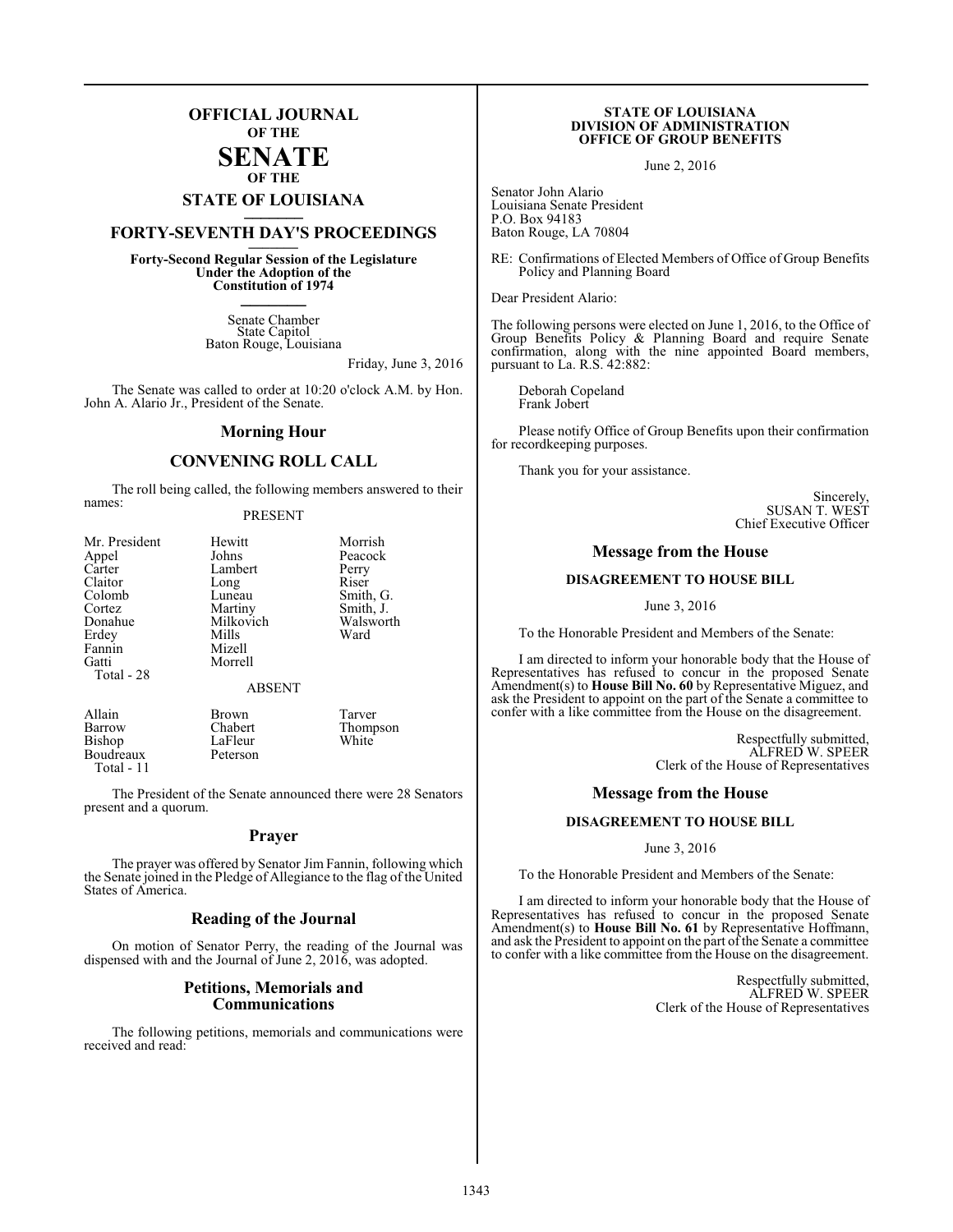#### **Message from the House**

#### **DISAGREEMENT TO HOUSE BILL**

#### June 3, 2016

To the Honorable President and Members of the Senate:

I am directed to inform your honorable body that the House of Representatives has refused to concur in the proposed Senate Amendment(s) to **House Bill No. 92** by Representative James, and ask the President to appoint on the part of the Senate a committee to confer with a like committee from the House on the disagreement.

> Respectfully submitted, ALFRED W. SPEER Clerk of the House of Representatives

#### **Message from the House**

#### **DISAGREEMENT TO HOUSE BILL**

#### June 3, 2016

To the Honorable President and Members of the Senate:

I am directed to inform your honorable body that the House of Representatives has refused to concur in the proposed Senate Amendment(s) to **House Bill No. 400** by Representative Reynolds, and ask the President to appoint on the part of the Senate a committee to confer with a like committee from the House on the disagreement.

> Respectfully submitted, ALFRED W. SPEER Clerk of the House of Representatives

#### **Message from the House**

#### **DISAGREEMENT TO HOUSE BILL**

June 3, 2016

To the Honorable President and Members of the Senate:

I am directed to inform your honorable body that the House of Representatives has refused to concur in the proposed Senate Amendment(s) to **House Bill No. 763** by Representative Carpenter, and ask the President to appoint on the part of the Senate a committee to confer with a like committee from the House on the disagreement.

> Respectfully submitted, ALFRED W. SPEER Clerk of the House of Representatives

#### **Message from the House**

#### **DISAGREEMENT TO HOUSE BILL**

June 3, 2016

To the Honorable President and Members of the Senate:

I am directed to inform your honorable body that the House of Representatives has refused to concur in the proposed Senate Amendment(s) to **House Bill No. 853** by Representative Johnson, and ask the President to appoint on the part of the Senate a committee to confer with a like committee from the House on the disagreement.

> Respectfully submitted, ALFRED W. SPEER Clerk of the House of Representatives

# **Page 2 SENATE 47th DAY'S PROCEEDINGS**

### **Message from the House**

#### **DISAGREEMENT TO HOUSE BILL**

June 3, 2016

To the Honorable President and Members of the Senate:

I am directed to inform your honorable body that the House of Representatives has refused to concur in the proposed Senate Amendment(s) to **House Bill No. 859** by Representative Montoucet, and ask the President to appoint on the part ofthe Senate a committee to confer with a like committee from the House on the disagreement.

> Respectfully submitted, ALFRED W. SPEER Clerk of the House of Representatives

#### **Message from the House**

#### **DISAGREEMENT TO HOUSE BILL**

June 3, 2016

To the Honorable President and Members of the Senate:

I am directed to inform your honorable body that the House of Representatives has refused to concur in the proposed Senate Amendment(s) to**House Bill No. 880** byRepresentative Richard, and ask the President to appoint on the part of the Senate a committee to confer with a like committee from the House on the disagreement.

> Respectfully submitted, ALFRED W. SPEER Clerk of the House of Representatives

#### **Message from the House**

#### **HOUSE CONFEREES APPOINTED**

#### June 3, 2016

To the Honorable President and Members of the Senate:

I am directed to inform your honorable body that the Speaker of the House of Representatives has appointed the following members, on the part of the House of Representatives, to confer, with a like committee from the Senate, on the disagreement to **Senate Bill No. 57** by Senator W. Bishop:

Representatives Moreno, Danahay and L. Harris.

Respectfully submitted, ALFRED W. SPEER Clerk of the House of Representatives

#### **Message from the House**

#### **HOUSE CONFEREES APPOINTED**

June 3, 2016

To the Honorable President and Members of the Senate:

I am directed to inform your honorable body that the Speaker of the House of Representatives has appointed the following members,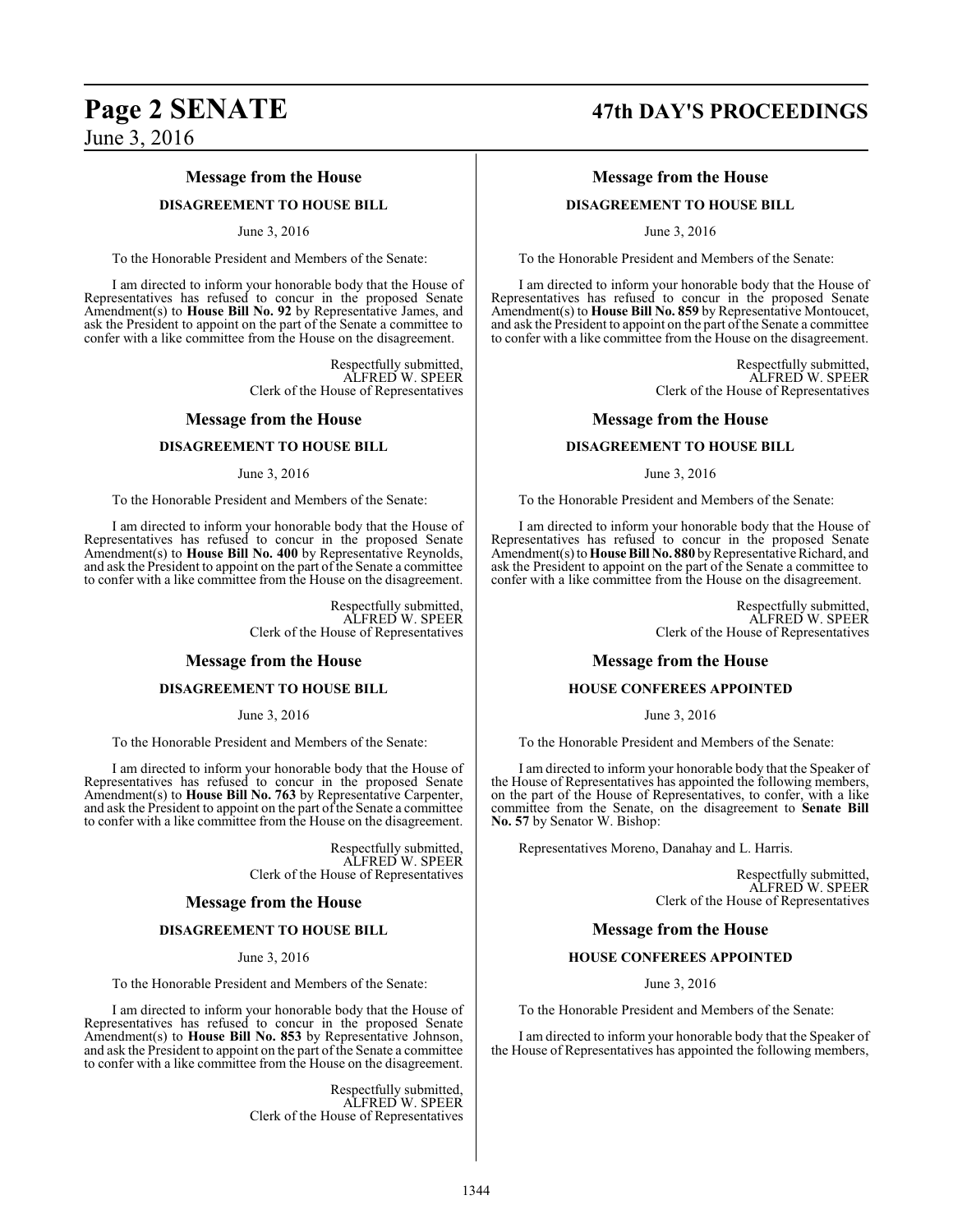# **47th DAY'S PROCEEDINGS Page 3 SENATE**

on the part of the House of Representatives, to confer, with a like committee from the Senate, on the disagreement to **Senate Bill No. 395** by Senator Ward:

Representatives Broadwater, Danahay and Abramson.

Respectfully submitted, ALFRED W. SPEER Clerk of the House of Representatives

#### **Message from the House**

#### **HOUSE CONFEREES APPOINTED**

June 3, 2016

To the Honorable President and Members of the Senate:

I am directed to inform your honorable body that the Speaker of the House of Representatives has appointed the following members, on the part of the House of Representatives, to confer, with a like committee from the Senate, on the disagreement to **Senate Bill No. 473** by Senator Johns:

Representatives Broadwater, Hoffmann and Cromer.

Respectfully submitted, ALFRED W. SPEER Clerk of the House of Representatives

#### **Message from the House**

#### **HOUSE CONFEREES APPOINTED**

June 3, 2016

To the Honorable President and Members of the Senate:

I am directed to inform your honorable body that the Speaker of the House of Representatives has appointed the following members, on the part of the House of Representatives, to confer, with a like committee from the Senate, on the disagreement to **House Bill No. 92** by Representative James:

Representatives James, Jackson and Magee.

Respectfully submitted, ALFRED W. SPEER Clerk of the House of Representatives

#### **Message from the House**

#### **HOUSE CONFEREES APPOINTED**

June 3, 2016

To the Honorable President and Members of the Senate:

I am directed to inform your honorable body that the Speaker of the House of Representatives has appointed the following members, on the part of the House of Representatives, to confer, with a like committee from the Senate, on the disagreement to **House Bill No. 481** by Representative James:

Representatives James, Havard and T. Landry.

Respectfully submitted, ALFRED W. SPEER Clerk of the House of Representatives

# June 3, 2016

#### **Message from the House**

#### **HOUSE CONFEREES APPOINTED**

June 3, 2016

To the Honorable President and Members of the Senate:

I am directed to inform your honorable body that the Speaker of the House of Representatives has appointed the following members, on the part of the House of Representatives, to confer, with a like committee from the Senate, on the disagreement to **House Bill No. 773** by Representative Marcelle:

Representatives Marcelle, Jackson and R. Johnson.

Respectfully submitted, ALFRED W. SPEER Clerk of the House of Representatives

#### **Message from the House**

#### **HOUSE CONFEREES APPOINTED**

June 3, 2016

To the Honorable President and Members of the Senate:

I am directed to inform your honorable body that the Speaker of the House of Representatives has appointed the following members, on the part of the House of Representatives, to confer, with a like committee from the Senate, on the disagreement to **House Bill No. 859** by Representative Montoucet:

Representatives Montoucet, Berthelot and Adams.

Respectfully submitted, ALFRED W. SPEER Clerk of the House of Representatives

#### **Message from the House**

#### **HOUSE CONFEREES APPOINTED**

June 3, 2016

To the Honorable President and Members of the Senate:

I am directed to inform your honorable body that the Speaker of the House of Representatives has appointed the following members, on the part of the House of Representatives, to confer, with a like committee from the Senate, on the disagreement to **House Bill No. 935** by Representative Hollis:

Representatives Hollis, Talbot and Thibaut.

Respectfully submitted, ALFRED W. SPEER Clerk of the House of Representatives

#### **Message from the House**

### **HOUSE CONFEREES APPOINTED**

June 3, 2016

To the Honorable President and Members of the Senate:

I am directed to inform your honorable body that the Speaker of the House of Representatives has appointed the following members,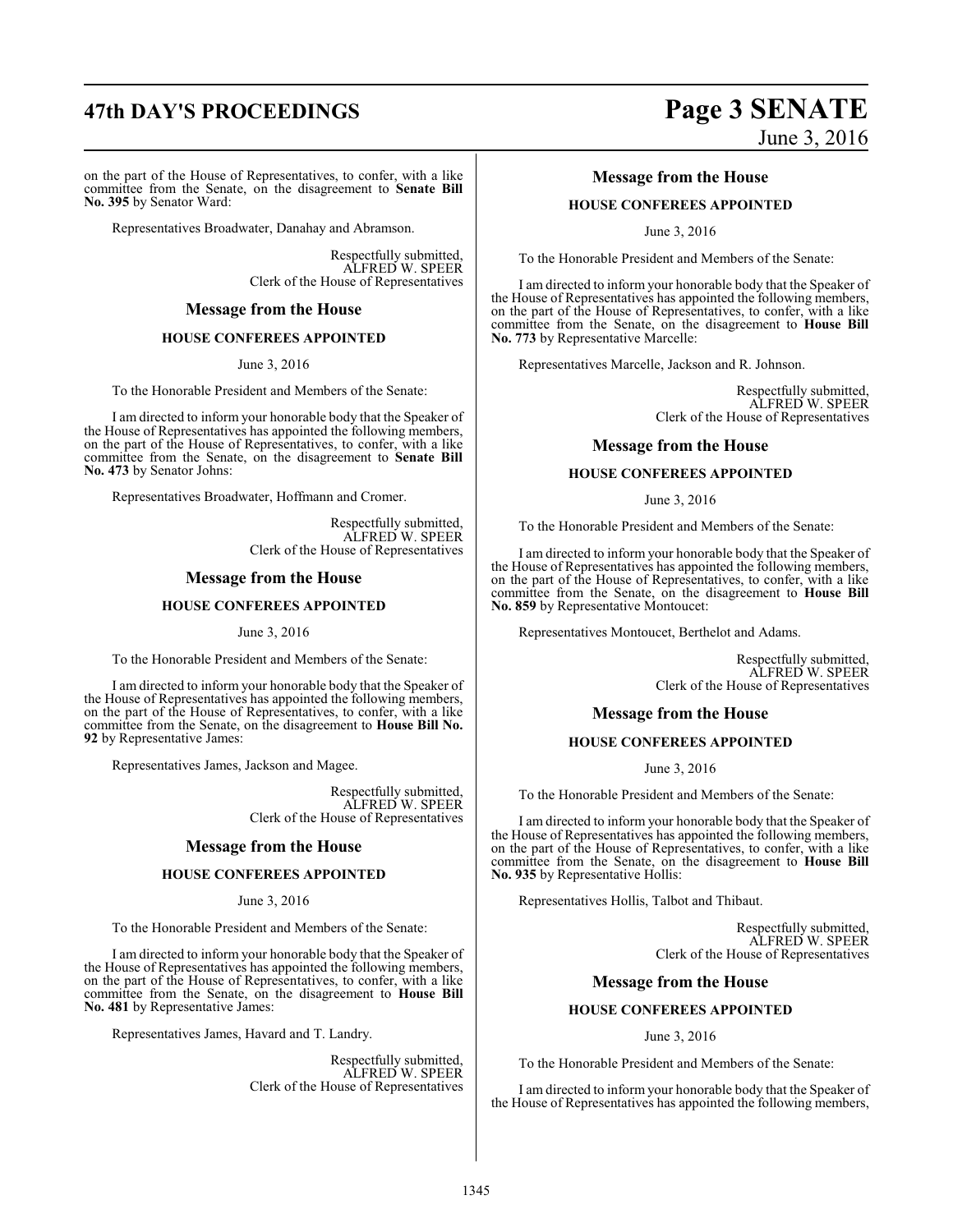# **Page 4 SENATE 47th DAY'S PROCEEDINGS**

## June 3, 2016

on the part of the House of Representatives, to confer, with a like committee from the Senate, on the disagreement to **House Bill No. 1118** by Representative Hunter:

Representatives Hunter, Carmody and R. Carter.

Respectfully submitted, ALFRED W. SPEER Clerk of the House of Representatives

#### **Message from the House**

#### **PASSED SENATE BILLS AND JOINT RESOLUTIONS**

June 2, 2016

To the Honorable President and Members of the Senate:

I am directed to inform your honorable body that the House of Representatives has finally passed the following Senate Bills and Joint Resolutions:

#### **SENATE BILL NO. 131—**

BY SENATOR JOHNS AND REPRESENTATIVES BAGLEY, HENSGENS, HOFFMANN, HORTON, LEBAS, POPE AND WILLMOTT AN ACT

To enact R.S. 22:1060.6, relative to the prescription drug cost; to provide for pharmacist communication with patients; to provide for an effective date; and to provide for related matters.

Reported without amendments.

# **SENATE BILL NO. 406—** BY SENATORS LAMBERT AND CLAITOR

AN ACT

To amend and reenact R.S. 15:168(B)(1), relative to the judicial district indigent defender fund; to provide for an effective date; and to provide for related matters.

Reported without amendments.

#### **SENATE BILL NO. 429—** BY SENATOR BARROW

AN ACT

To amend and reenact R.S. 37:1263 and to repeal R.S. 37:1264 and 1265, relative to the board of medical examiners; to provide for membership; to provide for congressional districts; to provide for qualifications; to provide for an appointment process; to provide for removal; to provide for terms; to provide for an effective date; and to provide for related matters.

Reported with amendments.

#### **SENATE BILL NO. 435—**

- BY SENATORS MORRELL, CARTER AND PEACOCK AN ACT
- To enact R.S. 14:67.30, relative to the theft of animals; to create the crime of theft of animals; to provide definitions; to provide for penalties; and to provide for related matters.

Reported with amendments.

#### **SENATE BILL NO. 446—** BY SENATOR HEWITT

AN ACT

To enact R.S. 17:3140, relative to postsecondary education; to provide relative to a comprehensive review of the educational demands of the state and its regions; to provide for an evaluation of the state's postsecondary education assets, needs, gaps and barriers; to provide for a report of the findings and recommendations; and to provide for related matters.

Reported with amendments.

#### **SENATE BILL NO. 136—**

BY SENATOR WARD AN ACT

To amend and reenact R.S. 42:262(B) and (D) and R.S. 49:259(C)(2) and to enact R.S. 49:259(F), relative to the employment of special attorneys or counsel; to provide certain terms, conditions, exceptions, requirements, definitions, and procedures; and to provide for related matters.

Reported with amendments.

#### **SENATE BILL NO. 148—**

- BY SENATOR GATTI
- AN ACT To amend and reenact R.S. 15:1110(B) and (C) and R.S. 48:1604(A)(2) and (C), and to repeal R.S. 15:1110(D), Subpart B-1 of Part I of Chapter 1 of Title 17 of the Louisiana Revised Statutes of 1950, comprised of R.S. 17:31 through 33, R.S. 25:941, Chapter 27 of Title 25 of the Louisiana Revised Statutes of1950, comprised ofR.S. 25:1231 through 1237, Chapter 27-A ofTitle 25 ofthe Louisiana Revised Statutes of 1950, comprised ofR.S. 25:1238.1 through 1238.7, Subpart E of Part I ofChapter 6, comprised of R.S. 33:2740.46 and Chapter 27-D of Title 33 of the Louisiana Revised Statutes of 1950, comprised of R.S. 33:9039.51 through 9039.56, Chapter 16 of Title 34 of the Louisiana Revised Statutes of 1950, comprised of R.S. 34:1851 through 1857, R.S. 36:209(Q) and (U), R.S. 40:2191, and Chapter 21 of Title 48 of the Louisiana Revised Statutes of 1950, comprised of R.S. 48:1811.1 through 1811.6, relative to boards, commissions, authorities, districts, and like entities; to provide relative to the functional organization of state government by abolishing certain boards, commissions, councils, authorities, districts, and like entities; to remove references to certain abolished entities; to remove references to, provisions for, and the powers, functions, and duties of the Task Force on Juvenile Detention Standards and Licensing, the River Parishes Transit Authority, the State Advisory Commission on Teacher Education and Certification, Louisiana Historic Cemetery Trust Advisory Board, Alexandria Central Economic Development District, Concordia Parish Port Commission, Advisory Committee on Hospice Care, Northeast Louisiana Film Commission, Louisiana Bicentennial Commission, Battle of New Orleans Bicentennial Commission, and Interstate 10-12 Corridor District and Commission; and to provide for related matters.

Reported with amendments.

#### **SENATE BILL NO. 80—** BY SENATOR MORRISH

#### A JOINT RESOLUTION

Proposing to add Article VIII, Section 7.2 of the Constitution of Louisiana, relative to postsecondary education; to authorize certain postsecondaryeducationmanagement boards to establish the tuition and mandatory fee amounts charged by the institutions under their supervision and management; and to specify an election for submission of the proposition to electors and provide a ballot proposition.

Reported with amendments.

**SENATE BILL NO. 259—** BY SENATOR WHITE

AN ACT

To amend and reenact R.S. 37:1433, 1435(C)(1) and (2), (D), (E), (F), and (H), 1436, 1437, 1437.1(A), (B), (C), (D), (F), and (G), 1437.2, 1437.3, 1438, 1439, 1441, 1443(1)(f) and (4), 1446, 1449, 1451, 1465, 1466(F), and to repeal R.S. 37:1435(C)(3) and  $1443(3)(g)$ , relative to the licensing of real estate brokers, timeshare interest salespersons, real estate schools and vendors, and real estate instructors; to provide for commission power to grant certain licenses, registrations, and certifications; to provide prohibitions for individual licenses, registrations, and certificates; to provide for the activities of partnerships, limited liability companies, associations, corporations, and other legal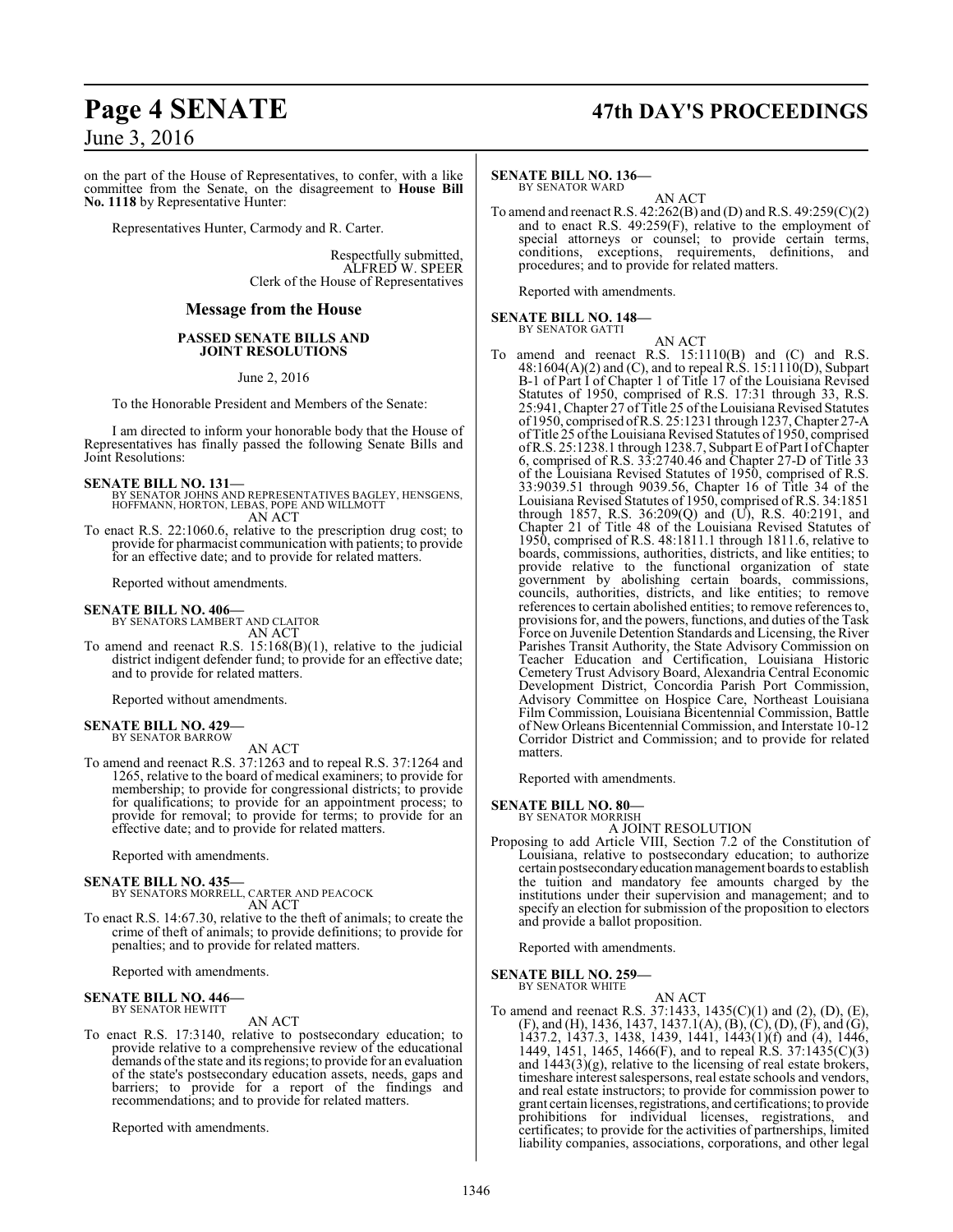# **47th DAY'S PROCEEDINGS Page 5 SENATE**

entities with regard to the transactions of real estate; to prohibit certain real estate activities without the proper license, registration, or certification; to provide for active and inactive licenses; to provide with regard to timeshare interest salespersons; to provide regarding the dissolution of any legal entity engaged in the activities of real estate; to provide specific guidelines for unlicensed entities not bound by the real estate licensing law; to provide relative to timeshare salespersons registrants and timeshare developers; to provide for a fee schedule, including active and inactive licenses; to provide certain terms, conditions and procedures; and to provide for responsibilities of the commission in the instance of the death of a sponsoring broker; and to provide for related matters.

Reported with amendments.

# **SENATE BILL NO. 141—** BY SENATOR CLAITOR

AN ACT

To amend and reenact R.S. 14:63(B) and (C) and 337(D), relative to crimes involving unmanned aircraft systems; to provide that surveillance by an unmanned aircraft constitutes criminal trespass under certain circumstances; to provide relative to federal preemption of the crime of unlawful use of an unmanned aircraft system; to provide definitions; and to provide for related matters.

Reported with amendments.

# **SENATE BILL NO. 230—** BY SENATOR PETERSON

AN ACT

To amend and reenact the introductory paragraph of R.S. 17:3051, 3051(1) and (3), 3052(6), (7) and (8), 3053, 3054(A), the introductory paragraph of 3055 and, 3055(10), 3056(A)(1) and (H), and 3058, and R.S. 36:4.1(D) and to repeal R.S. 17:3052(4) and 3055(9) and R.S. 36:259(B), relative to the Health Education Authority of Louisiana; to provide for clarification to statement of purpose; to provide for definitions; to provide for updates to the authority membership; to provide for powers and duties; to provide with respect to bonds; to provide for an effective date; and to provide for related matters.

Reported with amendments.

# **SENATE BILL NO. 302—** BY SENATOR MORRELL

# AN ACT

To amend and reenact Children's Code Arts. 412(C), 905, and 906, and R.S. 15:905(B), and to enact Children's Code Art. 412(D)(12), and Part III of Code Title XIV of Chapter 1 of Title 15 of the Louisiana Revised Statutes of 1950, to be comprised of R.S. 15:186.1 through 186.6; to provide relative to juvenile justice; to provide for the release ofrecords; to provide for costs; to provide for presumptions of indigence; to provide for hearings; to provide for legal representation of certain juveniles; to create the Safe Return Program; to provide for data collection and reporting; to provide for standards of representation; to create the Safe Return Representation Program fund; to provide for access to counsel; and to provide for related matters.

Reported with amendments.

#### **SENATE BILL NO. 323** BY SENATOR MORRELL

#### AN ACT

To amend and reenact R.S. 27:416(C), relative to the operation of video draw poker devices at qualified truck stop facilities; to provide with respect to the calculation of fuel sales; to provide for exceptions regarding the fuel sales requirements at certain facilities; and to provide for related matters.

Reported with amendments.

# June 3, 2016

#### **SENATE BILL NO. 324—**

BY SENATOR MORRELL

AN ACT To amend and reenact Children's Code Arts. 305(A)(2), 306(D), and 804(1) and to enact Chapter 13-B of Title 15 of the Louisiana Revised Statutes of 1950, to be comprised of R.S. 15:1441 and 1442 and Children's Code Art. 306(G), relative to juvenile jurisdiction; to provide for a child who commits a delinquent act before a certain age; to provide for transfer of juveniles to adult detention centers pending trial; to create the Juvenile Jurisdiction Planning and Implementation Committee; to provide for membership, authority, duties, and responsibilities; to provide for directives to the Louisiana State Law Institute, Louisiana Judicial Council, and Department of Children and Family Services; to provide for an effective date; and to provide for related matters.

Reported with amendments.

Respectfully submitted, ALFRED W. SPEER Clerk of the House of Representatives

#### **Introduction of Senate Resolutions**

Senator Johns asked for and obtained a suspension of the rules to read Senate Resolutions a first and second time.

# **SENATE RESOLUTION NO. 181—** BY SENATOR JOHNS

A RESOLUTION

To commend and congratulate the McNeese Cowgirls Softball Team upon advancing to the National College Athletic Association (NCAA) Tournament.

On motion of Senator Johns the resolution was read by title and adopted.

#### **SENATE RESOLUTION NO. 182—**

BY SENATOR WALSWORTH A RESOLUTION

To urge and request the state superintendent of education, commissioner of higher education, secretary of economic development, and executive director ofthe Louisiana Workforce Commission, in consultation with local school systems, college and university systems, and the Workforce Investment Council, to jointly study and develop recommendations for creating a more seamless system of secondary and postsecondary education.

On motion of Senator Walsworth the resolution was read by title and adopted.

# **SENATE RESOLUTION NO. 183—** BY SENATORS LAMBERT AND BROWN

A RESOLUTION

To urge and request the Department of Transportation and Development to repurpose congressional funds earmarked for the planning, design, and construction of the Pointe Clair Expressway for the widening and improvement of certain portions of Louisiana Highway 30.

On motion of Senator Lambert the resolution was read by title and adopted.

#### **Senate Resolutions on Second Reading**

**SENATE RESOLUTION NO. 180—** BY SENATOR BARROW

A RESOLUTION

To urge and request the State Board of Elementary and Secondary Education to prepare and publish a fiscal impact study that analyzes the impact each proposed Type 2 charter school would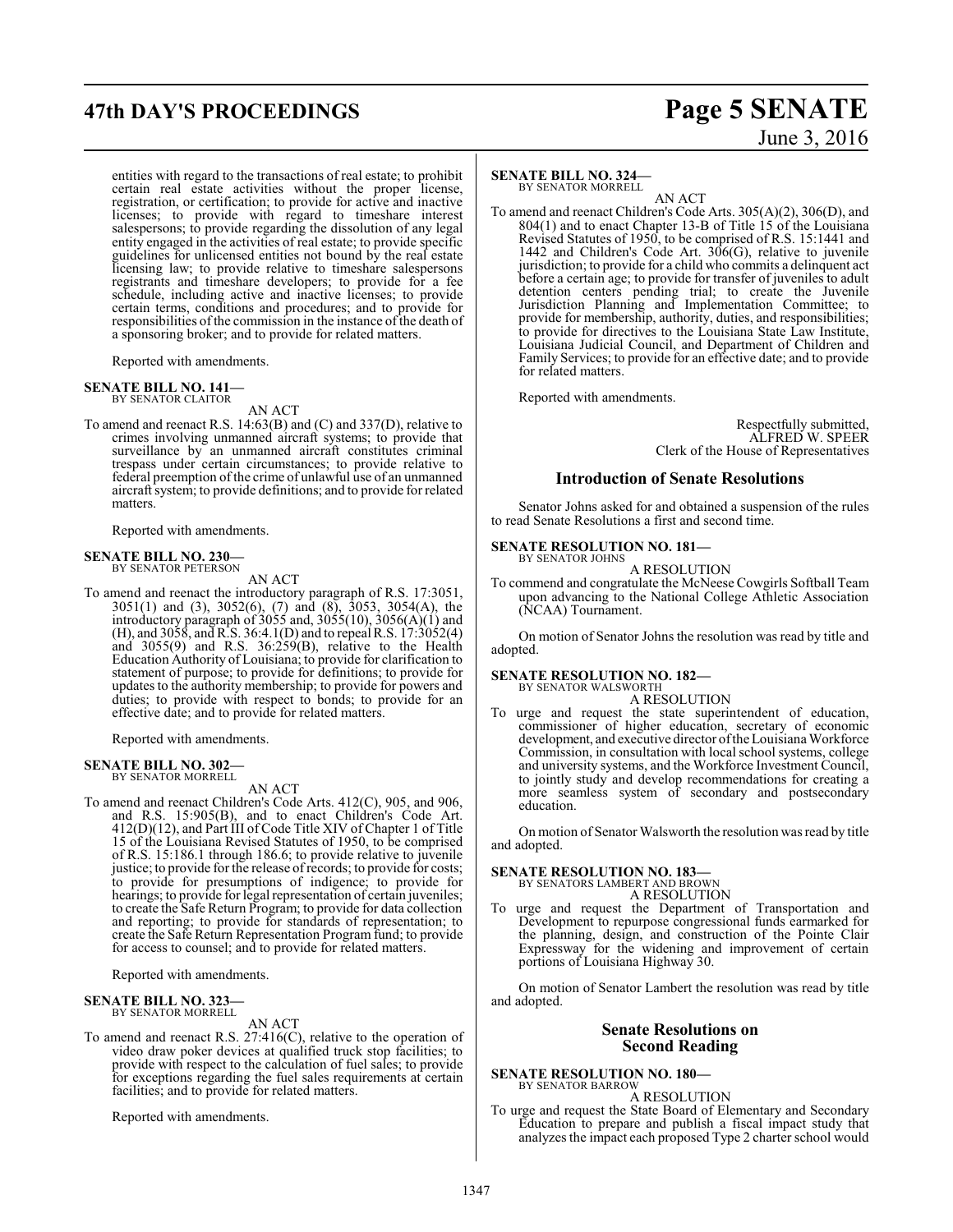have on the local school district, prior to granting a Type 2 charter.

On motion of Senator Colomb the resolution was read by title and adopted.

### **Senate Concurrent Resolutions on Second Reading**

**SENATE CONCURRENT RESOLUTION NO. 143—** BY SENATORS PEACOCK AND TARVER AND REPRESENTATIVE **LEGER** 

#### A CONCURRENT RESOLUTION

To direct the commissioner of administration to prioritize payment of legacy costs borne by the LSU Health Sciences Center at Shreveport, the LSU Health Sciences Center at New Orleans, and the LSU Health Care Services Division associated with the privatization of state hospitals; and to develop and report to the legislature concerning a plan for permanent funding of such costs.

#### **Floor Amendments**

Senator Peacock proposed the following amendments.

#### **SENATE FLOOR AMENDMENTS**

Amendments proposed by Senator Peacock to Original Senate Concurrent Resolution No. 143 by Senator Peacock

AMENDMENT NO. 1

On page 1, line 10, after "budget" and before the semicolon ";" insert "of this state"

#### AMENDMENT NO. 2

On page 2, line 12, delete "Service" and insert in lieu thereof "Services"

AMENDMENT NO. 3 On page 2, line 16, after "legacy" and before "for" insert "costs" and at the end of the line change the comma "," to "and"

#### AMENDMENT NO. 4

On page 2, line 18, delete "cost" and insert in lieu thereof "costs"

AMENDMENT NO. 5 On page 2, line 20, delete "the" and insert in lieu thereof "hospital"

AMENDMENT NO. 6 On page 2, line 22, after "WHEREAS," and before "the" insert "while"

#### AMENDMENT NO. 7

On page 2, line 23, delete "its" and insert in lieu thereof "their"

On motion of Senator Peacock, the amendments were adopted.

The concurrent resolution was read by title. Senator Peacock moved to adopt the amended Senate Concurrent Resolution.

## **ROLL CALL**

The roll was called with the following result:

#### YEAS

| Mr. President | Gatti   | Morrish   |
|---------------|---------|-----------|
| Appel         | Hewitt  | Peacock   |
| Carter        | Johns   | Perry     |
| Claitor       | Lambert | Riser     |
| Colomb        | Long    | Smith, G. |
| Cortez        | Martiny | Smith, J. |
|               |         |           |

Donahue Milkovich Tarver Erdey Mills Walsworth Morrell Total - 27 NAYS Luneau Mizell Peterson Total - 3 ABSENT Allain Boudreaux LaFleur<br>Barrow Brown Thomps Brown Thompson<br>Chabert Ward Bishop

The Chair declared the Senate adopted the amended Senate Concurrent Resolution and ordered it engrossed and sent to the

# **Message from the House**

#### **ASKING CONCURRENCE IN HOUSE BILLS AND JOINT RESOLUTIONS**

#### June 2, 2016

To the Honorable President and Members of the Senate:

I am directed to inform your honorable body that the House of Representatives has finally passed and asks your concurrence in the following House Bills and Joint Resolutions:

HB No. 1035

Total - 9

House.

Respectfully submitted, ALFRED W. SPEER Clerk of the House of Representatives

#### **House Bills and Joint Resolutions on First Reading**

#### **HOUSE BILL NO. 1035—**

BY REPRESENTATIVES HODGES, ADAMS, BAGLEY, BERTHELOT,<br>EDMONDS, GAROFALO, GUINN, LANCE HARRIS, HAZEL, HENRY,<br>HORTON, İVEY, TERRY LANDRY, LEOPOLD, MACK, MCFARLAND,<br>POPE, SCHRODER, TALBOT, AND ZERINGUE AND SENATORS APPEL,<br>ERDE AND WHITE

AN ACT

To enact R.S. 17:2115(C), relative to required student activities; to require local public school boards to require students in grades four through six to recite a specified passage of the Declaration of Independence; and to provide for related matters.

The bill was read by title and placed on the Calendar for a second reading.

#### **Message from the House**

#### **ASKING CONCURRENCE IN HOUSE CONCURRENT RESOLUTIONS**

June 2, 2016

To the Honorable President and Members of the Senate:

I am directed to inform your honorable body that the House of Representatives has finally passed and asks your concurrence in the following House Concurrent Resolutions:

HCR No. 132 HCR No. 134 HCR No. 136

# **Page 6 SENATE 47th DAY'S PROCEEDINGS**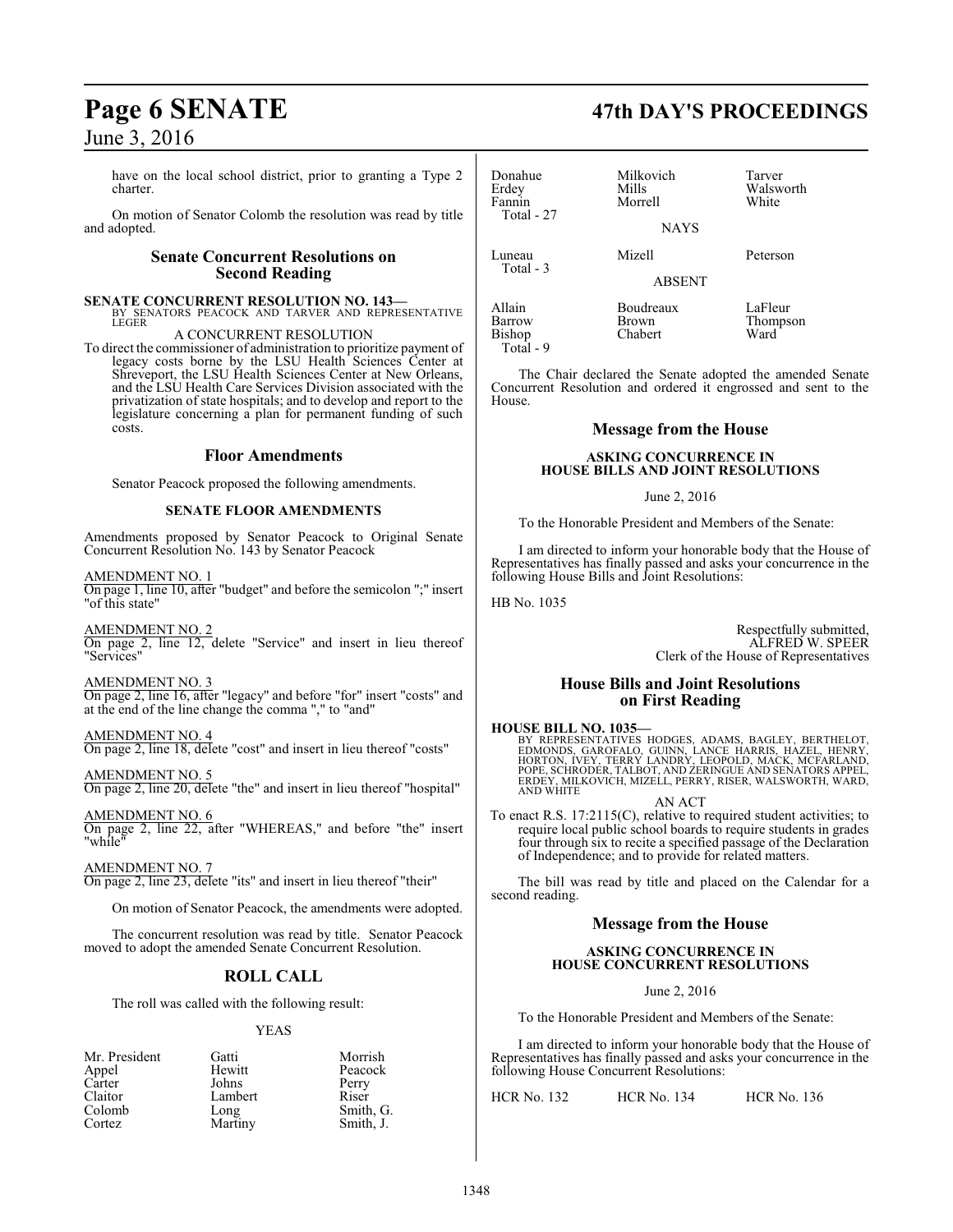# **47th DAY'S PROCEEDINGS Page 7 SENATE**

HCR No. 141 HCR No. 137 HCR No. 151

Respectfully submitted, ALFRED W. SPEER

Clerk of the House of Representatives

#### **House Concurrent Resolutions**

Senator Johns asked for and obtained a suspension of the rules to read House Concurrent Resolutions a first and second time.

#### **HOUSE CONCURRENT RESOLUTION NO. 132—** BY REPRESENTATIVE SEABAUGH

A CONCURRENT RESOLUTION

To urge and request the Department of Insurance to study the issuance of private letter rulings by the commissioner of insurance.

The resolution was read by title and placed on the Calendar for a second reading.

# **HOUSE CONCURRENT RESOLUTION NO. 134—** BY REPRESENTATIVE JACKSON

A CONCURRENT RESOLUTION

To authorize and direct the Louisiana State Board of Medical Examiners to study and make recommendations concerning a potential tiered approach for placing physicians on probation and a best practice for the reporting of the probationary status of a physician to patients.

The resolution was read by title and placed on the Calendar for a second reading.

# **HOUSE CONCURRENT RESOLUTION NO. 136—** BY REPRESENTATIVE MORENO

A CONCURRENT RESOLUTION

To urge and request the State Board of Elementary and Secondary Education to study the feasibility of establishing two-way dual language programs in public schools and to submit a written report of its findings and recommendations to the House Committee on Education and the Senate Committee on Education not later than sixty days prior to the 2017 Regular Session of the Legislature of Louisiana.

The resolution was read by title and placed on the Calendar for a second reading.

#### **HOUSE CONCURRENT RESOLUTION NO. 137—**

BY REPRESENTATIVE SMITH A CONCURRENT RESOLUTION

To urge and request the State Board of Elementary and Secondary Education to study the prevalence and use of student fees in public elementary and secondary schools in Louisiana and to submit a written report of findings and recommendations to the House Committee on Education and the Senate Committee on Education not later than March 1, 2017.

The resolution was read by title and placed on the Calendar for a second reading.

#### **HOUSE CONCURRENT RESOLUTION NO. 141—** BY REPRESENTATIVE BROADWATER

A CONCURRENT RESOLUTION

To urge and request the commissioner of higher education and the state superintendent of education to jointly report to the legislature, prior to February 1, 2017, on increasing availability and use of dual enrollment programs.

The resolution was read by title and placed on the Calendar for a second reading.

June 3, 2016

**HOUSE CONCURRENT RESOLUTION NO. 151—**

BY REPRESENTATIVE BROADWATER AND SENATOR JOHNS A CONCURRENT RESOLUTION To express sincere and heartfelt condolences upon the death of Rita

Doughty Thompson.

The resolution was read by title. Senator Johns moved to concur in the House Concurrent Resolution.

## **ROLL CALL**

The roll was called with the following result:

YEAS

Mr. President Hewitt Morrish<br>
Annel Johns Peacock Appel Johns Peacock<br>Carter Lambert Perry Carter Lambert<br>Claitor Long Colomb Luneau<br>
Cortez Martiny Cortez Martiny Smith, G. Donahue Milkovich<br>
Erdey Mills Erdey Mills Tarver Fannin Mizell Walsworth<br>Gatti Morrell White Morrell Total - 30

Long Peterson<br>Luneau Riser

NAYS

ABSENT

## Total - 0

Allain Boudreaux LaFleur Brown Thompson<br>Chabert Ward Bishop Total - 9

The Chair declared the Senate concurred in the House Concurrent Resolution and ordered it returned to the House.

#### **Rules Suspended**

Senator Martiny asked for and obtained a suspension of the rules to recall House Bill No. 1153 from the Committee on Finance.

**HOUSE BILL NO. 1153— (Substitute for House Bill No. 1109 by Representative Hoffman)** BY REPRESENTATIVE HOFFMANN AN ACT

To amend and reenact R.S. 23:540, relative to regulations affecting boilers; to exempt certain potable water boilers; to provide for technical corrections; and to provide for related matters.

The bill was read by title and referred to the Legislative Bureau.

#### **House Concurrent Resolutions on Second Reading**

**HOUSE CONCURRENT RESOLUTION NO. 148**<br>BY REPRESENTATIVES WILLMOTT, ADAMS, BILLIOT, CONNICK, GISCLAIR, HENRY, HILFERTY, LEOPÓLD, LOPINTO, LYONS, STOKES,<br>AND TALBOT AND SENATORS ALARIO, APPEL, CARTER, MARTINY,<br>MORRELL, PETER A CONCURRENT RESOLUTION

To commend the Louisiana Kennel Club upon its one hundredth

anniversary.

The resolution was read by title. Senator Gary Smith moved to concur in the House Concurrent Resolution.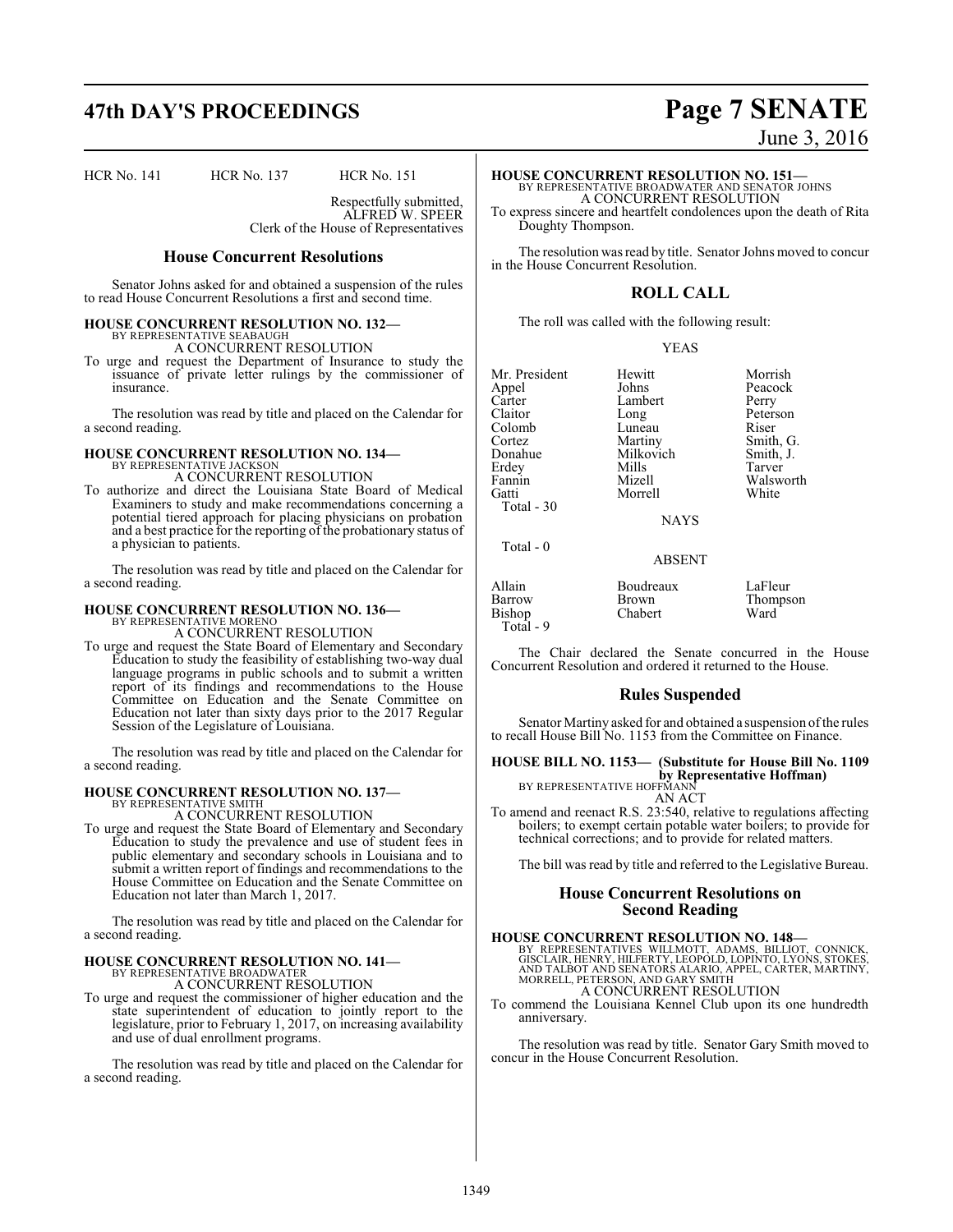## **ROLL CALL**

The roll was called with the following result:

#### YEAS

| Mr. President | Hewitt        | Morrish   |
|---------------|---------------|-----------|
| Appel         | Johns         | Peacock   |
| Carter        | Lambert       | Perry     |
| Claitor       | Long          | Peterson  |
| Colomb        | Luneau        | Riser     |
| Cortez        | Martiny       | Smith, G. |
| Donahue       | Milkovich     | Smith, J. |
| Erdey         | Mills         | Tarver    |
| Fannin        | Mizell        | Walsworth |
| Gatti         | Morrell       | White     |
| Total - 30    |               |           |
|               | <b>NAYS</b>   |           |
| Total $-0$    |               |           |
|               | <b>ABSENT</b> |           |
| Allain        | Boudreaux     | LaFleur   |
| Barrow        | Brown         | Thompson  |

Bishop Chabert Ward Total - 9 The Chair declared the Senate concurred in the House

Concurrent Resolution and ordered it returned to the House.

**HOUSE CONCURRENT RESOLUTION NO. 149—**<br>BY REPRESENTATIVES WILLMOTT, ADAMS, BILLIOT, CONNICK, GISCLAIR, HENRY, HILFERTY, LEOPOLD, LOPINTO, LYONS, STOKES, AND TALBOT AND SENATORS ALARIO, APPEL, CARTER, MARTINY, MORRELL, PETE

To commend the Metairie Kennel Club upon its fortieth anniversary.

The resolution was read by title. Senator Appel moved to concur in the House Concurrent Resolution.

## **ROLL CALL**

The roll was called with the following result:

#### YEAS

| Mr. President | Johns         | Peacock   |
|---------------|---------------|-----------|
| Appel         | Lambert       | Perry     |
| Carter        | Long          | Peterson  |
| Colomb        | Luneau        | Riser     |
| Cortez        | Martiny       | Smith, G. |
| Donahue       | Milkovich     |           |
|               |               | Smith, J. |
| Erdey         | Mills         | Tarver    |
| Fannin        | Mizell        | Walsworth |
| Gatti         | Morrell       | White     |
| Hewitt        | Morrish       |           |
| Total - 29    |               |           |
|               | <b>NAYS</b>   |           |
| Total - 0     |               |           |
|               | <b>ABSENT</b> |           |
| Allain        | Brown         | Thompson  |
| Barrow        | Chabert       | Ward      |

Bishop Claitor<br>Boudreaux LaFleur

Boudreaux Total - 10

The Chair declared the Senate concurred in the House Concurrent Resolution and ordered it returned to the House.

# **Page 8 SENATE 47th DAY'S PROCEEDINGS**

#### **HOUSE CONCURRENT RESOLUTION NO. 150—**

BY REPRESENTATIVE FOIL A CONCURRENT RESOLUTION

To recognize October of 2016 as Audiology Awareness Month in Louisiana.

The resolution was read by title. Senator Claitor moved to concur in the House Concurrent Resolution.

### **ROLL CALL**

The roll was called with the following result:

|--|--|

| Mr. President | Hewitt      | Morrish   |
|---------------|-------------|-----------|
| Appel         | Johns       | Peacock   |
| Carter        | Lambert     | Perry     |
| Claitor       | Long        | Peterson  |
| Colomb        | Luneau      | Riser     |
| Cortez        | Martiny     | Smith, G. |
| Donahue       | Milkovich   | Smith, J. |
| Erdey         | Mills       | Tarver    |
| Fannin        | Mizell      | Walsworth |
| Gatti         | Morrell     | White     |
| Total $-30$   |             |           |
|               | <b>NAYS</b> |           |
| Total - 0     |             |           |
|               |             |           |

ABSENT

| Allain    | Boudreaux    | LaFleur  |
|-----------|--------------|----------|
| Barrow    | <b>Brown</b> | Thompson |
| Bishop    | Chabert      | Ward     |
| Total - 9 |              |          |

The Chair declared the Senate concurred in the House Concurrent Resolution and ordered it returned to the House.

#### **Rules Suspended**

Senator Claitor asked for and obtained a suspension of the rules to recall Senate Bill No. 309 from the Conference Committee.

#### **SENATE BILL NO. 309—** BY SENATOR CLAITOR

AN ACT To amend and reenact R.S. 37:3387.1(A) and 3387.2(A), relative to supervision requirements for certain addictive disorder counselors in certain custodial environments; to provide that the requirement for supervision of certified addictive disorder counselors and registered addictive disorder counselors is waived in certain custodial environments; and to provide for related matters.

### **Motion to Reconsider Vote**

Senator Claitor asked for and obtained a suspension of the rules to reconsider the vote by which the Amendments to Senate Bill No. 309 were rejected.

On motion of Senator Claitor, the bill was read by title and returned to the Calendar, subject to call.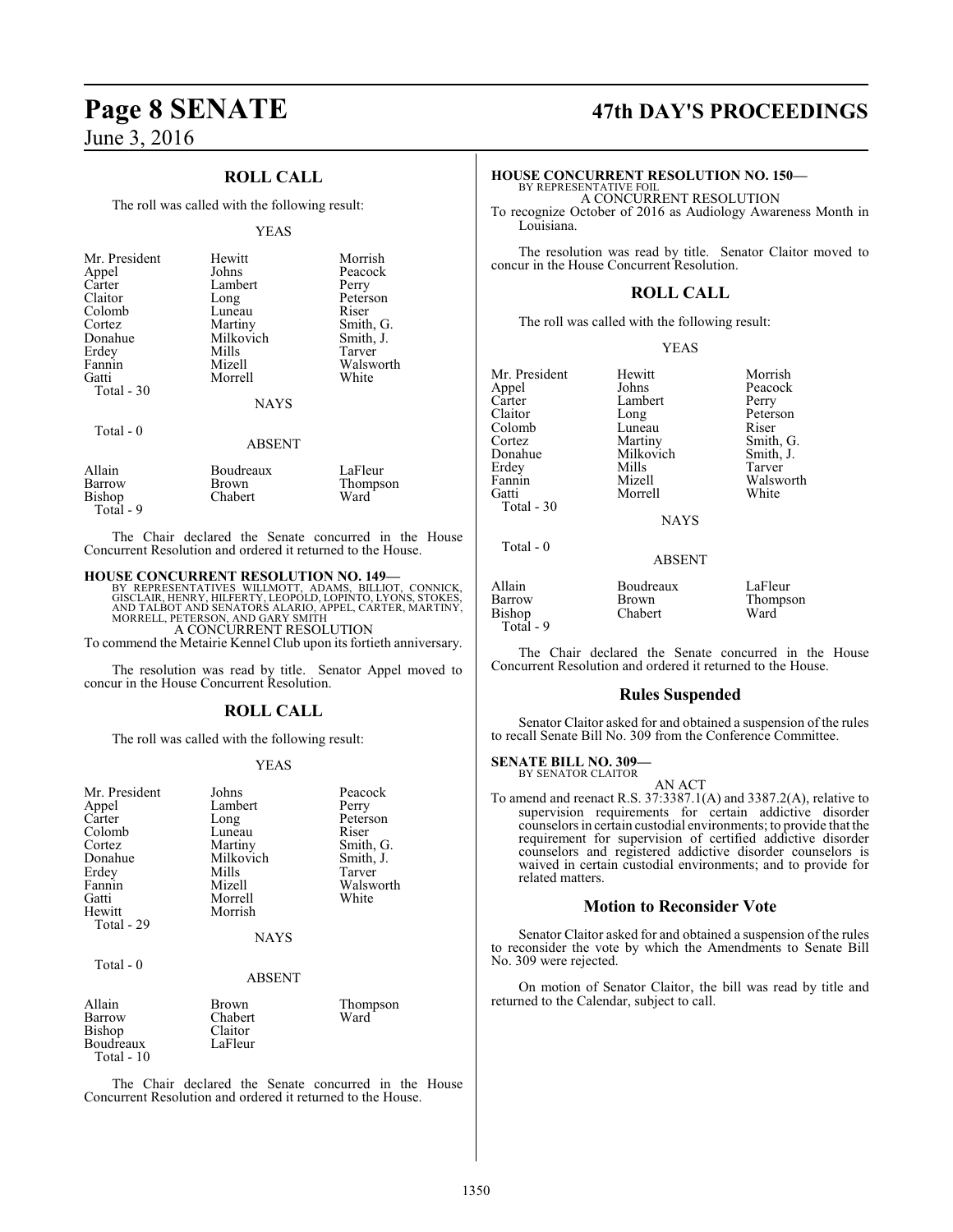# **47th DAY'S PROCEEDINGS Page 9 SENATE**

June 3, 2016

#### **Senator Long in the Chair**

### **Senate Concurrent Resolutions Returned from the House of Representatives with Amendments**

**SENATE CONCURRENT RESOLUTION NO. 87—** BY SENATOR JOHNS

A CONCURRENT RESOLUTION

To urge and request the Louisiana Board of Pharmacy to study and make recommendations regarding the use ofthe terms "specialty drug" and "specialty pharmacy".

The concurrent resolution was read by title. Returned from the House of Representatives with amendments:

#### **HOUSE COMMITTEE AMENDMENTS**

Amendments proposed by House Committee on Health and Welfare to Original Senate Concurrent Resolution No. 87 by Senator Johns

#### AMENDMENT NO. 1

On page 2, between lines 17 and 18, insert the following:

"BE IT FURTHER RESOLVED that, in performing the study, the Louisiana Board of Pharmacy shall engage and solicit input, recommendations, and advice from entities or individuals knowledgeable about access to specialty drugs, including but not limited to consumers, patients, medical providers, pharmacists, pharmacy benefit managers, pharmaceutical drug manufacturers, and insurers.

Senator Johns moved to concur in the amendments proposed by the House.

### **ROLL CALL**

The roll was called with the following result:

YEAS

| Mr. President | Johns       | Peacock   |
|---------------|-------------|-----------|
| Appel         | LaFleur     | Perry     |
| Carter        | Lambert     | Peterson  |
| Claitor       | Long        | Riser     |
| Colomb        | Luneau      | Smith, G. |
| Cortez        | Martiny     | Smith, J. |
| Donahue       | Milkovich   | Tarver    |
| Erdey         | Mills       | Walsworth |
| Fannin        | Mizell      | White     |
| Gatti         | Morrell     |           |
| Hewitt        | Morrish     |           |
| Total - 31    |             |           |
|               | <b>NAYS</b> |           |
| Total $-0$    |             |           |
|               | ABSENT      |           |
|               |             |           |

| Allain    | Boudreaux | Thompson |
|-----------|-----------|----------|
| Barrow    | Brown.    | Ward     |
| Bishop    | Chabert   |          |
| Total - 8 |           |          |

The Chair declared the Senate concurred in the amendments proposed by the House.

#### **Senate Bills and Joint Resolutions Returned from the House of Representatives with Amendments**

**SENATE BILL NO. 112—** BY SENATOR BARROW

AN ACT

To amend and reenact R.S. 37:563(11), (12), (13), and (14), 589(A), 590(A)(1), and 599(A)(2)(f) and to enact R.S. 37:563(15), and 591.1, relative to the practice of cosmetology; to provide relative to mobile salons; to provide relative to certain definitions, terms, procedures, requirements, effects, certificates of registration, and fees; to provide for the promulgation and adoption of administrative rules; and to provide for related matters.

On motion of Senator Martiny, the bill was read by title and returned to the Calendar, subject to call.

**SENATE BILL NO. 135—**<br>BY SENATOR MILKOVICH AND REPRESENTATIVES ABRAHAM,<br>ADAMS, AMEDEE, BACALA, BAGNERIS, BARRAS, BERTHELOT,<br>TERRY BROWN, ROBBY CARTER, CONNICK, COUSSAN, COX,<br>CROMER, DWIGHT, EMERSON, FRANKLIN, GUINN, LANCE WILLMOTT

AN ACT

To enact R.S. 33:9682, relative to political subdivisions; to authorize a political subdivision to open proceedings with a voluntary prayer; to provide certain terms and conditions; and to provide for related matters.

The bill was read by title. Returned from the House of Representatives with amendments:

#### **HOUSE FLOOR AMENDMENTS**

Amendments proposed by Representative Cox to Engrossed Senate Bill No. 135 by Senator Milkovich

#### AMENDMENT NO. 1

On page 1, line 11, after "**occasion.**" delete the remainder of the line, delete lines 12 through 14 in their entirety, and insert the following:

"**C. Nothing in this Section shall be construed to limit or restrict the rights of any individual who voluntarily chooses to pray at the opening of proceedings as it relates to the individual's right of freedom of speech or right of the free exercise of religion as guaranteed pursuant to the First Amendment of the Constitution of the United States.**"

#### **HOUSE FLOOR AMENDMENTS**

Amendments proposed by Representative Mike Johnson to Engrossed Senate Bill No. 135 by Senator Milkovich

#### AMENDMENT NO. 1

On page 1, line 9, after "**be**" delete the remainder of the line and insert "**prescribed by the political subdivision.**"

Senator Milkovich moved to concur in the amendments proposed by the House.

#### **ROLL CALL**

The roll was called with the following result:

#### YEAS

| Mr. President | Hewitt  | Morrish   |
|---------------|---------|-----------|
| Allain        | Johns   | Peacock   |
| Appel         | LaFleur | Perry     |
| Claitor       | Lambert | Riser     |
| Colomb        | Long    | Smith, G. |
| Cortez        | Luneau  | Smith, J. |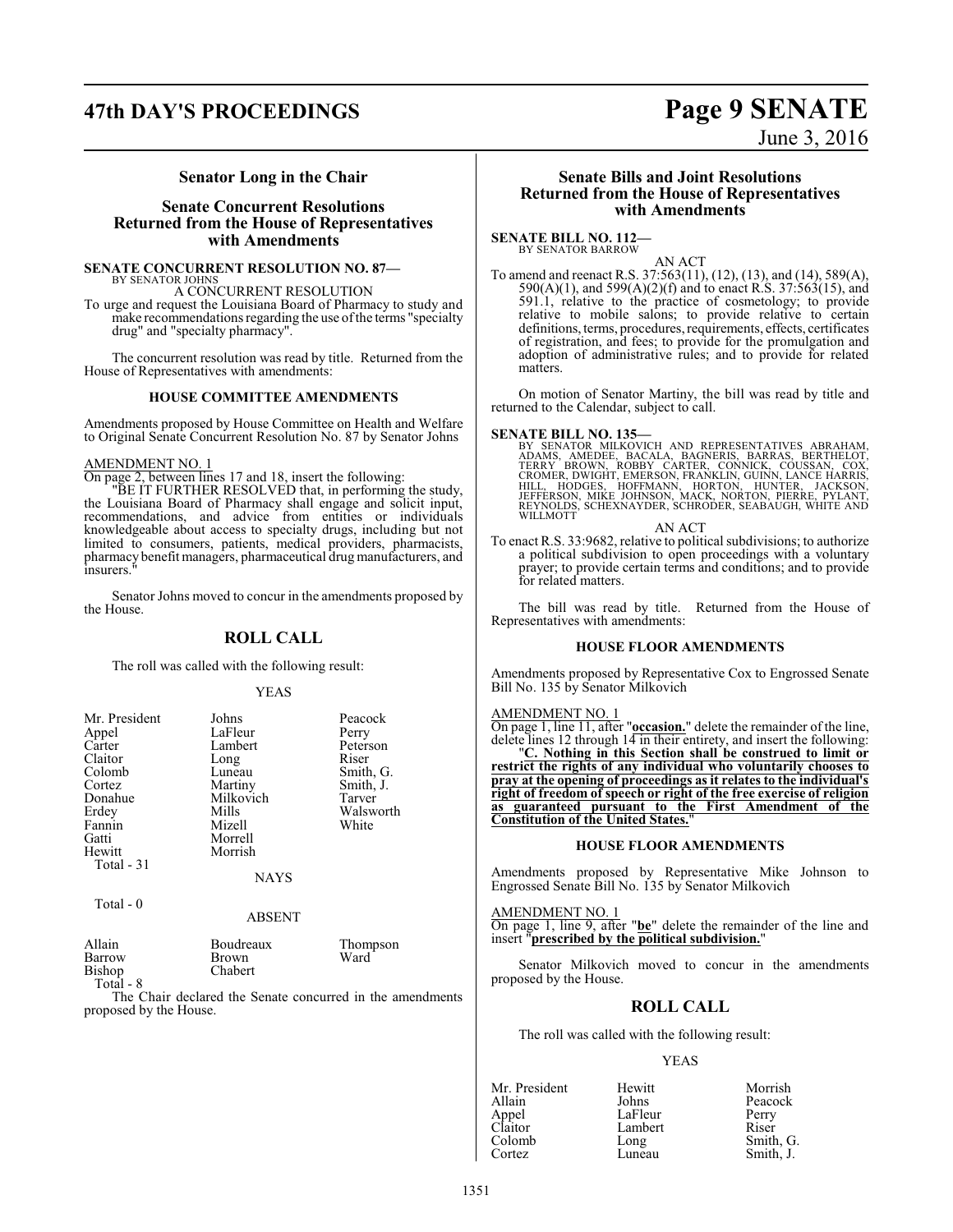| Donahue<br>Erdey<br>Fannin<br>Gatti<br>Total - 30 | Martiny<br>Milkovich<br>Mills<br>Mizell | Tarver<br>Thompson<br>Walsworth<br>White |
|---------------------------------------------------|-----------------------------------------|------------------------------------------|
|                                                   | <b>NAYS</b>                             |                                          |
| Carter<br>Total - 3                               | Morrell                                 | Peterson                                 |
|                                                   | <b>ABSENT</b>                           |                                          |
| Barrow<br>Bishop<br>Total - 6                     | Boudreaux<br>Brown                      | Chabert<br>Ward                          |

The Chair declared the Senate concurred in the amendments proposed by the House.

#### **SENATE BILL NO. 179—** BY SENATOR RISER

AN ACT

To enact Chapter 21-B of Title 25 of the Louisiana Revised Statutes of 1950, to be comprised of R.S. 25:951 through 959, relative to the Louisiana Human Remains Protection and Control Act; to provide relative to the control and management of human remains; to provide relative to legislative intent; to provide definitions; to provide penalties; to provide exemptions; to provide relative to enforcement; and to provide for related matters.

The bill was read by title. Returned from the House of Representatives with amendments:

#### **HOUSE COMMITTEE AMENDMENTS**

Amendments proposed by House Committee on Commerce to Reengrossed Senate Bill No. 179 by Senator Riser

AMENDMENT NO. 1 On page 1, line 2, change "21-B" to "21-C"

AMENDMENT NO. 2 On page 1, line 9, change "21-B" to "21-C"

AMENDMENT NO. 3 On page 1, line 11, change "**21-B**" to "**21-C**"

AMENDMENT NO. 4

On page 5, delete lines 8 and 9 in their entirety and insert in lieu thereof the following:

"**B. The Louisiana Department of Justice shall hold in a centralized database all records of qualified museums and research institutions, exempt as provided in this Section, that have**"

AMENDMENT NO. 5

On page 5, line 12, delete "**No provision of this Chapter is**" and insert in lieu thereof "**The provisions of this Chapter are not**"

#### AMENDMENT NO. 6

On page 5, delete line 15 in its entirety and insert in lieu thereof the following:

#### "**B. The provisions of this Chapter are not intended to restrict or limit, and are**"

#### AMENDMENT NO. 7

On page 5, delete line 18 in its entirety and insert in lieu thereof the following:

#### "**C. The provisions of this Chapter are not intended to restrict or limit, and are**"

#### AMENDMENT NO. 8

On page 5, delete line 21 in its entirety and insert in lieu thereof the following:

# **Page 10 SENATE 47th DAY'S PROCEEDINGS**

#### "**D. The provisions of this Chapter are not intended to restrict or limit, and are**"

### AMENDMENT NO. 9

On page 5, delete line 25 in its entirety and insert in lieu thereof the following:

"**E. The provisions of this Chapter are not intended to restrict or limit, and are**"

#### AMENDMENT NO. 10

On page 5, delete line 28 in its entirety and insert in lieu thereof the following:

"**F. The provisions of this Chapter are not intended to restrict or limit, and are**"

Senator Riser moved to concur in the amendments proposed by the House.

### **ROLL CALL**

The roll was called with the following result:

#### YEAS

| Mr. President<br>Appel<br>Carter<br>Claitor<br>Colomb<br>Cortez<br>Donahue<br>Erdev<br>Fannin<br>Gatti<br>Hewitt<br>Total - 31 | Johns<br>LaFleur<br>Lambert<br>Long<br>Luneau<br>Martiny<br>Milkovich<br>Mills<br>Mizell<br>Morrell<br>Morrish | Peacock<br>Perry<br>Peterson<br>Riser<br>Smith, G.<br>Smith, J.<br>Tarver<br>Walsworth<br>White |
|--------------------------------------------------------------------------------------------------------------------------------|----------------------------------------------------------------------------------------------------------------|-------------------------------------------------------------------------------------------------|
|                                                                                                                                | <b>NAYS</b>                                                                                                    |                                                                                                 |
| Total $-0$                                                                                                                     | <b>ABSENT</b>                                                                                                  |                                                                                                 |
| Allain<br>Barrow<br>Bishop                                                                                                     | Boudreaux<br>Brown<br>Chabert                                                                                  | Thompson<br>Ward                                                                                |

The Chair declared the Senate concurred in the amendments proposed by the House.

Total - 8

**SENATE BILL NO. 251—**<br>BY SENATORS LAFLEUR, MARTINY, MIZELL, PEACOCK, THOMPSON, WALSWORTH AND WHITE AN ACT

To enact Chapter 8-L of Title 45 of the Louisiana Revised Statutes of 1950, to be comprised of R.S. 45:844.74 and 844.75, relative to communications; to prohibit the interference or blocking of certain communications and wireless connections; to provide certain terms, conditions, requirements, procedures, penalties and effects; and to provide for related matters.

The bill was read by title. Returned from the House of Representatives with amendments:

#### **HOUSE COMMITTEE AMENDMENTS**

Amendments proposed by House Committee on Commerce to Reengrossed Senate Bill No. 251 by Senator LaFleur

#### AMENDMENT NO. 1

On page 2, line 25, after "**day**" delete the remainder of the line and insert in lieu thereof "**on which a violation occurs**"

Senator LaFleur moved to concur in the amendments proposed by the House.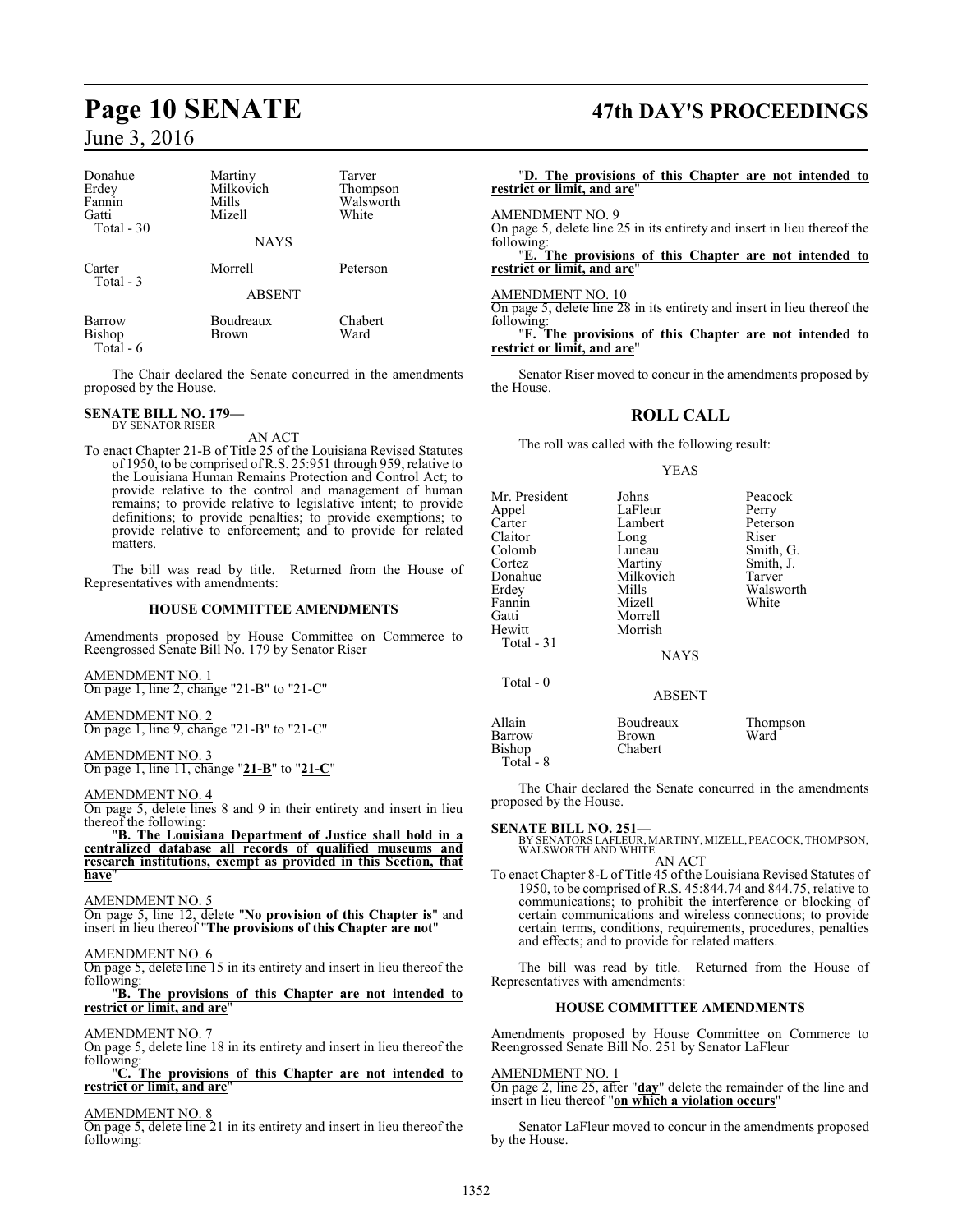## **ROLL CALL**

The roll was called with the following result:

#### YEAS

| Mr. President<br>Allain | Hewitt<br>Johns           | Morrish<br>Peacock |
|-------------------------|---------------------------|--------------------|
| Appel                   | LaFleur                   | Perry              |
| Carter                  | Lambert                   | Peterson           |
| Claitor                 | Long                      | Riser              |
| Colomb                  | Luneau                    | Smith, G.          |
| Cortez                  | Martiny                   | Smith, J.          |
| Donahue                 | Milkovich                 | Tarver             |
| Erdey                   | Mills                     | Thompson           |
| Fannin                  | Mizell                    | Walsworth          |
| Gatti                   | Morrell                   | White              |
| Total - 33              |                           |                    |
|                         | <b>NAYS</b>               |                    |
| Total $-0$              |                           |                    |
|                         | <b>ABSENT</b>             |                    |
| $\mathbf{D}$            | $\mathbf{D} = \mathbf{1}$ | $\sim$ 1 $\sim$    |

| Barrow    | Boudreaux    | Chabert |
|-----------|--------------|---------|
| Bishop    | <b>Brown</b> | Ward    |
| Total - 6 |              |         |

The Chair declared the Senate concurred in the amendments proposed by the House.

#### **SENATE BILL NO. 337—** BY SENATOR MARTINY

AN ACT

To enact Part VIII of Chapter 17 of Title 3 of the Louisiana Revised Statutes of 1950, to be comprised of R.S. 3:2511, relative to retail pet stores; to provide relative to the sale of dogs and cats by retail pet stores; to prohibit the sale of certain dogs and cats in retail pet stores; to require certain signs and records; to provide for definitions; and to provide for related matters.

The bill was read by title. Returned from the House of Representatives with amendments:

#### **HOUSE COMMITTEE AMENDMENTS**

Amendments proposed by House Committee on Commerce to Reengrossed Senate Bill No. 337 by Senator Martiny

#### AMENDMENT NO. 1

On page 2, line 6, after "**7**" and before "**2131**" delete "**USC**" and insert "**U.S.C.**"

#### AMENDMENT NO. 2

On page 2, line 12, after "**away**" and before "**or**" insert a comma "**,**"

#### AMENDMENT NO. 3

On page 2, line 14, after "**bartered**" and before "**or**" insert a comma "**,**"

#### AMENDMENT NO. 4

On page 2, line 22, after "**7**" and before "**2131**" delete "**USC**" and insert "**U.S.C.**" and after "**thereunder**" and before "**any**" insert a comma "**,**"

Senator Martiny moved to concur in the amendments proposed by the House.

# **47th DAY'S PROCEEDINGS Page 11 SENATE** June 3, 2016

## **ROLL CALL**

The roll was called with the following result:

#### YEAS

Mr. President Gatti Gatti Morrell<br>Allain Hewitt Morrish Appel Johns<br>Carter LaFleur Carter LaFleur Peterson Claitor Lambert<br>Colomb Long Colomb Long Smith, J.<br>
Cortez Luneau Tarver Cortez Luneau<br>Donahue Martiny Donahue Martiny Thompson<br>
Erdey Mills Walsworth Fannin Total - 30

Smith, G. Total - 1 Hewitt Morrish<br>Johns Perry Mills Walsworth<br>
Mizell White

**NAYS** 

#### ABSENT

| Barrow    | <b>Brown</b> | Peacock |
|-----------|--------------|---------|
| Bishop    | Chabert      | Ward    |
| Boudreaux | Milkovich    |         |
| Total - 8 |              |         |

The Chair declared the Senate concurred in the amendments proposed by the House.

#### **SENATE BILL NO. 338—**

BY SENATOR MARTINY

AN ACT To enact R.S. 51:725 through 725.7, relative to trade and commerce; to provide certain protections for vulnerable adults from financial exploitation; to provide definitions, terms, conditions, requirements, and procedures; to provide with regard to governmental disclosures and immunity; to provide for thirdparty disclosures and immunity; to provide for delaying disbursements and immunity; to provide for receipt of notice; to provide with regard to record-keeping; and to provide for related matters.

The bill was read by title. Returned from the House of Representatives with amendments:

#### **HOUSE COMMITTEE AMENDMENTS**

Amendments proposed by House Committee on Commerce to Reengrossed Senate Bill No. 338 by Senator Martiny

#### AMENDMENT NO. 1

On page 1, line 2, after "enact" and before "R.S." insert "Part X-A of Chapter 2 of Title 51 of the Louisiana Revised Statutes of 1950, to be comprised of"

#### AMENDMENT NO. 2

On page 1, line 10, delete "R.S. 51:725 through 725.7 are" and insert in lieu thereof "Part X-A of Chapter 2 of Title 51 of the Louisiana Revised Statutes of 1950, comprised of R.S. 51:725 through 725.7, is"

#### AMENDMENT NO. 3

#### On page 1, between lines 10 and 11, insert the following: "**PART X-A. LOUISIANA PROTECTION OF VULNERABLE ADULTS FROM FINANCIAL EXPLOITATION LAW**"

AMENDMENT NO. 4 On page 1, line 12, delete "**Section and Sections 725.1 through 725.7**" and insert in lieu thereof "**Part**"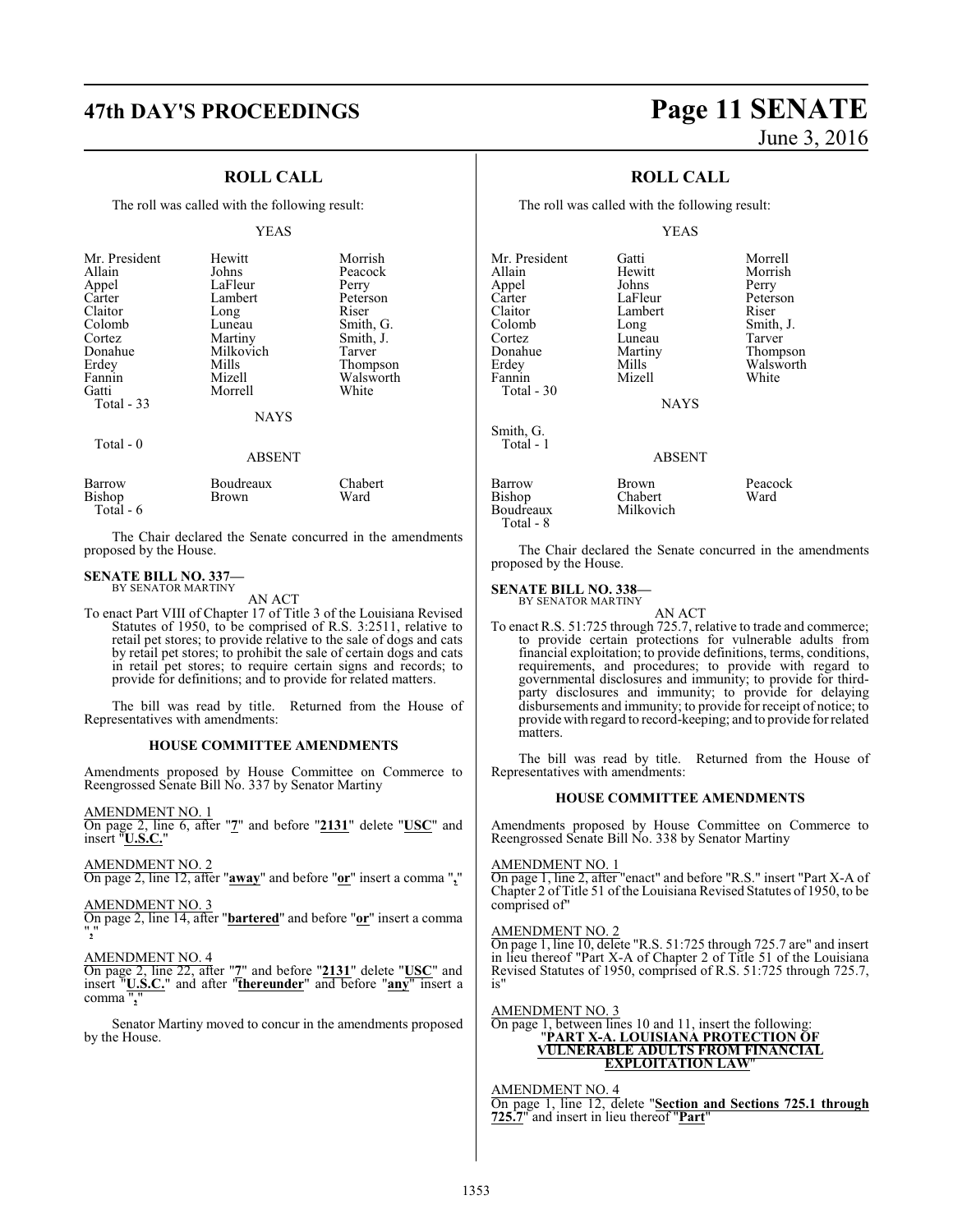# **Page 12 SENATE 47th DAY'S PROCEEDINGS**

AMENDMENT NO. 5 On page 1, line 16, change "**Section**" to "**Part,**" and after "**terms**" and before "**have**" delete "**shall**" AMENDMENT NO. 6 On page 2, line 12, after "**appropriation**" and before "**or**" insert a comma", AMENDMENT NO. 7 On page 2, line 13, after "**assets**" and before "**or**" insert a comma "**,**" AMENDMENT NO. 8 On page 2, line 18, after "**intimidation**" and before "**or**" insert a comma "**,**" AMENDMENT NO. 9 On page 2, line 20, after "**benefit**" and before "**or**" insert a comma "**,**" and after "**assets**" and before "**or**" insert a comma "**,**" AMENDMENT NO. 10 On page 2, line 22, after "**assets**" and before "**or**" insert a comma "**,**" AMENDMENT NO. 11 On page 2, line 23, after "**benefit**" and before "**or**" insert a comma "**,**" AMENDMENT NO. 12 On page 2, line 24, after "**assets**" and before "**or**" insert a comma "**,**" AMENDMENT NO. 13 On page 3, line 1, after "**representative**" and before "**or**" insert a comma "**,**" and after "**compliance**" and before "**or**" insert a comma "**,**" AMENDMENT NO. 14 On page 3, line 19, after "**adult**" and before "**or**" delete the comma "**,**" AMENDMENT NO. 15 On page 4, line 2, after "**disbursement**" and before "**and**" delete the comma "**,**" AMENDMENT NO. 16 On page 5, line 1, after "**dealer**" and before "**investment**" delete the comma "**,**" and insert in lieu thereof "**or**" AMENDMENT NO. 17 On page 5, line 6, after "**dealer**" and before "**or**" insert a comma "**,**" **LEGISLATIVE BUREAU AMENDMENTS** Amendments proposed by Legislative Bureau to Reengrossed Senate Bill No. 338 by Senator Martiny AMENDMENT NO. 1 On page 3, line 11, following "**individual**" and before "**,**" change "**that**" to "**who**" AMENDMENT NO. 2 On page 5, line 7, following "**individual**" and before "**,**" change "**that**" to "**who**" Cortez Milkovich Tarver Total - 8

Senator Martiny moved to concur in the amendments proposed by the House.

## **ROLL CALL**

The roll was called with the following result:

#### YEAS

| Mr. President | LaFleur | Perry     |
|---------------|---------|-----------|
| Allain        | Lambert | Peterson  |
| Appel         | Long    | Riser     |
| Carter        | Luneau  | Smith, G. |
| Colomb        | Martiny | Smith. J. |

| Erdey<br>Fannin<br>Gatti<br>Hewitt<br>Johns     | Mills<br>Mizell<br>Morrell<br>Morrish<br>Peacock | Thompson<br>Walsworth<br>White |
|-------------------------------------------------|--------------------------------------------------|--------------------------------|
| Total - 31                                      | <b>NAYS</b>                                      |                                |
| Total - 0                                       | <b>ABSENT</b>                                    |                                |
| Barrow<br>Bishop<br>Boudreaux<br>$T \times 1$ 0 | <b>Brown</b><br>Chabert<br>Claitor               | Donahue<br>Ward                |

The Chair declared the Senate concurred in the amendments proposed by the House.

### **Mr. President in the Chair**

**SENATE BILL NO. 421—**<br>BY SENATOR THOMPSON

AN ACT

To amend and reenact R.S. 37:1361(B) and (E), 1366(A), 1367(A), 1368(A), 1371(A), 1373(A), 1377(B), and 1378(A)(3),(6), and  $(8)$ , and to enact R.S. 37:1366(J) and  $(K)$ , relative to plumbers; to provide relative to the licensure of plumbers; to create and provide for the qualifications for a new "tradesman plumber" license; to provide relative to the membership and duties of the State Plumbing Board; to provide for definitions; to provide relative to the registration of apprentice plumbers; to provide relative to training programs, requirements, and examinations for plumbers; to provide for fees; to provide for disciplinary actions for violations; and to provide for related matters.

The bill was read by title. Returned from the House of Representatives with amendments:

#### **HOUSE COMMITTEE AMENDMENTS**

Amendments proposed by House Committee on Commerce to Engrossed Senate Bill No. 421 by Senator Thompson

AMENDMENT NO. 1 On page 2, line 18, change "**qualifications**" to "**qualification**"

AMENDMENT NO. 2 On page 2, line 23, delete the semicolon ";" and insert a comma "**,**"

AMENDMENT NO. 3 On page 3, line 2, after "**program**" insert a comma "**,**"

AMENDMENT NO. 4 On page 3, line 5, after "journeyman" insert a comma "**,**"

AMENDMENT NO. 5 On page 3, line 25, after "journeyman" insert a comma "**,**"

AMENDMENT NO. 6 On page 4, line 17, after "journeyman" insert a comma "**,**"

AMENDMENT NO. 7 On page 5, line 28, after "journeyman plumber" insert a comma "**,**"

### **LEGISLATIVE BUREAU AMENDMENTS**

Amendments proposed by Legislative Bureau to Engrossed Senate Bill No. 421 by Senator Thompson

#### AMENDMENT NO. 1

On page 2, line 9, following "Contractors" and before "or" delete "of Louisiana"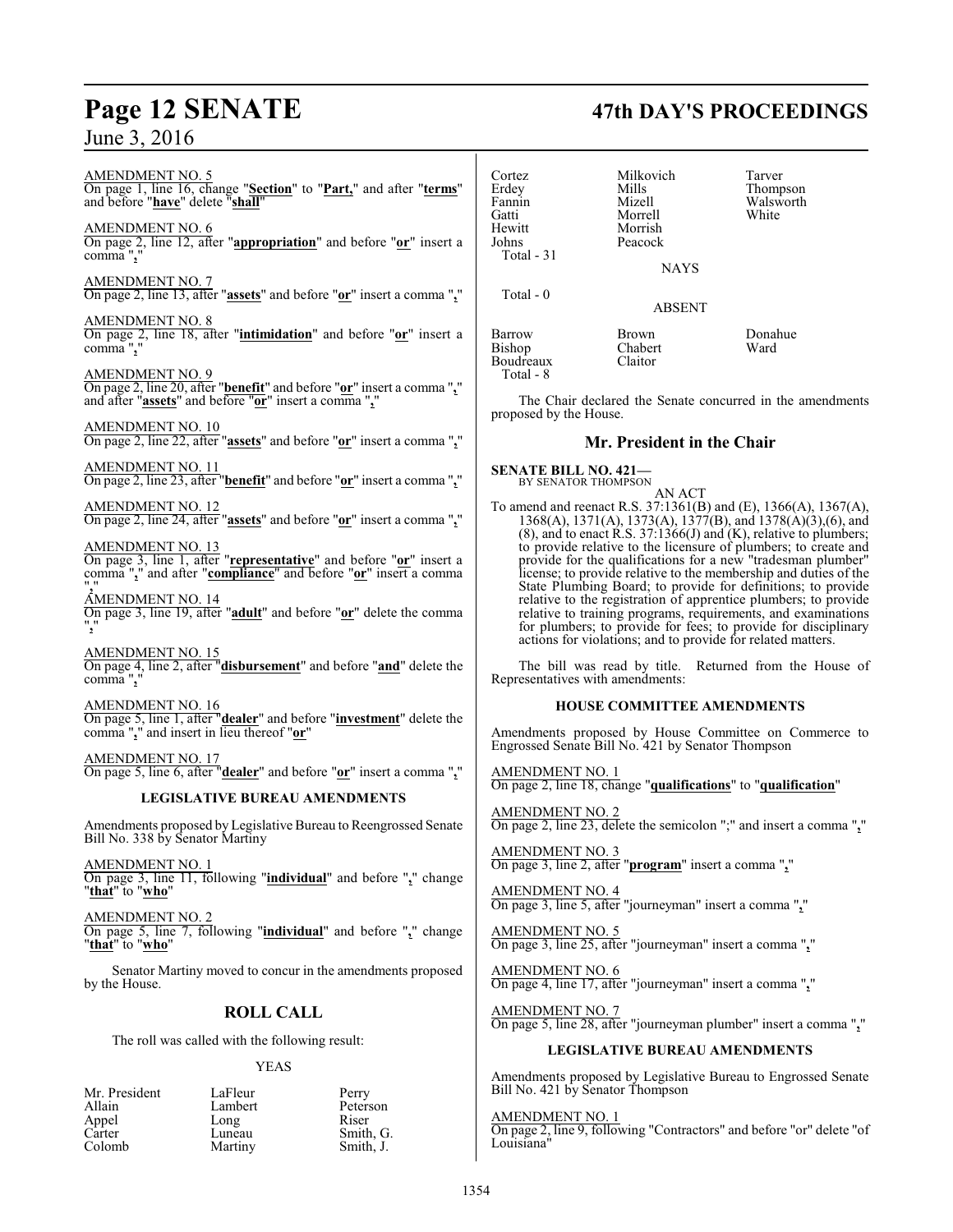# **47th DAY'S PROCEEDINGS Page 13 SENATE**

# June 3, 2016

#### AMENDMENT NO. 2

On page 2, line 13, following "**Board**" and before "**.**" insert "**of Louisiana**"

AMENDMENT NO. 3

On page 4, line 8, following "**(d)**" and before "**any**" change "**Passes**" to "**Has passed**"

AMENDMENT NO. 4 On page 4, line 9, following "**(e)**" and before "**the fees**" change

"**Pays**" to "**Has paid**"

#### AMENDMENT NO. 5

On page 5, line 12, following "alter," and before "repair" change "and/or" to "**or**"

Senator Thompson moved to concur in the amendments proposed by the House.

## **ROLL CALL**

The roll was called with the following result:

#### YEAS

| Mr. President<br>Allain<br>Appel<br>Carter<br>Claitor<br>Colomb<br>Cortez<br>Erdey<br>Fannin<br>Gatti<br>Hewitt<br>Total - 32 | Johns<br>LaFleur<br>Lambert<br>Long<br>Luneau<br>Martiny<br>Milkovich<br>Mills<br>Mizell<br>Morrell<br>Morrish<br><b>NAYS</b> | Peacock<br>Perry<br>Riser<br>Smith, G.<br>Smith, J.<br>Tarver<br>Thompson<br>Walsworth<br>Ward<br>White |
|-------------------------------------------------------------------------------------------------------------------------------|-------------------------------------------------------------------------------------------------------------------------------|---------------------------------------------------------------------------------------------------------|
|                                                                                                                               |                                                                                                                               |                                                                                                         |
| Peterson<br>Total - 1                                                                                                         |                                                                                                                               |                                                                                                         |

#### ABSENT

| Barrow     | Boudreaux    | <b>Chabert</b> |
|------------|--------------|----------------|
| Bishop     | <b>Brown</b> | Donahue        |
| Total $-6$ |              |                |

The Chair declared the Senate concurred in the amendments proposed by the House.

#### **SENATE BILL NO. 428—** BY SENATOR ALLAIN

AN ACT

To amend and reenact R.S. 47:645(B) and to enact R.S. 30:88.1, relative to site-specific oilfield trust accounts; to provide for the use of certain funds in the state treasury derived from orphan wells for oilfield site restoration; to provide for an effective date; and to provide for related matters.

The bill was read by title. Returned from the House of Representatives with amendments:

#### **HOUSE FLOOR AMENDMENTS**

Amendments proposed by Representative Bishop to Engrossed Senate Bill No. 428 by Senator Allain

AMENDMENT NO. 1

On page 2, line 1, delete "**originally**"

AMENDMENT NO. 2

On page 3, line 3, after "**months**" insert "**from the date of first production following designation of the well as part of an orphaned oilfield site**"

#### AMENDMENT NO. 3

On page 3, line 21, delete "**responsible party**" and insert the following: "**state general fund (direct) or in the event the responsible party has personally funded the site-specific trust account, in whole or part, then to the responsible party in proportion to their percentage of funding with the remainder being remitted to the state general fund (direct)**"

Senator Allain moved to concur in the amendments proposed by the House.

#### **ROLL CALL**

The roll was called with the following result:

#### YEAS

| Mr. President | Johns         | Peacock   |
|---------------|---------------|-----------|
| Allain        | LaFleur       | Perry     |
| Appel         | Lambert       | Riser     |
| Carter        | Long          | Smith, G. |
| Claitor       | Luneau        | Smith, J. |
| Colomb        | Martiny       | Tarver    |
| Cortez        | Milkovich     | Thompson  |
| Erdey         | Mills         | Walsworth |
| Fannin        | Mizell        | White     |
| Gatti         | Morrell       |           |
| Hewitt        | Morrish       |           |
| Total - 31    |               |           |
|               | <b>NAYS</b>   |           |
| Total - 0     |               |           |
|               | <b>ABSENT</b> |           |
| Barrow        | Brown         | Peterson  |
| Bishop        | Chabert       | Ward      |
| Boudreaux     | Donahue       |           |
| Total - 8     |               |           |

The Chair declared the Senate concurred in the amendments proposed by the House.

#### **SENATE BILL NO. 443—**

BY SENATOR HEWITT

AN ACT To amend and reenact R.S. 39:21.3(E)(2)and (3) and to enact R.S. 39:21.3(E)(4), relative to the Health and Social Services Estimating Conference; to provide for additional members of the conference; to provide for the chairmanship of the conference; to create a Medicaid Subcommittee; to provide for the composition and chairmanship of the subcommittee; to provide for the meetings of the subcommittee for the purpose of forecasting and reviewing information related to the Medicaid program; to provide for budget development; and to provide for related matters.

The bill was read by title. Returned from the House of Representatives with amendments:

#### **HOUSE COMMITTEE AMENDMENTS**

Amendments proposed by House Committee on Appropriations to Reengrossed Senate Bill No. 443 by Senator Hewitt

#### AMENDMENT NO. 1

On page 3, between lines 15 and 16, insert the following: "**(4) Conference meetings. The conference shall meet at least quarterly to receive information from the Medicaid** Subcommittee.

## AMENDMENT NO. 2

On page 3, at the beginning of line 16, change "**(4)**" to "**(5)**"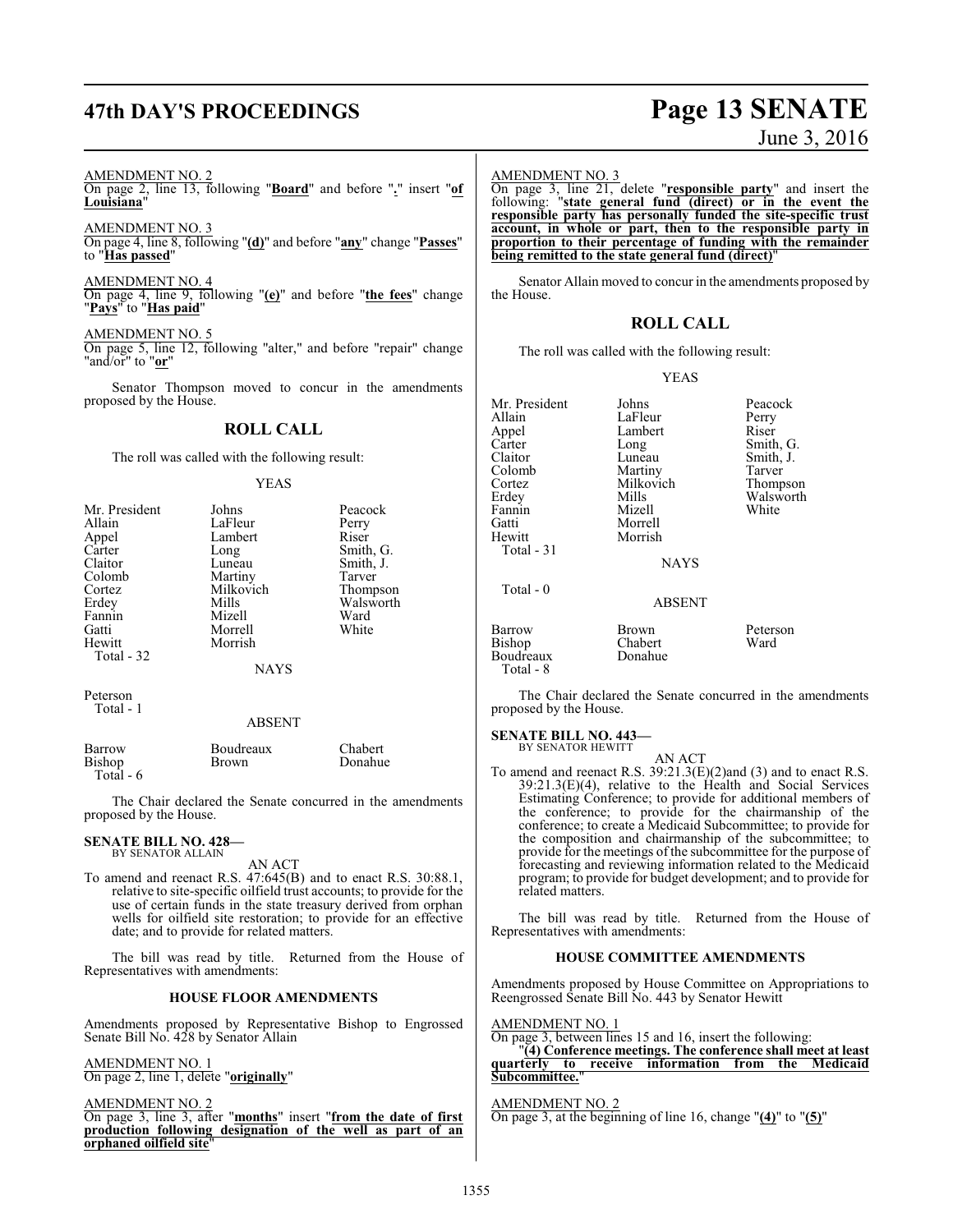# **Page 14 SENATE 47th DAY'S PROCEEDINGS**

#### **LEGISLATIVE BUREAU AMENDMENTS**

Amendments proposed by Legislative Bureau to Reengrossed Senate Bill No. 443 by Senator Hewitt

AMENDMENT NO. 1 On page 1, line 2, following "(4)" and before "," insert "and (5)"

AMENDMENT NO. 2 On page 1, line 11, following "(E)" and before "hereby" change "(4) is" to  $\sqrt{4}$  and (5) are"

AMENDMENT NO. 3 On page 2, lines 27 and 28, following "**have**" and before "**experience**" change "**health care**" to "**healthcare**"

AMENDMENT NO. 4 On page 2, line 29, following "**in**" and before "**economics**" change "**health care**" to "**healthcare**"

AMENDMENT NO. 5 On page 3, line 18, following "**to**" and before "**the**" delete "**,**"

AMENDMENT NO. 6 On page 4, line 9, following "**in**" and before "**economics**" change "**health care**" to "**healthcare**"

Senator Hewitt moved to concur in the amendments proposed by the House.

## **ROLL CALL**

The roll was called with the following result:

#### YEAS

| Mr. President<br>Allain<br>Appel<br>Carter<br>Claitor<br>Colomb<br>Cortez<br>Donahue<br>Erdey<br>Fannin<br>Gatti<br>Hewitt<br>Total - 34<br>Total - 0 | Johns<br>LaFleur<br>Lambert<br>Long<br>Luneau<br>Martiny<br>Milkovich<br>Mills<br>Mizell<br>Morrell<br>Morrish<br>Peacock<br><b>NAYS</b> | Perry<br>Peterson<br>Riser<br>Smith, G.<br>Smith, J.<br>Tarver<br>Thompson<br>Walsworth<br>Ward<br>White |
|-------------------------------------------------------------------------------------------------------------------------------------------------------|------------------------------------------------------------------------------------------------------------------------------------------|----------------------------------------------------------------------------------------------------------|
|                                                                                                                                                       | <b>ABSENT</b>                                                                                                                            |                                                                                                          |
| <b>Barrow</b><br>Bishop<br>Total - $5$                                                                                                                | Boudreaux<br>Brown                                                                                                                       | Chabert                                                                                                  |

The Chair declared the Senate concurred in the amendments proposed by the House.

### **Senate Bills and Joint Resolutions Returned from the House of Representatives with Amendments, Subject to Call**

## **Called from the Calendar**

Senator Peacock asked that Senate Bill No. 277 be called from the Calendar.

#### **SENATE BILL NO. 277—**

BY SENATORS BISHOP AND THOMPSON AN ACT

To enact R.S. 36:204(B)(8) and R.S. 56:1685.3 and 1688(E), relative to the authority of the secretary of the Department of Culture, Recreation and Tourism; to authorize the employment of law enforcement officers for state museums; to provide relative to police powers; to provide for training requirements; to provide for state park warden training requirements; to provide relative to the Poverty Point State Historic Site; to provide for an archaeologist for the site; and to provide for related matters.

The bill was read by title. Returned from the House of Representatives with amendments:

### **HOUSE COMMITTEE AMENDMENTS**

Amendments proposed byHouse Committee on Municipal, Parochial and Cultural Affairs to Reengrossed Senate Bill No. 277 by Senator Bishop

#### AMENDMENT NO. 1

On page 1, line 2, after "and" and before "relative to" delete "R.S. 56:1685.3 and 1688(E)," and insert "R.S. 56:1688(E),"

#### AMENDMENT NO. 2

On page 1, line 6, after "requirements;" delete the remainder of the line and on line 7, delete "provide for an archaeologist for the site;"

#### AMENDMENT NO. 3

On page 2, line 11, after "Section 2." and before "hereby" delete "R.S. 56:1685.3 and 1688(E) are" and insert "R.S. 56:1688(E) is"

AMENDMENT NO. 4 On page 2, delete lines 12 through 16 in their entirety

Senator Peacock moved to concur in the amendments proposed by the House.

## **ROLL CALL**

The roll was called with the following result:

#### YEAS

| Mr. President<br>Allain<br>Appel<br>Barrow<br>Boudreaux<br>Carter<br>Colomb<br>Erdey<br>Gatti<br>Total - 27 | Hewitt<br>Johns<br>LaFleur<br>Lambert<br>Long<br>Martiny<br>Milkovich<br>Mizell<br>Morrell<br><b>NAYS</b> | Morrish<br>Peacock<br>Peterson<br>Smith, G.<br>Smith, J.<br>Thompson<br>Walsworth<br>Ward<br>White |
|-------------------------------------------------------------------------------------------------------------|-----------------------------------------------------------------------------------------------------------|----------------------------------------------------------------------------------------------------|
| Claitor<br>Cortez<br>Donahue<br>Total - 8                                                                   | Fannin<br>Luneau<br>Mills<br><b>ABSENT</b>                                                                | Perry<br>Tarver                                                                                    |
| Bishop<br>Brown                                                                                             | Chabert<br>Riser                                                                                          |                                                                                                    |

Total - 4

The Chair declared the Senate concurred in the amendments proposed by the House.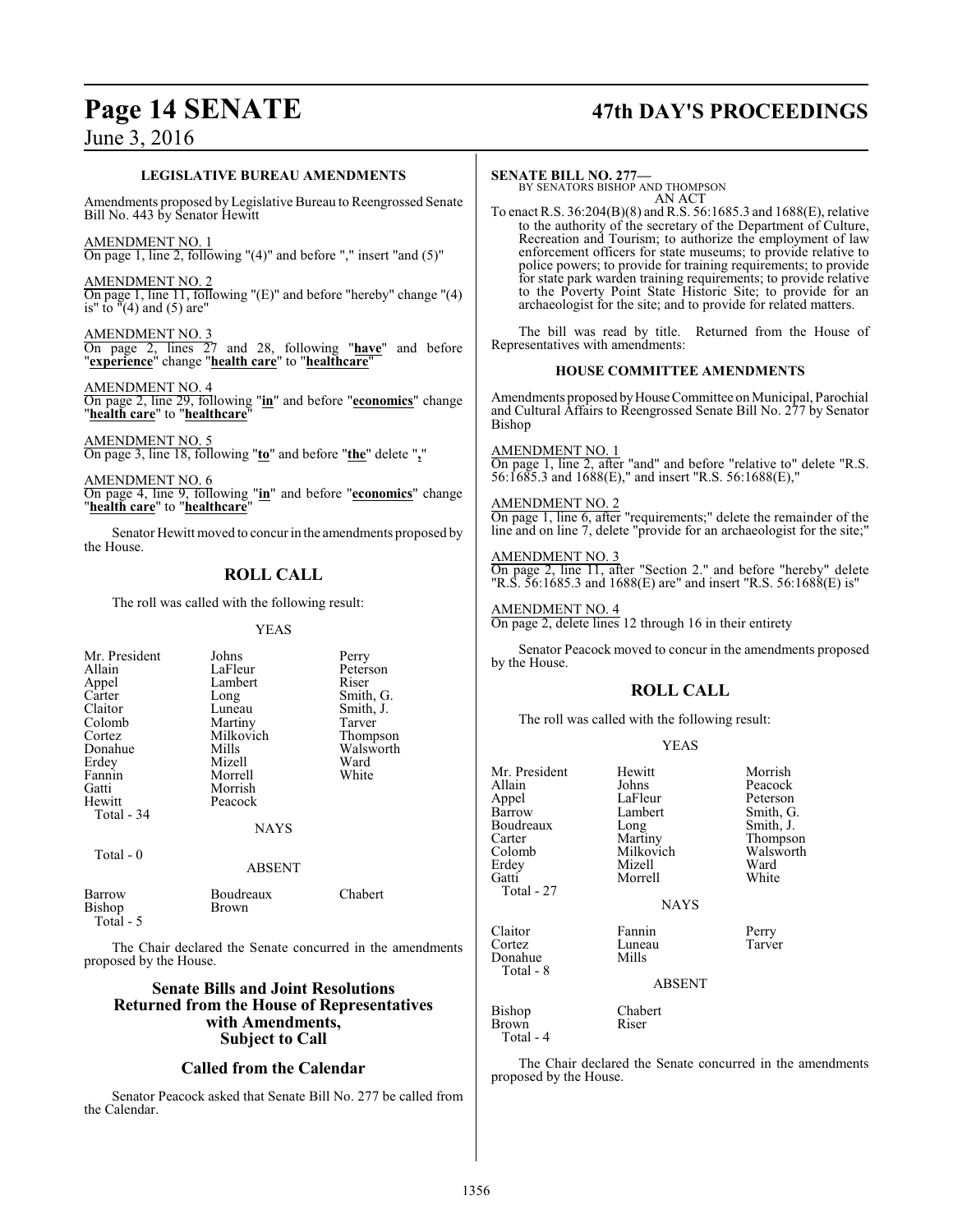# **47th DAY'S PROCEEDINGS Page 15 SENATE**

## **Rules Suspended**

Senator Thompson asked for and obtained a suspension of the rules to take up at this time:

#### **Reports of Committees**

The following reports of committees were received and read:

#### **REPORT OF COMMITTEE ON**

#### **SENATE AND GOVERNMENTAL AFFAIRS**

Senator Karen Carter Peterson, Chairman on behalf of the Committee on Senate and Governmental Affairs, submitted the following report:

June 3, 2016

To the President and Members of the Senate:

I am directed by your Committee on Senate and Governmental Affairs to submit the following report:

# **HOUSE BILL NO. 965—** BY REPRESENTATIVE ROBERT JOHNSON

AN ACT

To amend and reenact R.S. 42:1124.3(C)(1), relative to financial disclosure; to change certain disclosure requirements regarding business income from the state or political subdivisions; to require certain specified information regarding contracts with certain businesses and the state or political subdivisions; and to provide for related matters.

Reported favorably.

Respectfully submitted, KAREN CARTER PETERSON Chairwoman

#### **House Bills and Joint Resolutions on Second Reading Just Reported by Committees**

Senator Peterson asked for and obtained a suspension of the rules to take up House Bills and Joint Resolutions just reported by Committees.

**HOUSE BILL NO. 965—** BY REPRESENTATIVE ROBERT JOHNSON AN ACT

To amend and reenact R.S. 42:1124.3(C)(1), relative to financial disclosure; to change certain disclosure requirements regarding business income from the state or political subdivisions; to require certain specified information regarding contracts with certain businesses and the state or political subdivisions; and to provide for related matters.

Reported favorably by the Committee on Senate and Governmental Affairs. The bill was read by title and referred to the Legislative Bureau.

#### **Rules Suspended**

Senator Ward asked for and obtained a suspension of the rules to recall Senate Resolution No. 142 from the Committee on Judiciary A.

# June 3, 2016

#### **SENATE RESOLUTION NO. 142—**

BY SENATOR CARTER A RESOLUTION

To urge and request the Louisiana State Law Institute to study and make recommendations regarding the feasibility of revisions to present laws to require physical custody of children to be shared equally.

On motion of Senator Carter the resolution was read by title and adopted.

#### **Rules Suspended**

Senator Ward asked for and obtained a suspension of the rules to recall Senate Resolution No. 143 from the Committee on Judiciary A.

#### **SENATE RESOLUTION NO. 143—**

BY SENATOR MORRELL A RESOLUTION

To urge and request the Marriage-Persons Committee of the Louisiana State Law Institute to study, and the Louisiana State Law Institute to make, annual comprehensive and ongoing recommendations to the Legislature regarding state law post Obergefell v. Hodges, including but not limited to recommendations in the form of proposed legislation for revisions to laws governing families, persons, community property, successions, immovable property, the rights of third parties, procedure, and the stability and validity of transactions.

On motion of Senator Carter the resolution was read by title and adopted.

#### **Senate Bills and Joint Resolutions Returned from the House of Representatives with Amendments, Subject to Call, Resumed**

#### **Called from the Calendar**

Senator Barrow asked that Senate Bill No. 112 be called from the Calendar.

**SENATE BILL NO. 112—**

BY SENATOR BARROW AN ACT

To amend and reenact R.S. 37:563(11), (12), (13), and (14), 589(A), 590(A)(1), and 599(A)(2)(f) and to enact R.S. 37:563(15), and 591.1, relative to the practice of cosmetology; to provide relative to mobile salons; to provide relative to certain definitions, terms, procedures, requirements, effects, certificates of registration, and fees; to provide for the promulgation and adoption of administrative rules; and to provide for related matters

The bill was read by title. Returned from the House of Representatives with amendments:

#### **HOUSE COMMITTEE AMENDMENTS**

Amendments proposed by House Committee on Commerce to Reengrossed Senate Bill No. 112 by Senator Barrow

#### AMENDMENT NO. 1

On page 1, line 3, after "R.S. 37:563(15)" and before the comma "," insert "through  $(17)$ , 575 $(A)(17)$ "

#### AMENDMENT NO. 2

On page 1, line 10, after "R.S. 37:563(15)" and before "and" insert "through  $(17)$ , 575 $(A)(17)$ ,"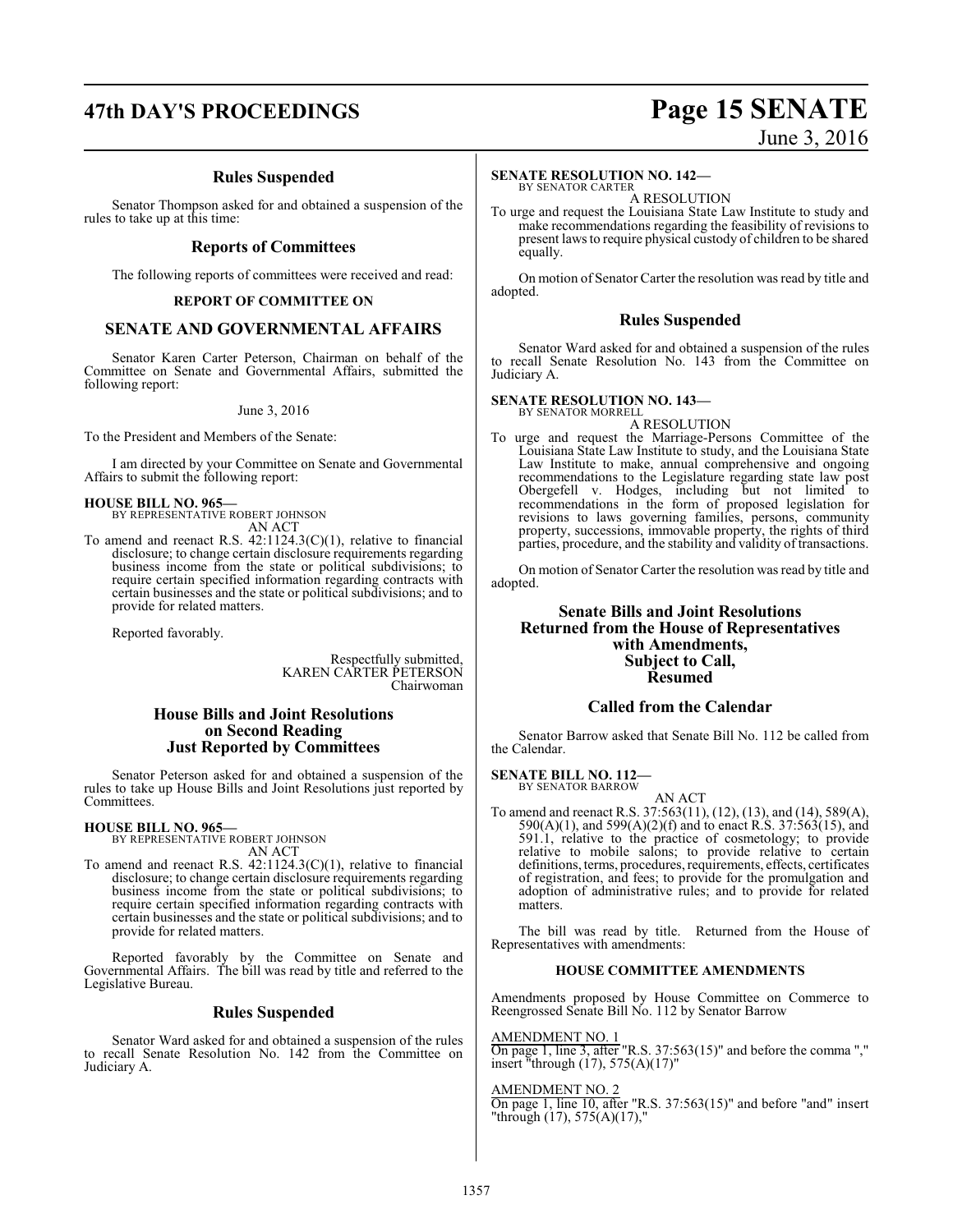# **Page 16 SENATE 47th DAY'S PROCEEDINGS**

June 3, 2016

AMENDMENT NO. 3

On page 2, between lines 11 and 12, insert the following: "**(16) "Blow dry technician" means an individual who**

**provides blow drying hair services. (17) "Blow drying hair services" means to provide to an individual for compensation the services of beautifying, cleaning, arranging, curling, dressing, blow drying, or performing any other similar procedure intended to beautify, clean, or arrange the hair.**

\* \* \* §575. Powers and duties of the board

A. The board shall be responsible for the control and regulation of the practice of cosmetology and shall do all of the following:

\* \* \* **(17)(a) Adopt rules to establish and regulate the license of blow dry technician.**

**(b) An applicant for a license of blow dry technician is subject to the same qualifications and fees applicable to a cosmetologist as described in R.S. 37:582; however, the required number of instruction hours for a cosmetologist, as provided in R.S. 37:595, shall not apply.** 

#### AMENDMENT NO. 4

On page 3, line 3, change "**January 1, 2017**" to "**June 1, 2017**"

# AMENDMENT NO. 5

On page 3, line 13, change "**December 31, 2016**" to "**June 1, 2017**"

#### AMENDMENT NO. 6

On page 4, after line 1, insert the following:

"Section 2. The board shall adopt rules pursuant to R.S. 37:575(A)(17) as enacted by Section 1 of this Act no later than June 1, 2017.

Senator Barrow moved to concur in the amendments proposed by the House.

## **ROLL CALL**

The roll was called with the following result:

#### YEAS

| Mr. President<br>Allain<br>Appel<br>Barrow<br>Boudreaux<br>Carter | Gatti<br>Hewitt<br>Johns<br>LaFleur<br>Lambert<br>Long           | Morrish<br>Peacock<br>Perry<br>Riser<br>Smith, J.<br>Tarver |
|-------------------------------------------------------------------|------------------------------------------------------------------|-------------------------------------------------------------|
| Claitor<br>Colomb<br>Cortez<br>Donahue<br>Fannin<br>Total - 32    | Luneau<br>Martiny<br>Milkovich<br>Mills<br>Mizell<br><b>NAYS</b> | Thompson<br>Walsworth<br>Ward<br>White                      |
| Total - 0                                                         | <b>ABSENT</b>                                                    |                                                             |
| Bishop<br>Brown<br>Chabert<br>Total $-7$                          | Erdey<br>Morrell<br>Peterson                                     | Smith, G.                                                   |

The Chair declared the Senate concurred in the amendments proposed by the House.

### **Called from the Calendar**

Senator Claitor asked that Senate Bill No. 309 be called fromthe Calendar.

#### **SENATE BILL NO. 309—**

BY SENATOR CLAITOR AND REPRESENTATIVE JAMES AN ACT

To amend and reenact R.S. 37:3387.1(A) and 3387.2(A), relative to supervision requirements for certain addictive disorder counselors in certain custodial environments; to provide that the requirement for supervision of certified addictive disorder counselors and registered addictive disorder counselors is waived in certain custodial environments; and to provide for related matters.

The bill was read by title. Returned from the House of Representatives with amendments:

#### **HOUSE FLOOR AMENDMENTS**

Amendments proposed by Representative James to Engrossed Senate Bill No. 309 by Senator Claitor

#### AMENDMENT NO. 1

On page 1, line 2, after "R.S. 37:3387.1(A)" and the comma "," delete "and  $3387.2(A)$ "

#### AMENDMENT NO. 2

On page 1, line 4, after "environments;" delete the remainder of the line and delete line 5 in its entirety and at the beginning of line 6, delete "custodial environments;"

#### AMENDMENT NO. 3

On page 1, line 8, after "R.S. 37:3387.1(A)" delete "and 3387.2(A) are" and insert in lieu thereof "is"

AMENDMENT NO. 4

On page 2, after line 5, delete the remainder of the page

Senator Claitor moved to concur in the amendments proposed by the House.

### **ROLL CALL**

The roll was called with the following result:

Mr. President Hewitt Peacock<br>Allain Johns Perry

#### YEAS

| Allain        | Johns         | Perry     |
|---------------|---------------|-----------|
| Appel         | LaFleur       | Peterson  |
| Barrow        | Lambert       | Riser     |
| Boudreaux     | Long          | Smith, G. |
| Carter        | Luneau        | Smith, J. |
| Claitor       | Martiny       | Tarver    |
| Colomb        | Milkovich     | Thompson  |
| Cortez        | Mills         | Walsworth |
| Donahue       | Mizell        | Ward      |
| Fannin        | Morrell       | White     |
| Gatti         | Morrish       |           |
| Total $-35$   |               |           |
|               | <b>NAYS</b>   |           |
| Total - 0     |               |           |
|               | <b>ABSENT</b> |           |
| <b>Bishop</b> | Chabert       |           |
| Brown         | Erdey         |           |
| $Total - 4$   |               |           |

The Chair declared the Senate concurred in the amendments proposed by the House.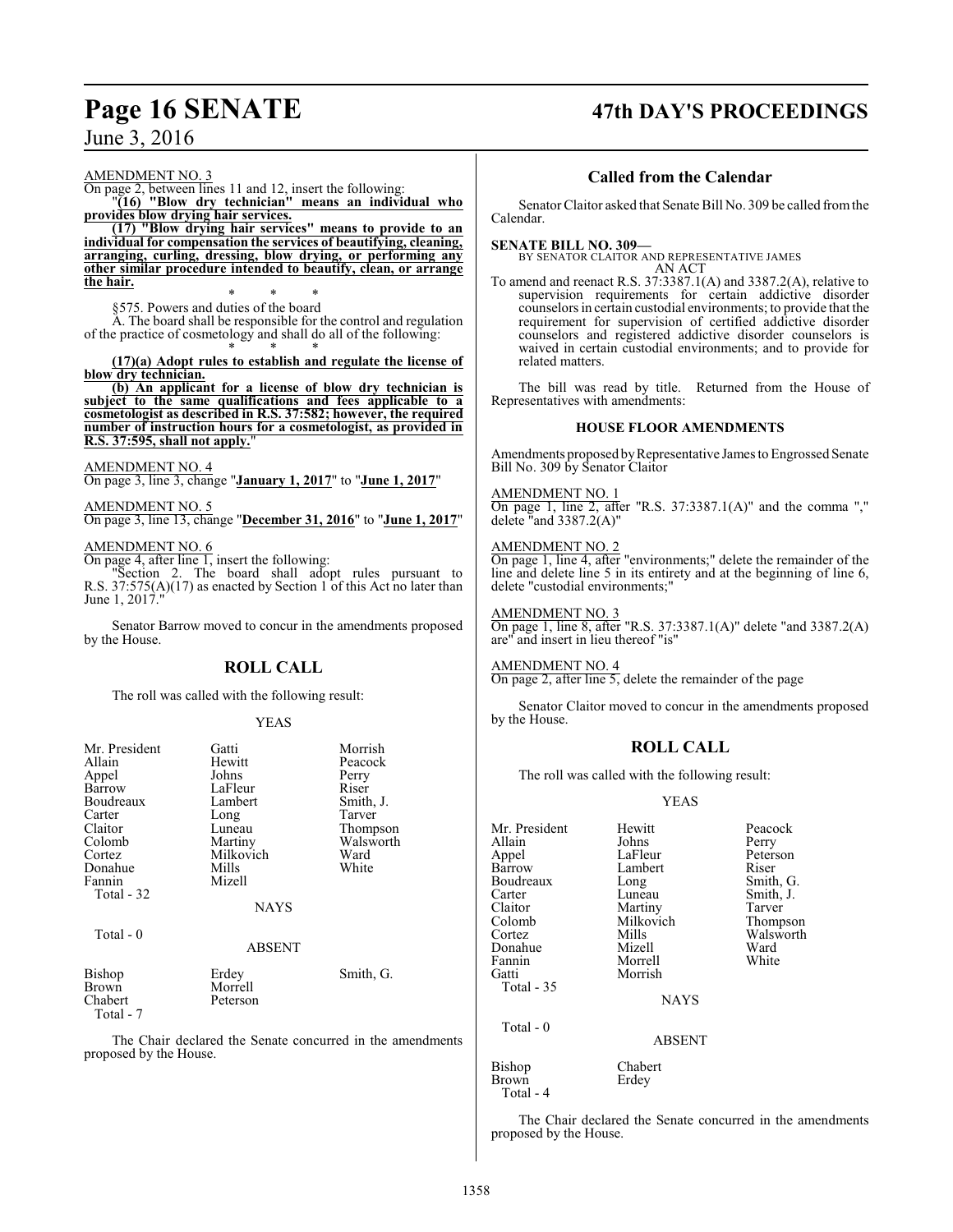# **47th DAY'S PROCEEDINGS Page 17 SENATE**

## June 3, 2016

#### **Privileged Report of the Legislative Bureau**

June 3, 2016

To the President and Members of the Senate:

I am directed by your Legislative Bureau to submit the following report:

The following instruments are approved as to construction and duplication.

# **HOUSE BILL NO. 965—** BY REPRESENTATIVE ROBERT JOHNSON

AN ACT

To amend and reenact R.S. 42:1124.3(C)(1), relative to financial disclosure; to change certain disclosure requirements regarding business income from the state or political subdivisions; to require certain specified information regarding contracts with certain businesses and the state or political subdivisions; and to provide for related matters.

Reported without amendments.

Respectfully submitted, DANIEL R. MARTINY Chairman

### **Adoption of Legislative Bureau Report**

On motion of Senator Martiny, the Bills and Joint Resolutions were read by title and passed to a third reading.

#### **Privileged Report of the Legislative Bureau**

June 3, 2016

To the President and Members of the Senate:

I am directed by your Legislative Bureau to submit the following report:

The following instruments are approved as to construction and duplication.

#### **HOUSE BILL NO. 1153— (Substitute for House Bill No. 1109 by Representative Hoffman)** BY REPRESENTATIVE HOFFMANI

AN ACT

To amend and reenact R.S. 23:540, relative to regulations affecting boilers; to exempt certain potable water boilers; to provide for technical corrections; and to provide for related matters.

Reported without amendments.

Respectfully submitted, DANIEL R. MARTINY Chairman

#### **Adoption of Legislative Bureau Report**

On motion of Senator Martiny, the Bills and Joint Resolutions were read by title and passed to a third reading.

#### **House Bills and Joint Resolutions on Third Reading and Final Passage**

#### **HOUSE BILL NO. 257—**

BY REPRESENTATIVE IVEY AN ACT

To amend and reenact R.S. 39:94(C)(4)(b), relative to the Budget Stabilization Fund; to except deposits in excess of the expenditure limit from the suspension of required deposits into the Budget Stabilization Fund; to provide for an effective date; and to provide for related matters.

On motion of Senator Martiny, the bill was read by title and returned to the Calendar, subject to call.

#### **HOUSE BILL NO. 283—**

BY REPRESENTATIVES EMERSON AND DUSTIN MILLER AN ACT

To amend and reenact R.S. 40:1081.2(A)(1) and to enact R.S. 40:1081.11, relative to newborn screening; to require all newborns to be screened for Krabbe disease; to make technical changes; to require information on Krabbe disease to be posted on the Department of Health and Hospitals' website; and to provide for related matters.

The bill was read by title. Senator Mills moved the final passage of the bill.

### **ROLL CALL**

The roll was called with the following result:

#### YEAS

| Mr. President<br>Allain<br>Appel<br>Barrow<br>Boudreaux<br>Carter<br>Claitor<br>Colomb<br>Cortez<br>Donahue<br>Erdey<br>Fannin<br>Total $-35$ | Gatti<br>Hewitt<br>Johns<br>LaFleur<br>Lambert<br>Long<br>Luneau<br>Martiny<br>Milkovich<br>Mills<br>Mizell<br>Morrell | Morrish<br>Peacock<br>Perry<br>Peterson<br>Riser<br>Smith, G.<br>Smith, J.<br>Thompson<br>Walsworth<br>Ward<br>White |
|-----------------------------------------------------------------------------------------------------------------------------------------------|------------------------------------------------------------------------------------------------------------------------|----------------------------------------------------------------------------------------------------------------------|
|                                                                                                                                               | <b>NAYS</b>                                                                                                            |                                                                                                                      |
| Total $-0$                                                                                                                                    | ABSENT                                                                                                                 |                                                                                                                      |
| Bishop<br>Brown<br>Total - 4                                                                                                                  | Chabert<br>Tarver                                                                                                      |                                                                                                                      |

The Chair declared the bill was passed and ordered it returned to the House. Senator Mills moved to reconsider the vote by which the bill was passed and laid the motion on the table.

#### **HOUSE BILL NO. 529—**

BY REPRESENTATIVE DANAHAY AN ACT

To amend and reenact R.S. 18:1354(C), relative to the compensation of certain employees of parish custodians of voting machines; to increase the compensation amount paid to deputies of such custodians; and to provide for related matters.

The bill was read by title. Senator Peterson moved the final passage of the bill.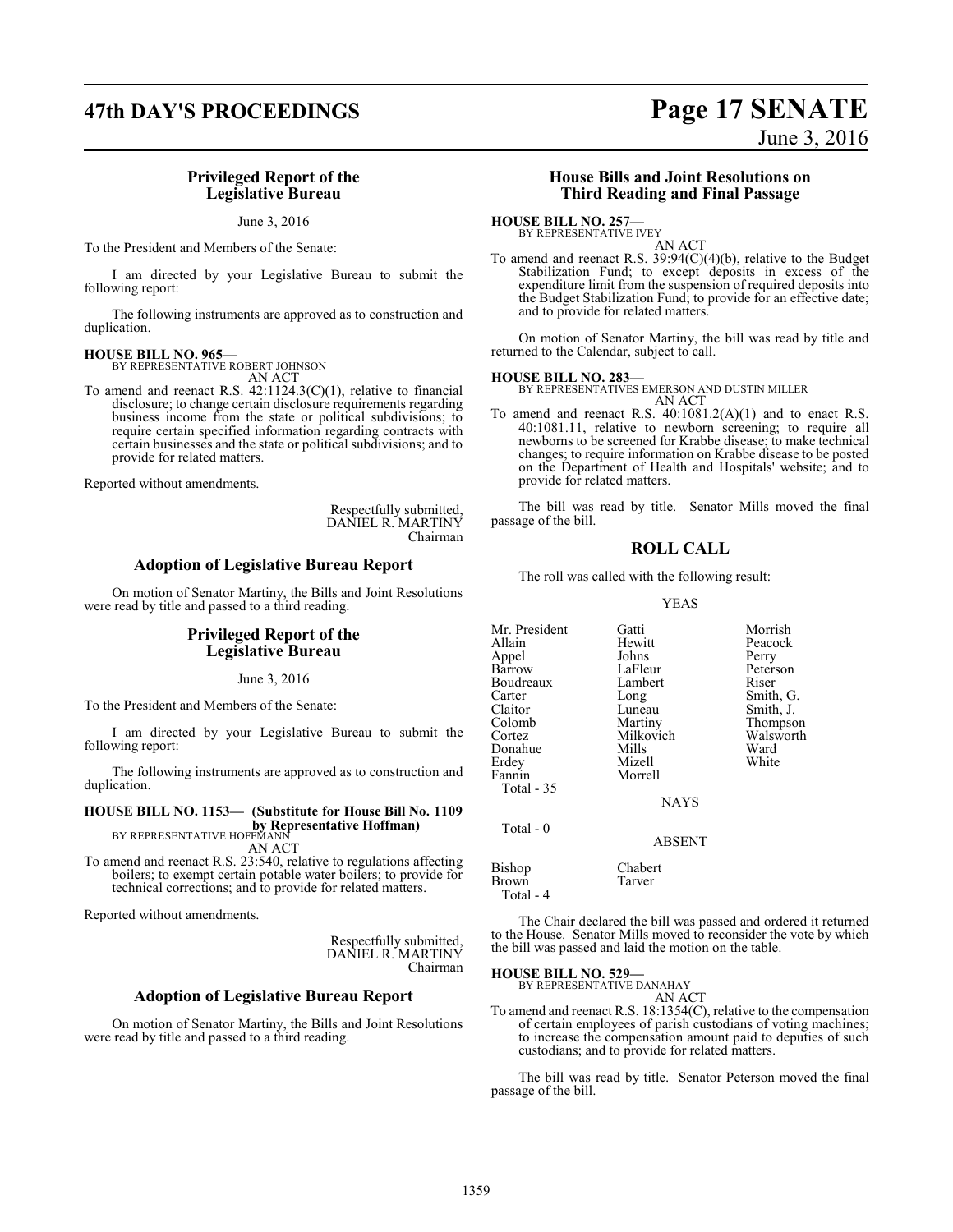## **ROLL CALL**

The roll was called with the following result:

#### YEAS

| Mr. President<br>Allain<br>Appel<br>Barrow<br>Boudreaux<br>Carter<br>Claitor<br>Colomb<br>Cortez<br>Donahue<br>Erdey<br>Fannin<br>Total $-35$ | Gatti<br>Hewitt<br>Johns<br>LaFleur<br>Lambert<br>Long<br>Luneau<br>Martiny<br>Milkovich<br>Mills<br>Mizell<br>Morrell<br><b>NAYS</b> | Morrish<br>Peacock<br>Perry<br>Peterson<br>Riser<br>Smith, G.<br>Smith, J.<br>Thompson<br>Walsworth<br>Ward<br>White |
|-----------------------------------------------------------------------------------------------------------------------------------------------|---------------------------------------------------------------------------------------------------------------------------------------|----------------------------------------------------------------------------------------------------------------------|
| Total - 0                                                                                                                                     | ABSENT                                                                                                                                |                                                                                                                      |

**Tarver** 

Bishop Chabert<br>Brown Tarver

Total - 4

The Chair declared the bill was passed and ordered it returned to the House. Senator Peterson moved to reconsider the vote by which the bill was passed and laid the motion on the table.

#### **HOUSE BILL NO. 603—**

BY REPRESENTATIVES LEGER, GREGORY MILLER, BAGNERIS,<br>BOUIE, CHAD BROWN, HALL, LANCE HARRIS, HUNTER, IVEY,<br>JACKSON,JAYMORRIS,PEARSON,SCHRODER,SMITH,STOKES,AND THIBAUT

#### A JOINT RESOLUTION

Proposing to add Article VII, Section 10(F)(4)(h), 10.15, and 10.16 of the Constitution of Louisiana, relative to dedications of revenues; to provide for the dedication of certain revenues; to create the Revenue Stabilization Trust Fund; to provide for deposits into the funds; to provide for investments of the fund; to provide for uses of the fund; to provide for an exception to budget deficit procedures; to provide for submission of the proposed amendment to the electors; and to provide for related matters.

On motion of Senator Thompson, the bill was read by title and returned to the Calendar, subject to call.

#### **HOUSE BILL NO. 631—**

BY REPRESENTATIVE MIGUEZ AN ACT

To amend and reenact R.S. 30:2412(5), (6.1), and (19) and to enact R.S. 30:2418(O)(5), relative to waste tires; to provide for definitions; to provide for fees levied on certain tires; to provide for delinquent fees for failing to timely remit fees and to report; to dedicate revenue collected; to provide for an effective date; and to provide for related matters.

On motion of Senator Thompson, the bill was read by title and returned to the Calendar, subject to call.

**HOUSE BILL NO. 696—** BY REPRESENTATIVES LEGER, BAGNERIS, BOUIE, CHAD BROWN, GUINN, LANCE HARRIS, HUNTER, IVEY, JACKSON, MARCELLE, GREGORY MILLER, JAY MORRIS, AND STOKES AN ACT

To enact Subpart P-4 of Part II-A of Chapter 1 of Subtitle I of Title 39 of the Louisiana Revised Statues of 1950, to be comprised of R.S. 39:100.111 and 100.112, and Subpart P-5 of Part II-A of Chapter I of Subtitle I of Title 39 of the Louisiana Revised Statues of 1950, to be comprised of R.S. 39:100.115, relative to dedications of revenues; to provide for the dedication of certain revenues; to create the Revenue Stabilization Trust Fund; to

# **Page 18 SENATE 47th DAY'S PROCEEDINGS**

provide for deposits into the funds; to provide for investments of the fund; to provide for uses of the fund; to provide for an effective date; and to provide for related matters.

On motion of Senator Thompson, the bill was read by title and returned to the Calendar, subject to call.

**HOUSE BILL NO. 887—** BY REPRESENTATIVES STEVE CARTER, CARMODY, DAVIS, EDMONDS, FALCONER, FOIL, GISCLAIR, GLOVER, GUINN, HILFERTY, JAMES, LOPINTO, MACK, MARCELLE, PRICE, RICHARD, SCHRODER, SMITH, STOKES, TALBOT, THIBAUT, AND ZERINGUE AN ACT

To enact Part II-D of Chapter 8 of Title 17 of the Louisiana Revised Statutes of 1950, to be comprised ofR.S. 17:1971 through 1976, and R.S. 36:651(D)(9), to create a residential school for certain at-risk students; to provide for a board of directors and a school director; to provide for the powers, duties, and responsibilities of such board and director; to provide for board membership, terms, and compensation; to provide for funding; to provide for definitions; to provide for legislative intent; to provide for effectiveness; and to provide for related matters.

#### **Floor Amendments**

Senator Milkovich proposed the following amendments.

#### **SENATE FLOOR AMENDMENTS**

Amendments proposed by Senator Milkovich to Reengrossed House Bill No. 887 by Representative Steve Carter

#### AMENDMENT NO. 1

On page 5, at the end of line 14, insert "No student shall be enrolled without the written consent of the student's parent or legal guardian.

On motion of Senator Milkovich, the amendments were adopted.

The bill was read by title. Senator Morrish moved the final passage of the amended bill.

### **ROLL CALL**

The roll was called with the following result:

#### YEAS

| Mr. President | Fannin        | Mizell    |
|---------------|---------------|-----------|
| Allain        | Gatti         | Morrell   |
| Appel         | Hewitt        | Morrish   |
| Barrow        | Johns         | Peacock   |
| Boudreaux     | LaFleur       | Perry     |
| Carter        | Lambert       | Riser     |
| Claitor       | Long          | Smith, G. |
| Colomb        | Luneau        | Thompson  |
| Cortez        | Martiny       | Walsworth |
| Donahue       | Milkovich     | White     |
| Erdey         | Mills         |           |
| Total - 32    |               |           |
|               | <b>NAYS</b>   |           |
| Total - 0     |               |           |
|               | <b>ABSENT</b> |           |
| <b>Bishop</b> | Peterson      | Ward      |
| <b>Brown</b>  | Smith, J.     |           |
| Chabert       | Tarver        |           |
| Total - 7     |               |           |

The Chair declared the amended bill was passed and ordered it returned to the House. Senator Morrish moved to reconsider the vote by which the bill was passed and laid the motion on the table.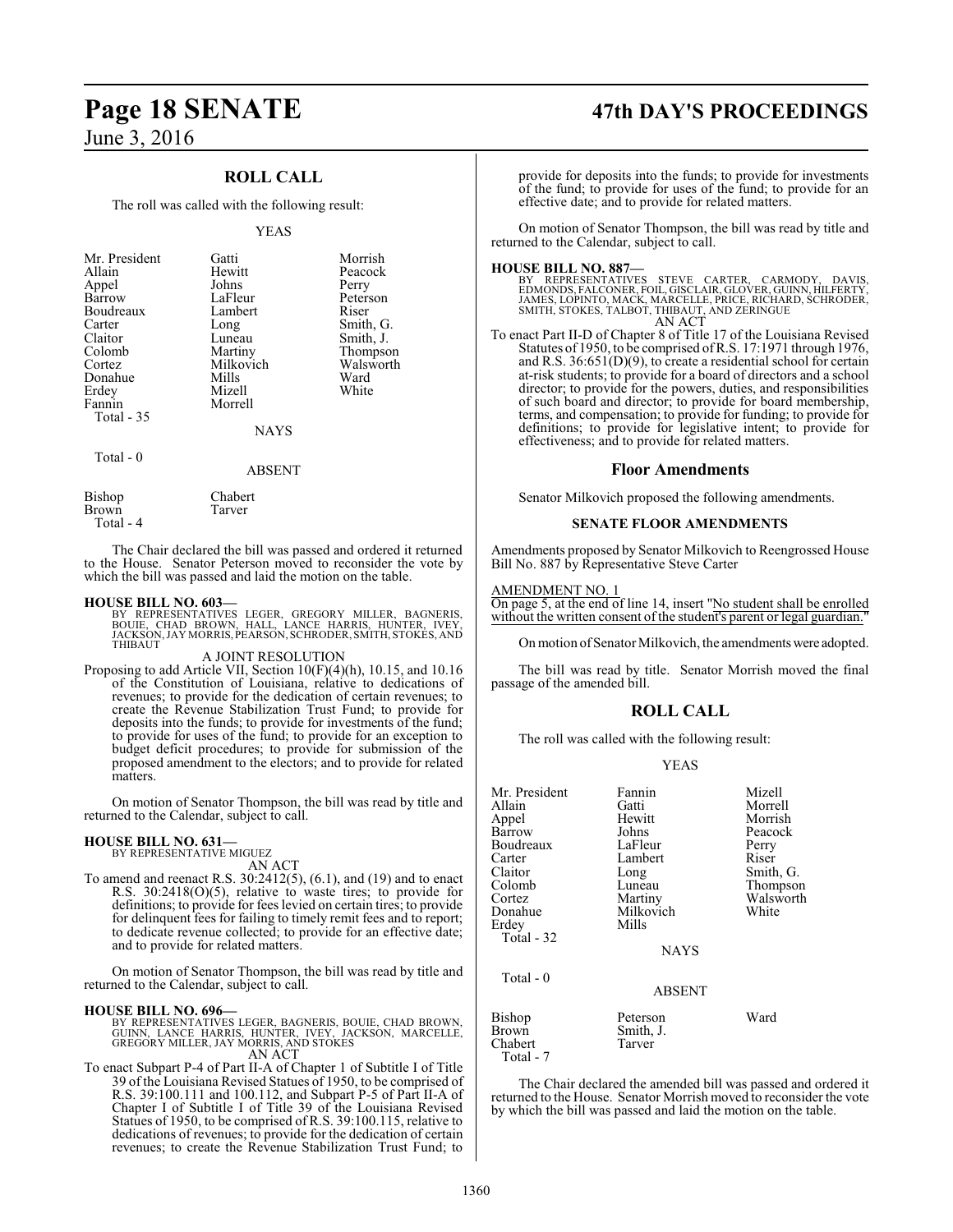# **47th DAY'S PROCEEDINGS Page 19 SENATE**

#### **HOUSE BILL NO. 995—**

BY REPRESENTATIVE JONES AN ACT

To amend and reenact R.S. 40:31.33(A)(1) and to enact R.S. 40:31.33(C) and (D), relative to the safe drinking water administration fee; to increase the fee on community water systems; to increase the portion retained by community water systems for administrative costs; to establish the method of collection of the fee; to provide for the use of the collected fees; to provide for an official designation of the fee; and to provide for related matters.

#### **Floor Amendments**

Senator LaFleur proposed the following amendments.

#### **SENATE FLOOR AMENDMENTS**

Amendments proposed by Senator LaFleur to Reengrossed House Bill No. 995 by Representative Jones

#### AMENDMENT NO. 1

In Senate Committee Amendment No. 2 proposed by the Senate Committee on Finance to Reengrossed House Bill No. 995 and adopted by the Senate on June 2, 2016, on page 1, line 5 following "percent" delete "(5%)"

On motion of Senator LaFleur, the amendments were adopted.

#### **Floor Amendments**

Senator Walsworth proposed the following amendments.

#### **SENATE FLOOR AMENDMENTS**

Amendments proposed by Senator Walsworth to Reengrossed House Bill No. 995 by Representative Jones

#### AMENDMENT NO. 1

On page 2, after line  $\overline{11}$ , insert the following: "Section 2. This Act shall become effective on January 1, 2017."

On motion of Senator Walsworth, the amendments were adopted.

The bill was read by title. Senator Mills moved the final passage of the amended bill.

#### **ROLL CALL**

The roll was called with the following result:

#### YEAS

| Mr. President<br>Johns | Perry  |
|------------------------|--------|
| Allain<br>LaFleur      | Peters |
| Boudreaux<br>Lambert   | Smith, |
| Carter<br>Long         | Tarver |
| Colomb<br>Luneau       | Thomp  |
| Cortez<br>Martiny      | Walsw  |
| Donahue<br>Mills       | Ward   |
| Erdey<br>Morrell       | White  |
| Gatti<br>Morrish       |        |
| Total - 26             |        |

m. Perry<br>Peters ar Peterson<br>Peterson<br>Smith G u Thompson<br>Luneau Walsworth

NAYS

Peacock

Appel Hewitt Riser<br>
Barrow Milkovich Smith, J. Barrow Milkovich<br>Claitor Mizell Claitor Mizell<br>Fannin Peacoc Total - 10

Smith, G.<br>Tarver

Walsworth<br>Ward

# June 3, 2016

#### ABSENT

Bishop Brown Chabert Total - 3

The Chair declared the amended bill was passed and ordered it returned to the House. Senator Mills moved to reconsider the vote by which the bill was passed and laid the motion on the table.

#### **House Bills and Joint Resolutions on Third Reading and Final Passage, Subject to Call**

#### **Called from the Calendar**

Senator Milkovich asked that House Bill No. 257 be called from the Calendar.

#### **HOUSE BILL NO. 257—**

BY REPRESENTATIVE IVEY AN ACT

To amend and reenact R.S. 39:94(C)(4)(b), relative to the Budget Stabilization Fund; to except deposits in excess of the expenditure limit from the suspension of required deposits into the Budget Stabilization Fund; to provide for an effective date; and to provide for related matters.

The bill was read by title. Senator Milkovich moved the final passage of the bill.

#### **ROLL CALL**

The roll was called with the following result:

#### YEAS

| Mr. President | Gatti         | Morrish   |
|---------------|---------------|-----------|
| Allain        | Hewitt        | Peacock   |
| Appel         | Johns         | Perry     |
| Barrow        | LaFleur       | Peterson  |
| Boudreaux     | Lambert       | Riser     |
| Carter        | Long          | Smith, G. |
| Claitor       | Luneau        | Smith, J. |
| Colomb        | Martiny       | Tarver    |
| Cortez        | Milkovich     | Thompson  |
| Donahue       | Mills         | Walsworth |
| Erdey         | Mizell        | Ward      |
| Fannin        | Morrell       | White     |
| Total - 36    |               |           |
|               | <b>NAYS</b>   |           |
| Total - 0     |               |           |
|               | <b>ABSENT</b> |           |
|               |               |           |

#### Bishop Brown Chabert Total - 3

The Chair declared the bill was passed and ordered it returned to the House. Senator Milkovich moved to reconsider the vote by which the bill was passed and laid the motion on the table.

#### **Rules Suspended**

Senator Peterson asked for and obtained a suspension of the rules to take up at this time:

1361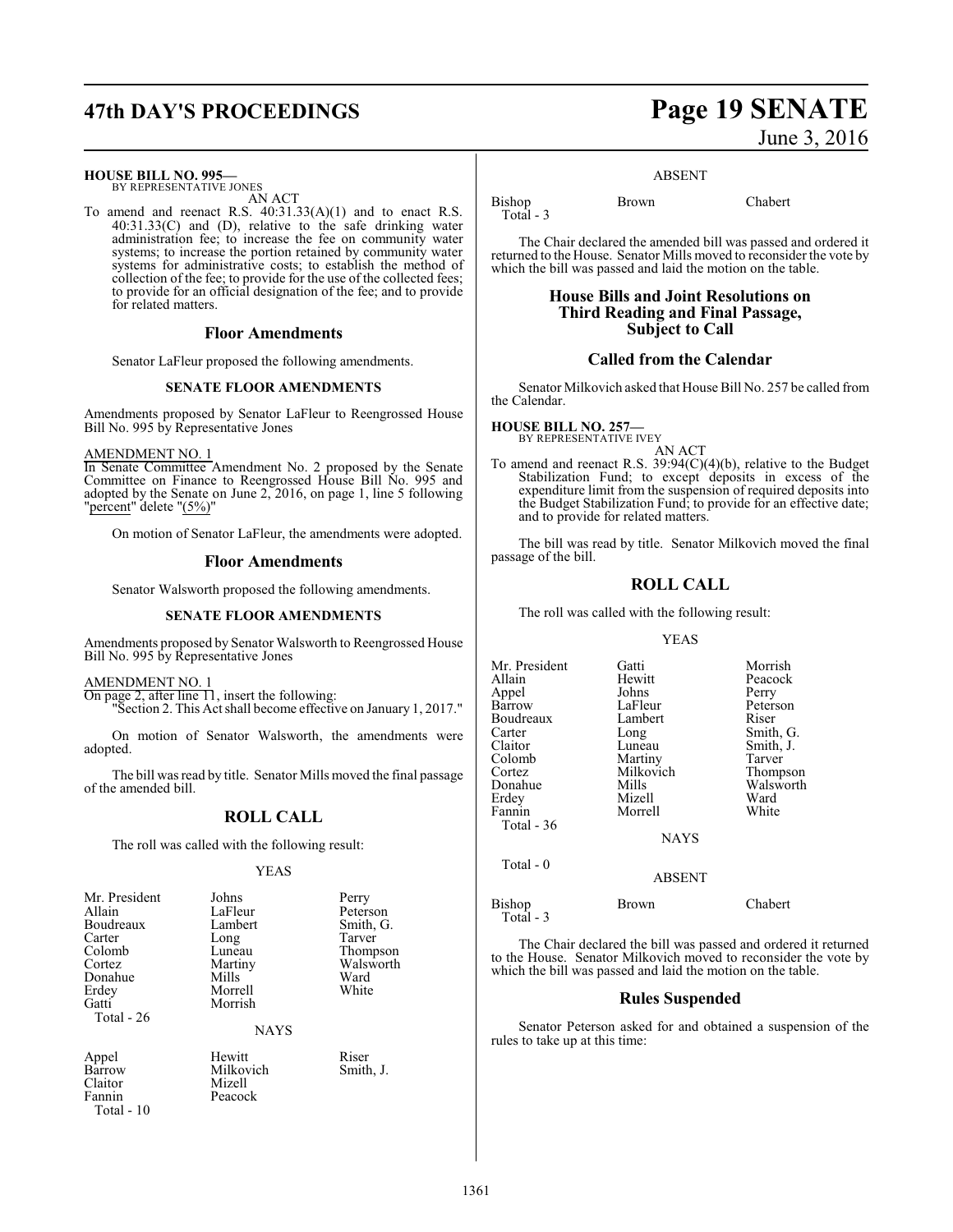### **House Bills and Joint Resolutions Just Advanced to Third Reading and Final Passage**

# **HOUSE BILL NO. 965—** BY REPRESENTATIVE ROBERT JOHNSON

AN ACT

To amend and reenact R.S. 42:1124.3(C)(1), relative to financial disclosure; to change certain disclosure requirements regarding business income from the state or political subdivisions; to require certain specified information regarding contracts with certain businesses and the state or political subdivisions; and to provide for related matters.

The bill was read by title. Senator Peterson moved the final passage of the bill.

## **ROLL CALL**

The roll was called with the following result:

YEAS

| Mr. President<br>Allain<br>Barrow<br>Carter<br>Colomb<br>Erdey<br>Fannin<br>Gatti<br>Total - 23 | Hewitt<br>Johns<br>LaFleur<br>Long<br>Luneau<br>Martiny<br>Morrell<br>Morrish<br><b>NAYS</b> | Peterson<br>Riser<br>Smith, G.<br>Smith, J.<br>Walsworth<br>Ward<br>White |
|-------------------------------------------------------------------------------------------------|----------------------------------------------------------------------------------------------|---------------------------------------------------------------------------|
| Appel<br>Claitor<br>Cortez<br>Donahue<br>Total - 10                                             | Lambert<br>Mills<br>Mizell<br>Peacock<br><b>ABSENT</b>                                       | Perry<br>Thompson                                                         |
| Bishop<br>Boudreaux<br>Total - 6                                                                | Brown<br>Chabert                                                                             | Milkovich<br>Tarver                                                       |

The Chair declared the bill was passed and ordered it returned to the House. Senator Peterson moved to reconsider the vote by which the bill was passed and laid the motion on the table.

**HOUSE BILL NO. 1153— (Substitute for House Bill No. 1109 by Representative Hoffman)**<br>BY REPRESENTATIVE HOFFMANN

AN ACT

To amend and reenact R.S. 23:540, relative to regulations affecting boilers; to exempt certain potable water boilers; to provide for technical corrections; and to provide for related matters.

On motion of Senator Thompson, the bill was read by title and returned to the Calendar, subject to call.

# **Page 20 SENATE 47th DAY'S PROCEEDINGS**

### **House Bills and Joint Resolutions on Third Reading and Final Passage, Subject to Call**

## **Called from the Calendar**

Senator Walsworth asked that House Bill No. 631 be called from the Calendar.

## **HOUSE BILL NO. 631—**

BY REPRESENTATIVE MIGUEZ AN ACT

To amend and reenact R.S. 30:2412(5), (6.1), and (19) and to enact R.S. 30:2418(O)(5), relative to waste tires; to provide for definitions; to provide for fees levied on certain tires; to provide for delinquent fees for failing to timely remit fees and to report; to dedicate revenue collected; to provide for an effective date; and to provide for related matters.

The bill was read by title. Senator Walsworth moved the final passage of the bill.

## **ROLL CALL**

The roll was called with the following result:

#### YEAS

Peacock Perry Peterson<br>Riser

Smith, G. Smith, J. Tarver Thompson Walsworth<br>Ward

| Mr. President | Gatti         | Peaco  |
|---------------|---------------|--------|
| Allain        | Hewitt        | Perry  |
| Appel         | Johns         | Peters |
| Barrow        | LaFleur       | Riser  |
| Boudreaux     | Long          | Smith  |
| Carter        | Luneau        | Smith  |
| Claitor       | Martiny       | Tarve: |
| Colomb        | Milkovich     | Thom   |
| Cortez        | Mills         | Walsy  |
| Donahue       | Mizell        | Ward   |
| Erdey         | Morrell       | White  |
| Fannin        | Morrish       |        |
| Total - 35    |               |        |
|               | <b>NAYS</b>   |        |
| Total - 0     |               |        |
|               | <b>ABSENT</b> |        |
| <b>Bishop</b> | Chabert       |        |
| <b>Brown</b>  | Lambert       |        |
| Total - 4     |               |        |
|               |               |        |

The Chair declared the bill was passed and ordered it returned to the House. Senator Walsworth moved to reconsider the vote by which the bill was passed and laid the motion on the table.

#### **Conference Committee Reports Received**

June 3, 2016

**SENATE BILL NO. 123—** BY SENATOR CLAITOR

AN ACT

To amend and reenact Title VIII of the Code of Criminal Procedure, to be comprised of Articles 311 through 342, R.S. 15:85, and the introductory paragraph of R.S.  $22:1441(A)$  and  $(A)(1)$  through  $(5)$ ,  $(C)(1)$ , the introductory paragraph of  $(C)(2)$  and  $(C)(2)(a)$ through (e), and (D), to enact R.S.  $22:1441(\text{C})(3)$  through (5), and to repeal Code of Criminal Procedure Articles 327.1, 330.1, 330.2, 330.3, 334.1, 334.2, 334.3, 334.4, 334.5, 334.6, 335.1, 335.2, 336.1, 336.2, 343, 344, 345, 346, 347, 348, 349, 349.1, 349.2, 349.3, 349.4, 349.5, 349.6, 349.7, 349.8, and 349.9, relative to bail; to provide for the revision and reorganization of bail law; to provide for definitions; to provide for the right to bail; to provide for bail hearings and detention without bail; to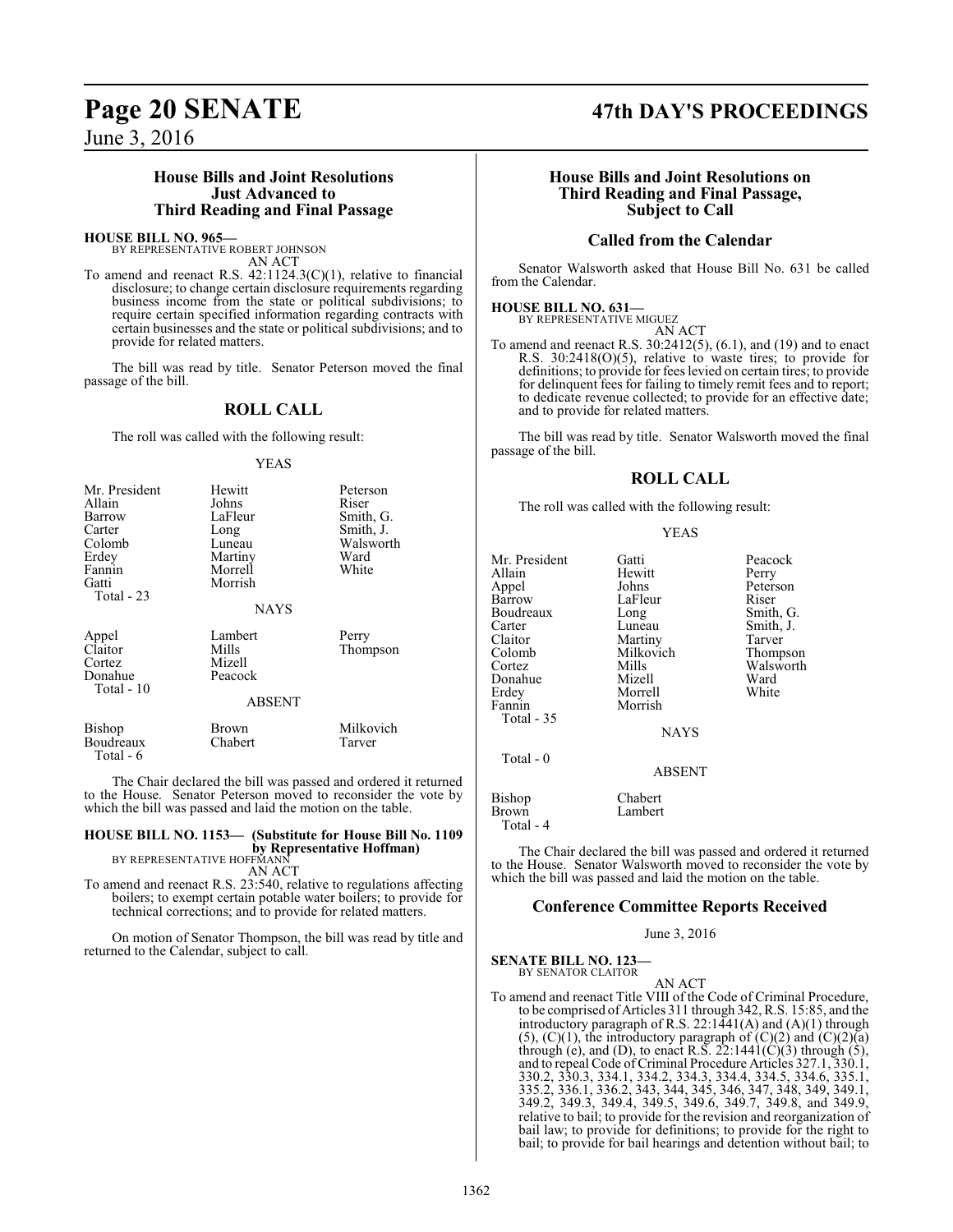provide for the authority to fix bail; to provide schedules of bail and factors in fixing bail; to provide for modification of bail; to provide for conditions, types, and restrictions of bail; to provide for bail with and without surety; to provide for cash deposits; to provide the requirements of the bail undertaking; to provide for notice of required appearance; to provide for discharge of the bail obligation; to provide relative to a defendant's failure to appear and issuance and notice of arrest warrant; to provide for the filing of a rule to show cause; to provide for nonforfeiture situations; to provide for notice and recordation of judgment; to provide for appeals; to provide for enforcement of judgment; to provide relative to failure to satisfy a judgment of bond forfeiture or claim under a criminal bond contract; and to provide for related matters.

# **SENATE BILL NO. 395—** BY SENATOR WARD

AN ACT

To enact R.S. 24:202(F) and (G), relative to the Louisiana State Law Institute; to provide relative to its powers, duties, and functions; to provide relative to the Law Institute Council; to provide certain procedures, requirements, and effects; and to provide for related matters.

#### **HOUSE BILL NO. 218—**

BY REPRESENTATIVE HOFFMANN

AN ACT

To amend and reenact R.S. 17:240(A), (B), and  $(C)(1)$  and  $(2)$ , relative to use of tobacco products on school property; to provide for definitions; to repeal the authorization for designated smoking areas on school property; to prohibit the use of tobacco products on school property; and to provide for related matters.

The Conference Committee Reports for the above legislative instruments lie over under the rules.

#### **Message from the House**

#### **DISAGREEMENT TO HOUSE BILL**

June 3, 2016

To the Honorable President and Members of the Senate:

I am directed to inform your honorable body that the House of Representatives has refused to concur in the proposed Senate Amendment(s) to **House Bill No. 409** by Representative Henry, and ask the President to appoint on the part of the Senate a committee to confer with a like committee from the House on the disagreement.

> Respectfully submitted, ALFRED W. SPEER Clerk of the House of Representatives

#### **Message from the House**

#### **DISAGREEMENT TO HOUSE BILL**

June 3, 2016

To the Honorable President and Members of the Senate:

I am directed to inform your honorable body that the House of Representatives has refused to concur in the proposed Senate Amendment(s) to **House Bill No. 805** by Representative Broadwater, and ask the President to appoint on the part of the Senate a committee to confer with a like committee from the House on the disagreement.

> Respectfully submitted, ALFRED W. SPEER Clerk of the House of Representatives

# **47th DAY'S PROCEEDINGS Page 21 SENATE** June 3, 2016

#### **Message from the House**

#### **DISAGREEMENT TO HOUSE BILL**

June 3, 2016

To the Honorable President and Members of the Senate:

I am directed to inform your honorable body that the House of Representatives has refused to concur in the proposed Senate Amendment(s) to **House Bill No. 815** by Representative Stokes, and ask the President to appoint on the part of the Senate a committee to confer with a like committee from the House on the disagreement.

> Respectfully submitted, ALFRED W. SPEER Clerk of the House of Representatives

#### **Message from the House**

#### **DISAGREEMENT TO HOUSE BILL**

June 3, 2016

To the Honorable President and Members of the Senate:

I am directed to inform your honorable body that the House of Representatives has refused to concur in the proposed Senate Amendment(s) to **House Bill No. 1001** by Representative Jefferson, and ask the President to appoint on the part of the Senate a committee to confer with a like committee from the House on the disagreement.

> Respectfully submitted, ALFRED W. SPEER Clerk of the House of Representatives

#### **Message from the House**

#### **DISAGREEMENT TO HOUSE BILL**

June 3, 2016

To the Honorable President and Members of the Senate:

I am directed to inform your honorable body that the House of Representatives has refused to concur in the proposed Senate Amendment(s) to **House Bill No. 1080** by Representative Garofalo, and ask the President to appoint on the part of the Senate a committee to confer with a like committee from the House on the disagreement.

> Respectfully submitted, ALFRED W. SPEER Clerk of the House of Representatives

#### **Message from the House**

#### **DISAGREEMENT TO HOUSE BILL**

June 3, 2016

To the Honorable President and Members of the Senate:

I am directed to inform your honorable body that the House of Representatives has refused to concur in the proposed Senate Amendment(s) to **House Bill No. 1086** by Representative Lance Harris, and ask the President to appoint on the part of the Senate a committee to confer with a like committee from the House on the disagreement.

> Respectfully submitted, ALFRED W. SPEER Clerk of the House of Representatives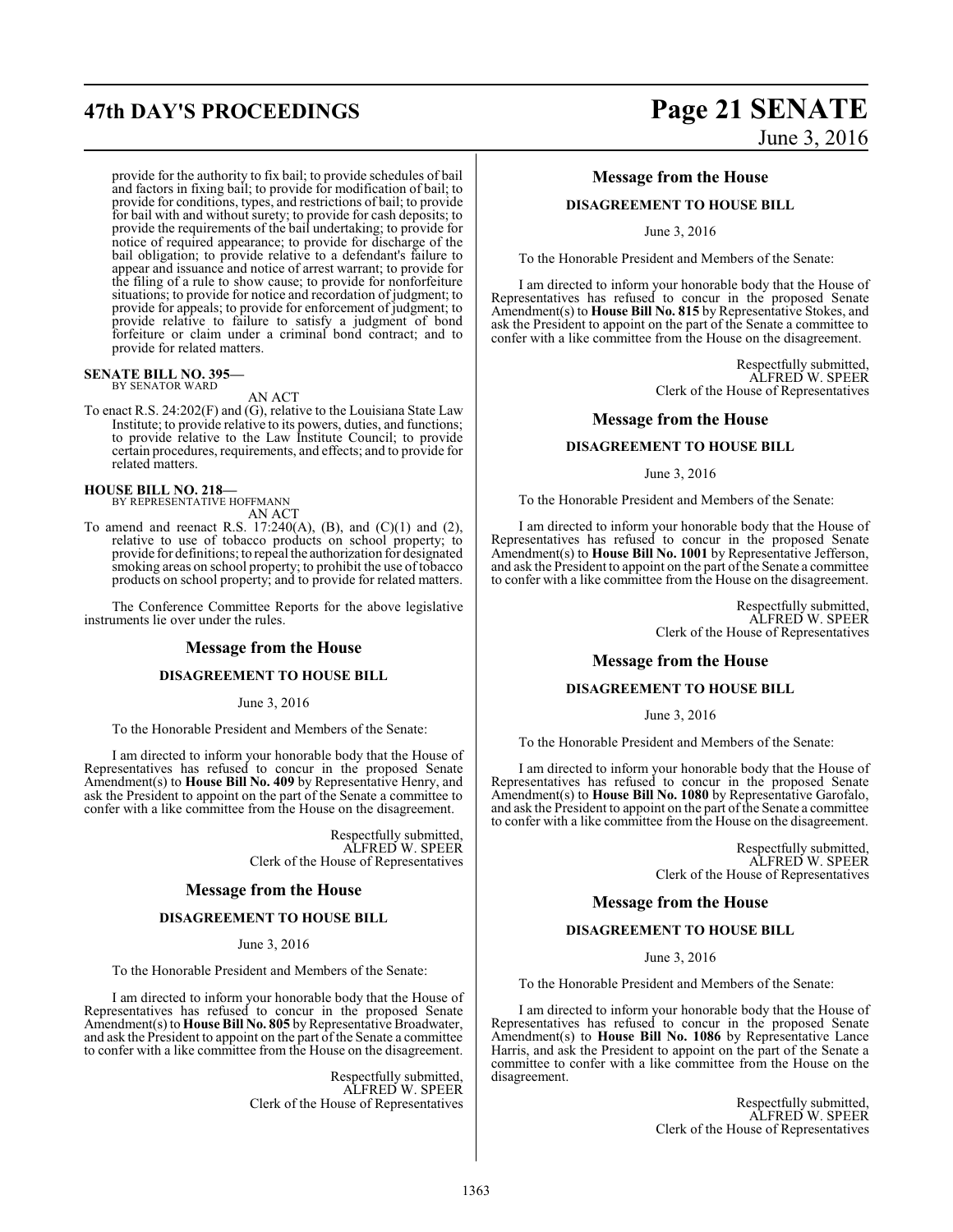#### **Appointment of Conference Committee on House Bill No. 92**

The President of the Senate appointed to the Conference Committee on **House Bill No. 92** the following members of the Senate:

> Senators Claitor, LaFleur and White.

#### **Appointment of Conference Committee on House Bill No. 773**

The President of the Senate appointed to the Conference Committee on **House Bill No. 773** the following members of the Senate:

> Senators Johns, Claitor and LaFleur.

#### **Appointment of Conference Committee on House Bill No. 859**

The President of the Senate appointed to the Conference Committee on **House Bill No. 859** the following members of the Senate:

> Senators Colomb, Ward and Appel.

#### **Appointment of Conference Committee on House Bill No. 935**

The President of the Senate appointed to the Conference Committee on **House Bill No. 935** the following members of the Senate:

> Senators Johns, John Smith and Ward.

#### **Appointment of Conference Committee on House Bill No. 1118**

The President of the Senate appointed to the Conference Committee on **House Bill No. 1118** the following members of the Senate:

> Senators Martiny, Bishop and White.

#### **Recess**

On motion of Senator Fannin, the Senate took a recess at 12:00 o'clock P.M. until 1:30 o'clock P.M.

#### **After Recess**

The Senate was called to order at 2:00 o'clock P.M. by the President of the Senate.

# **Page 22 SENATE 47th DAY'S PROCEEDINGS**

## **ROLL CALL**

The roll being called, the following members answered to their names:

#### PRESENT

Mr. President Gatti Gatti Morrish<br>Allain Hewitt Peacock Appel Johns Perry<br>Boudreaux LaFleur Peterson Boudreaux LaFleur Peters<br>Carter Lambert Riser Carter Lambert<br>Claitor Long Claitor Long Smith, G.<br>
Donahue Luneau Walswort Donahue Luneau Walsworth<br>Erdev Mizell Ward Erdey Mizell<br>Fannin Morrel Total - 26

Colomb Total - 13 Morrell

Hewitt Peacock<br> **Allahus** Perry

ABSENT

Barrow Cortez Tarver<br>Bishop Martiny Thomp Bishop Martiny Thompson<br>Brown Milkovich White Milkovich<br>Mills Chabert Mills<br>
Colomb Smith, J.

The President of the Senate announced there were 26 Senators present and a quorum.

#### **Senate Business Resumed After Recess**

#### **Message from the House**

#### **PASSED SENATE BILLS AND JOINT RESOLUTIONS**

June 3, 2016

To the Honorable President and Members of the Senate:

I am directed to inform your honorable body that the House of Representatives has finally passed the following Senate Bills and Joint Resolutions:

**SENATE BILL NO. 407—** BY SENATOR MILKOVICH

AN ACT

To enact R.S. 39:1567(B)(4) and (F), relative to certain contract reporting requirements; to provide for reporting certain contract information on the Internet; to provide for the creation of the Contract Services Joint Legislative Task Force; to provide for the membership ofthe task force; to provide for the duties of the task force; to provide for an effective date; and to provide for related matters.

Reported with amendments.

#### **SENATE BILL NO. 476— (Substitute of Senate Bill No. 132 by Senator Martiny)** BY SENATOR MARTINY

AN ACT

To enact R.S. 22:1055, relative to the requirement for health insurance coverage of diagnosis and treatment for temporal mandibular joint and associated musculature and neurology; to provide for an effective date; and to provide for related matters.

Reported with amendments.

#### **SENATE BILL NO. 447—**

BY SENATOR APPEL AND REPRESENTATIVE JIMMY HARRIS AN ACT

To amend and reenact R.S. 41:1212(G) and 1215(B)(1), (2), (3), (4), (5), and (6) and to enact R.S.  $41:1215(D)$ ,  $(\dot{E})$ , and  $(\dot{F})$ , relative to public benefit corporations; to provide relative to certain procedures and requirements; to provide relative to leases or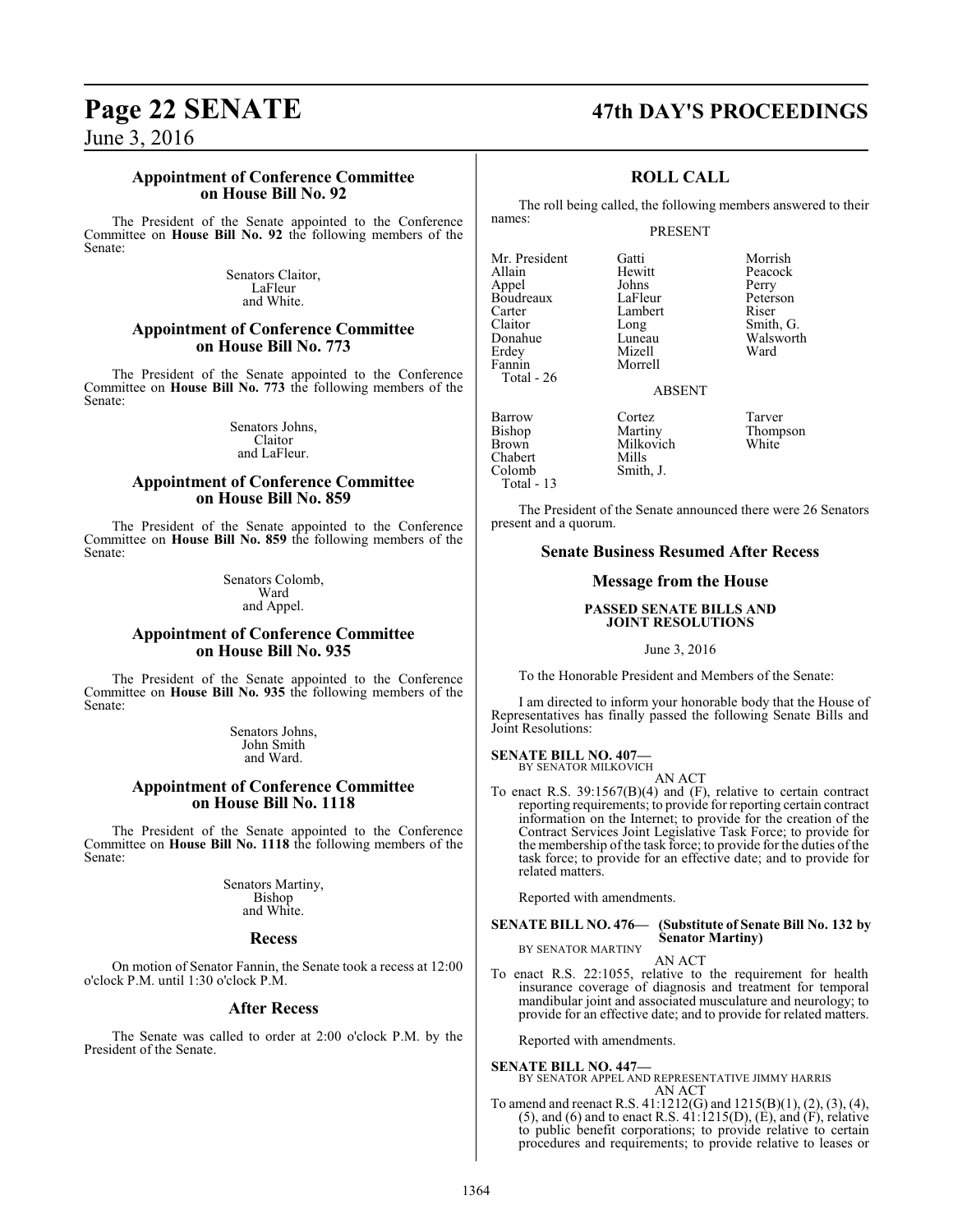# **47th DAY'S PROCEEDINGS Page 23 SENATE**

# June 3, 2016

subleases ofimmovable property owned, leased or controlled by a public benefit corporation; to provide certain terms and conditions; and to provide for related matters.

Reported with amendments.

**SENATE BILL NO. 454—** BY SENATOR BARROW

AN ACT

To enact Subpart N of Part IV of Chapter 1 of Title 33 of the Louisiana Revised Statutes of 1950, to be comprised of R.S. 33:140.211 and 140.212, relative to smart growth developments; to provide forlegislative findings; to provide for definitions; and to provide for related matters.

Reported with amendments.

#### **SENATE BILL NO. 201—** BY SENATOR ALLAIN

A JOINT RESOLUTION

Proposing to amend Article VII, Section 10(F)(2)(b) of the Constitution of Louisiana and to enact Article VII, Section  $10(F)(4)(h)$ , (i), (j), and (k) of the Constitution of Louisiana, relative to eliminating deficits in an ensuing fiscal year; to revise the circumstances that would allow the reduction of constitutionally protected expenditures and reductions to eliminate a projected deficit in an ensuing fiscal year; to provide for additional exceptions; to provide and to specify an election for submission ofthe proposition to electors and provide a ballot proposition.

Reported with amendments.

#### **SENATE BILL NO. 460—** BY SENATOR LAFLEUR

AN ACT

To amend and reenact R.S.  $39:372(A)(1)$ , (D), and (E) and R.S. 49:320.1 and to enact R.S.  $39:82(K)$  and  $372(F)$  and (G), relative to state funds; to provide for the annual reporting of cash accounts carried forward and the annual reporting of unexpended fees and self-generated revenue; to provide relative to certain state depositories and associated banking and checking accounts; to provide for reporting requirements relative to such banking and checking accounts; to provide for an effective date; and to provide for related matters.

Reported with amendments.

# **SENATE BILL NO. 241—**<br>BY SENATOR MILKOVICH

AN ACT

To amend and reenact R.S. 13:5713(J), relative to duty to hold autopsies and investigations; to provide relative to autopsy records, writings, and documents and coroner reports; to provide relative to persons authorized to receive autopsy records, writings, and documents and coroner reports; to provide with respect to authorization of family members and next of kin to receive autopsy records, writings, and documents and coroner reports; and to provide for related matters.

Reported with amendments.

#### **SENATE BILL NO. 466—**

BY SENATOR HEWITT AND REPRESENTATIVE WILLMOTT AN ACT

To enact R.S. 17:1519.2(C), relative to public hospitals administered by the Board of Supervisors of Louisiana State University; to provide for a procedure for the board and the commissioner of administration to seek approval from the Joint Legislative Committee on the Budget and the legislature to proceed with a sale of any hospital; to provide for an effective date; and to provide for related matters.

Reported without amendments.

#### **SENATE BILL NO. 120—**

BY SENATOR MARTINY

AN ACT To amend and reenact R.S. 13:2563.5(B) and 2563.17(A) through  $(C)$ , and to enact R.S. 13:2563.5 $(\hat{C})$ , relative to certain judicial salaries; to provide for the payment of a judge's salary in Ascension Parish; to require the appropriation of amounts sufficient to fully fund the operations of the Parish Court in Ascension Parish; to provide with respect to the disposition of fees deposited into the Ascension Parish Judicial Expense Fund; to provide with respect to authority of the judge of the Ascension Parish Court with regard to the Ascension Parish Judicial Expense Fund; and to provide for related matters.

Reported without amendments.

#### **SENATE BILL NO. 137—**

BY SENATOR BARROW AN ACT

To amend and reenact R.S.  $33:2740.67(B)$  and  $(C)(1)(j)$  and to enact R.S. 33:2740.67(G) and R.S. 47:338.217, relative to Baton Rouge North Economic Development; to provide relative to the boundaries and membership of the board; to provide for hotel occupancy tax; and to provide for related matters.

Reported without amendments.

# **SENATE BILL NO. 403—** BY SENATOR MORRISH

- 
- AN ACT
- To amend and reenact R.S. 40:2852(D) and to repeal R.S. 40:2852(E), relative to facilities providinghousing or temporary residence for individuals arrested for commission of a crime; to remove accreditation requirement; and to provide for related matters.

Reported without amendments.

Respectfully submitted, ALFRED W. SPEER Clerk of the House of Representatives

#### **Message from the House**

#### **CONCURRING IN SENATE CONCURRENT RESOLUTIONS**

June 3, 2016

To the Honorable President and Members of the Senate:

I am directed to inform your honorable body that the House of Representatives has finally concurred in the following Senate Concurrent Resolutions:

#### **SENATE CONCURRENT RESOLUTION NO. 29—** BY SENATOR CHABERT

A CONCURRENT RESOLUTION

To urge and request the Coastal Protection and Restoration Financing Corporation to study and make recommendations on the feasibility of employing financing techniques to convert settlement payments received pursuant to the consent decree entered into in the case "In re: Oil Spill by the Oil Rig 'Deepwater Horizon' in the Gulf of Mexico, on April 20, 2010", into current assets to be deposited and credited to the Coastal Protection and Restoration Fund.

Reported without amendments.

Respectfully submitted, ALFRED W. SPEER Clerk of the House of Representatives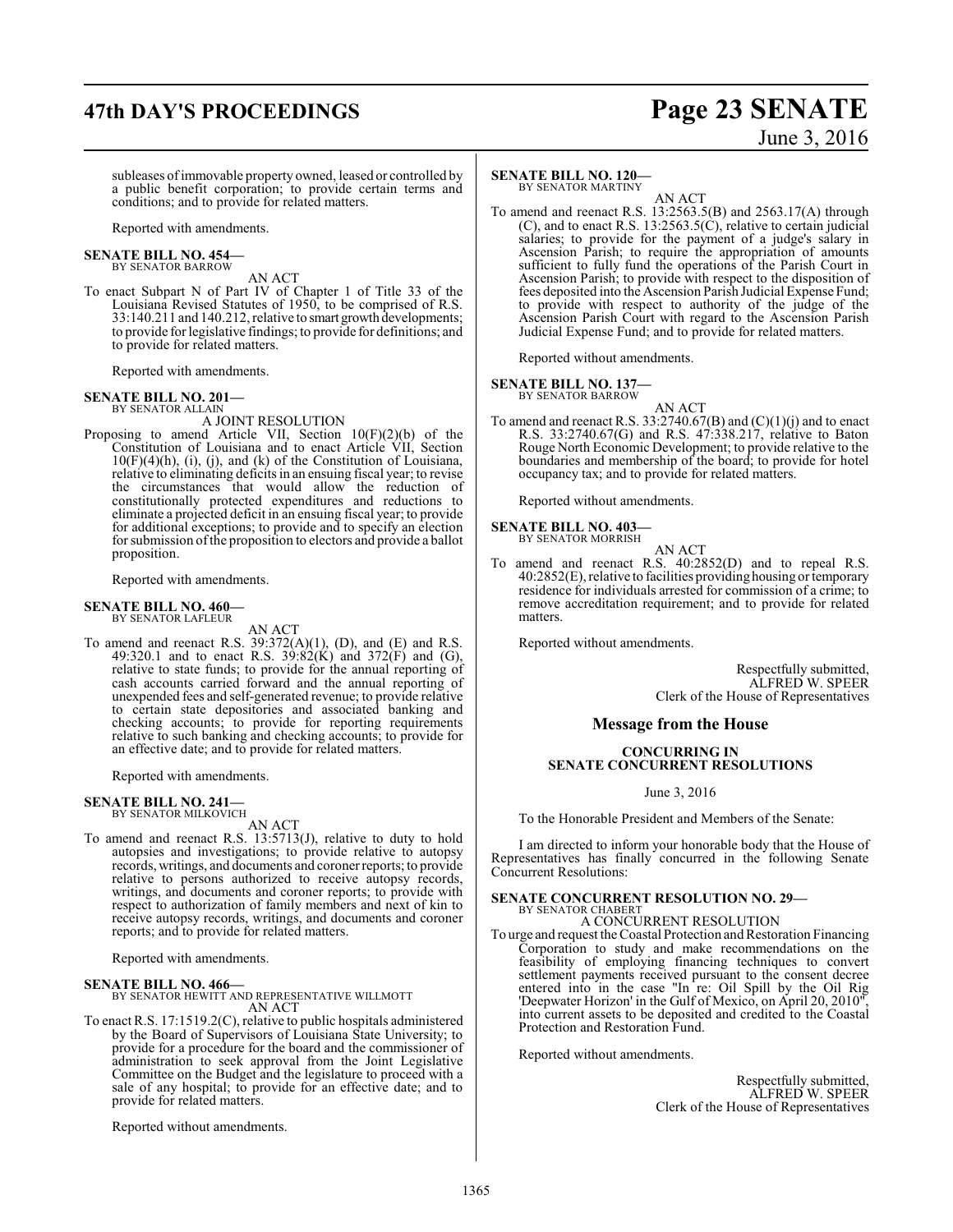#### **Message from the House**

#### **DISAGREEMENT TO HOUSE BILL**

#### June 3, 2016

To the Honorable President and Members of the Senate:

I am directed to inform your honorable body that the House of Representatives has refused to concur in the proposed Senate Amendment(s) to **House Bill No. 907** by Representative LeBas, and ask the President to appoint on the part of the Senate a committee to confer with a like committee from the House on the disagreement.

> Respectfully submitted, ALFRED W. SPEER Clerk of the House of Representatives

#### **Message from the House**

#### **ADOPTION OF CONFERENCE COMMITTEE REPORT**

June 3, 2016

To the Honorable President and Members of the Senate:

I am directed to inform your honorable body that the House of Representatives has adopted the Report of the Conference Committee on the disagreement to **Senate Bill No. 111**.

> Respectfully submitted, ALFRED W. SPEER Clerk of the House of Representatives

#### **Message from the House**

#### **ADOPTION OF CONFERENCE COMMITTEE REPORT**

June 3, 2016

To the Honorable President and Members of the Senate:

I am directed to inform your honorable body that the House of Representatives has adopted the Report ofthe Conference Committee on the disagreement to **House Bill No. 81**.

> Respectfully submitted, ALFRED W. SPEER Clerk of the House of Representatives

#### **Message from the House**

#### **ADOPTION OF CONFERENCE COMMITTEE REPORT**

June 3, 2016

To the Honorable President and Members of the Senate:

I am directed to inform your honorable body that the House of Representatives has adopted the Report ofthe Conference Committee on the disagreement to **House Bill No. 340**.

> Respectfully submitted, ALFRED W. SPEER Clerk of the House of Representatives

# **Page 24 SENATE 47th DAY'S PROCEEDINGS**

#### **House Bills and Joint Resolutions on Third Reading and Final Passage, Subject to Call, Resumed**

#### **Called from the Calendar**

Senator Gatti asked that House Bill No. 603 be called from the Calendar.

#### **HOUSE BILL NO. 603—**

BY REPRESENTATIVES LEGER, GREGORY MILLER, BAGNERIS,<br>BOUIE, CHAD BROWN, HALL, LANCE HARRIS, HUNTER, IVEY,<br>JACKSON,JAYMORRIS,PEARSON,SCHRODER,SMITH,STOKES,AND THIBAUT

#### A JOINT RESOLUTION

Proposing to add Article VII, Section 10(F)(4)(h), 10.15, and 10.16 of the Constitution of Louisiana, relative to dedications of revenues; to provide for the dedication of certain revenues; to create the Revenue Stabilization Trust Fund; to provide for deposits into the funds; to provide for investments of the fund; to provide for uses of the fund; to provide for an exception to budget deficit procedures; to provide for submission of the proposed amendment to the electors; and to provide for related matters.

#### **Floor Amendments**

Senator Gatti proposed the following amendments.

#### **SENATE FLOOR AMENDMENTS**

Amendments proposed by Senator Gatti to Reengrossed House Bill No. 603 by Representative Leger

AMENDMENT NO. 1 On page 3, line 4, change "three-fourths" to "two-thirds"

AMENDMENT NO. 2 On page 3, line 8, change "three-fourths" to "two-thirds"

AMENDMENT NO. 3 On page 3, line 9, change "three-fourths" to "two-thirds"

AMENDMENT NO. 4 On page 3, line 10, change "three-fourths" to "two-thirds"

On motion of Senator Gatti, the amendments were adopted.

#### **Floor Amendments**

Senator Gatti proposed the following amendments.

#### **SENATE FLOOR AMENDMENTS**

Amendments proposed by Senator Gatti to Reengrossed House Bill No. 603 by Representative Leger

AMENDMENT NO. 1 On page 2, line 15, change "five" to "six"

On motion of Senator Gatti, the amendments were adopted.

The bill was read by title. Senator Gatti moved the final passage of the amended bill.

#### **ROLL CALL**

The roll was called with the following result:

#### YEAS

Mr. President Gatti Peacock<br>Allain Hewitt Perry Allain Hewit<br>
Appel Johns

Peterson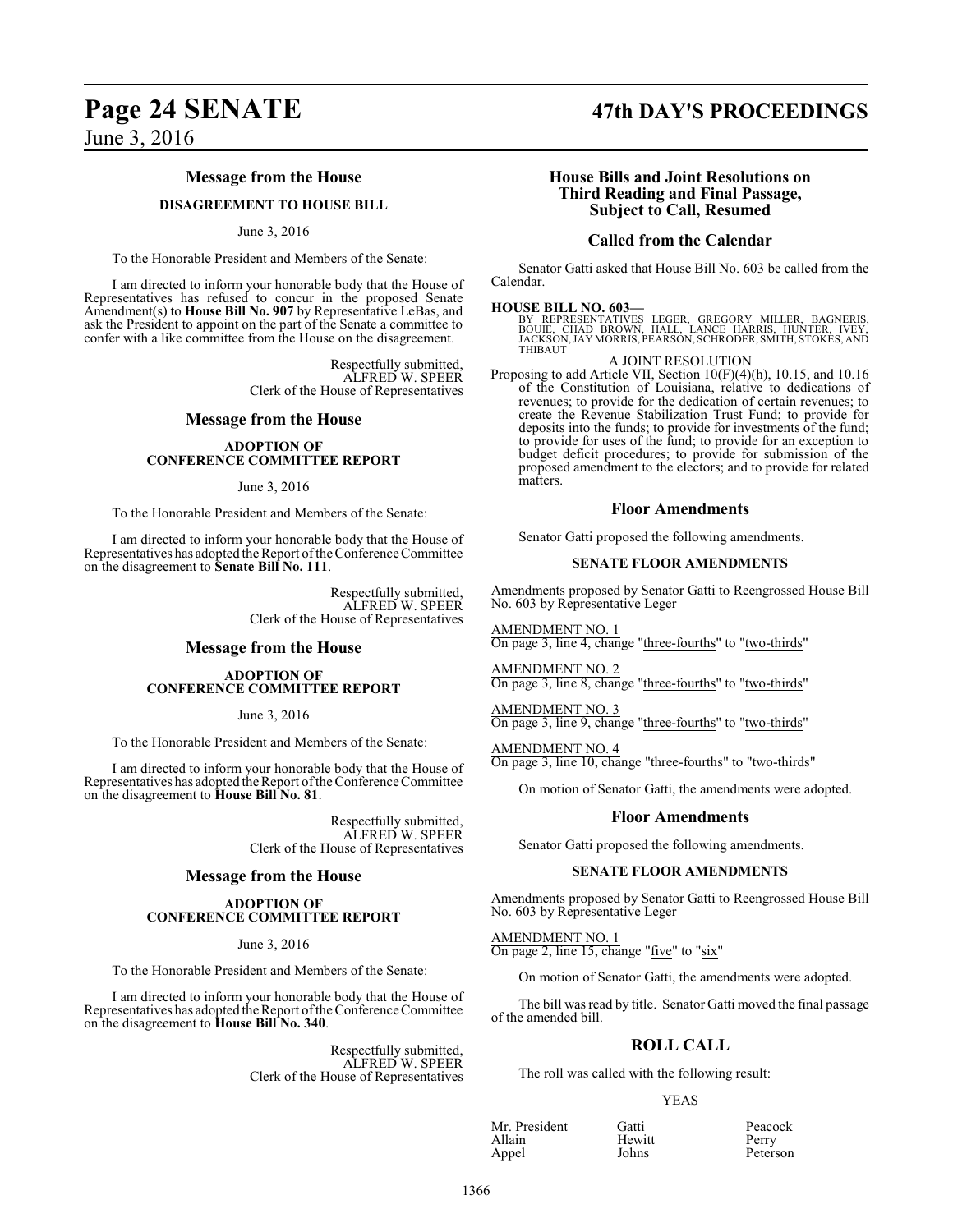# **47th DAY'S PROCEEDINGS Page 25 SENATE**

| Boudreaux<br>Carter<br>Claitor<br>Colomb<br>Cortez<br>Donahue<br>Erdey<br>Fannin<br>Total - 32<br>Total - 0 | LaFleur<br>Lambert<br>Long<br>Luneau<br>Mills<br>Mizell<br>Morrell<br>Morrish<br><b>NAYS</b> | Riser<br>Smith, G.<br>Smith, J.<br>Tarver<br>Thompson<br>Walsworth<br>Ward |
|-------------------------------------------------------------------------------------------------------------|----------------------------------------------------------------------------------------------|----------------------------------------------------------------------------|
|                                                                                                             | <b>ABSENT</b>                                                                                |                                                                            |
| Barrow<br>Bishop<br>Brown                                                                                   | Chabert<br>Martiny<br>Milkovich                                                              | White                                                                      |

 Total - 7 The Chair declared the amended bill was passed and ordered it returned to the House. Senator Gatti moved to reconsider the vote by

which the bill was passed and laid the motion on the table.

## **Called from the Calendar**

Senator Gatti asked that House Bill No. 696 be called from the Calendar.

**HOUSE BILL NO. 696—**<br>BY REPRESENTATIVES LEGER, BAGNERIS, BOUIE, CHAD BROWN,<br>GUINN, LANCE HARRIS, HUNTER, IVEY, JACKSON, MARCELLE,<br>GREGORY MILLER, JAY MORRIS, AND STOKES AN ACT

To enact Subpart P-4 of Part II-A of Chapter 1 of Subtitle I of Title 39 of the Louisiana Revised Statues of 1950, to be comprised of R.S. 39:100.111 and 100.112, and Subpart P-5 of Part II-A of Chapter I of Subtitle I of Title 39 of the Louisiana Revised Statues of 1950, to be comprised of R.S. 39:100.115, relative to dedications of revenues; to provide for the dedication of certain revenues; to create the Revenue Stabilization Trust Fund; to provide for deposits into the funds; to provide for investments of the fund; to provide for uses of the fund; to provide for an effective date; and to provide for related matters.

#### **Floor Amendments**

Senator Gatti proposed the following amendments.

#### **SENATE FLOOR AMENDMENTS**

Amendments proposed by Senator Gatti to Reengrossed House Bill No. 696 by Representative Leger

AMENDMENT NO. 1 On page 2, line 26, change "three-quarters" to "two-thirds"

AMENDMENT NO. 2 On page 3, line 2, change "three-quarters" to "two-thirds"

AMENDMENT NO. 3 On page 3, line 3, change "three-quarters" to "two-thirds"

On motion of Senator Gatti, the amendments were adopted.

#### **Floor Amendments**

Senator Gatti proposed the following amendments.

June 3, 2016

#### **SENATE FLOOR AMENDMENTS**

Amendments proposed by Senator Gatti to Reengrossed House Bill No. 696 by Representative Leger

AMENDMENT NO. 1 On page 2, line 8, change " $\frac{five}{}$  to "six"

On motion of Senator Gatti, the amendments were adopted.

The bill was read by title. Senator Gatti moved the final passage of the amended bill.

#### **ROLL CALL**

The roll was called with the following result:

Morrell<br>Morrish

Milkovich

YEAS

Mr. President Gatti Peacock<br>Allain Hewitt Perry Allain Hewitt<br>Appel Johns Boudreaux LaFleur<br>Carter Lambert Carter Lambert Smith, G. Colomb Luneau<br>Cortez Mills Cortez Mills Thompson Donahue Mizell Walsworth Fannin Total - 32

Johns Peterson<br>LaFleur Riser Long Smith, J.<br>Luneau Tarver

**NAYS** 

#### ABSENT

Barrow Chabert White<br>Bishop Martiny Bishop Martiny<br>Brown Milkovi Total - 7

Total - 0

The Chair declared the amended bill was passed and ordered it returned to the House. Senator Gatti moved to reconsider the vote by which the bill was passed and laid the motion on the table.

#### **Called from the Calendar**

Senator Martiny asked that House Bill No. 1153 be called from the Calendar.

**HOUSE BILL NO. 1153— (Substitute for House Bill No. 1109 by Representative Hoffman)** BY REPRESENTATIVE HOFFMANN

AN ACT

To amend and reenact R.S. 23:540, relative to regulations affecting boilers; to exempt certain potable water boilers; to provide for technical corrections; and to provide for related matters.

The bill was read by title. Senator Martiny moved the final passage of the bill.

#### **ROLL CALL**

The roll was called with the following result:

#### YEAS

Mr. President Gatti Peacock<br>Allain Hewitt Perry Allain Hewitt Perry Boudreaux LaFleur<br>Carter Lambert Claitor Long<br>Colomb Luneau

Johns Riser<br>LaFleur Smith, G. Lambert Smith, J.<br>
Long Tarver Thompson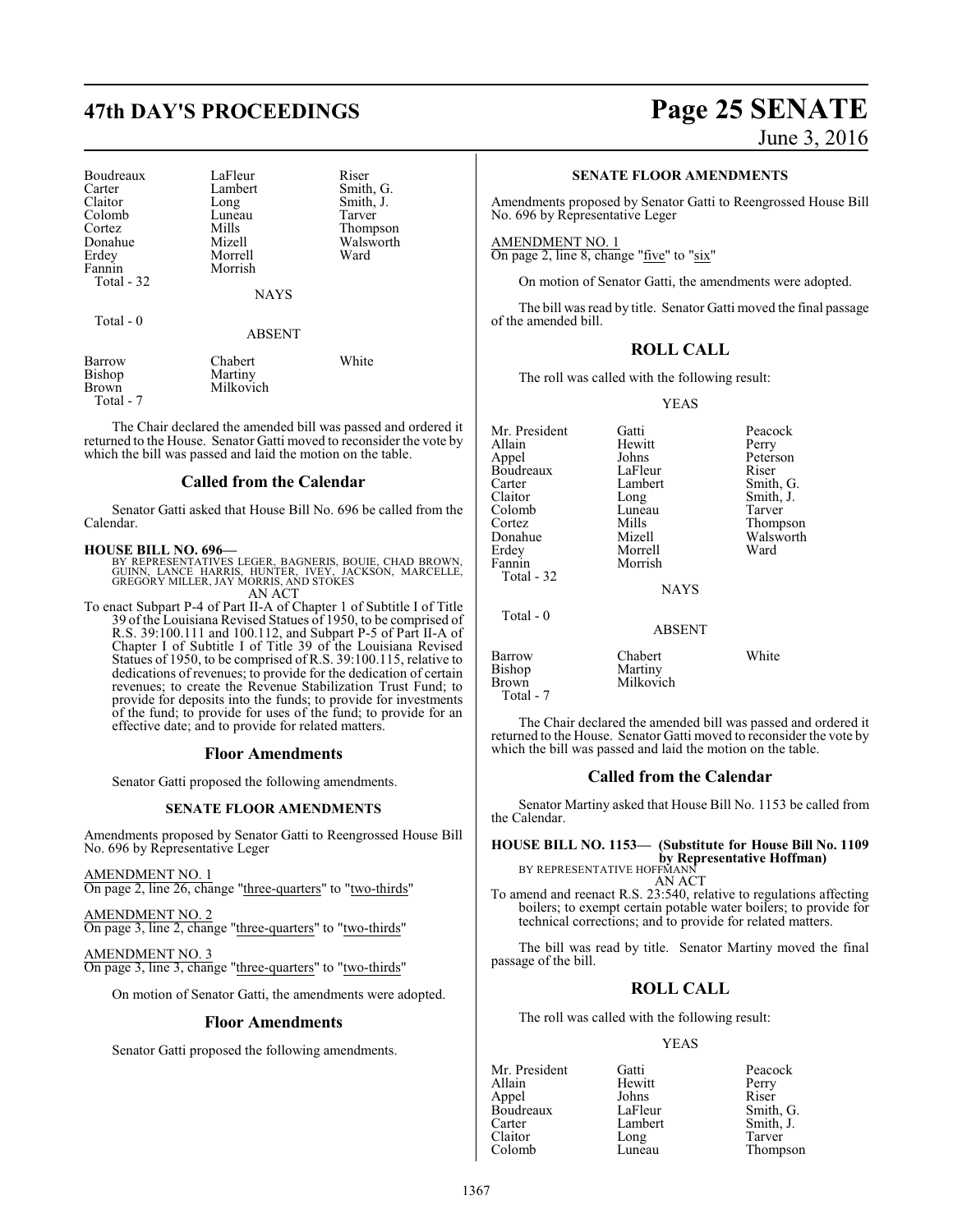| Cortez<br>Donahue<br>Erdey<br>Fannin<br>Total $-32$ | Martiny<br>Mills<br>Mizell<br>Morrish<br><b>NAYS</b> | Walsworth<br>Ward<br>White |
|-----------------------------------------------------|------------------------------------------------------|----------------------------|
| Peterson<br>Total - 1                               |                                                      |                            |

Barrow Brown Milkovich<br>Bishop Chabert Morrell Bishop Total - 6

The Chair declared the bill was passed and ordered it returned to the House. Senator Martiny moved to reconsider the vote by which the bill was passed and laid the motion on the table.

ABSENT

#### **Called from the Calendar**

Senator Claitor asked that House Bill No. 772 be called fromthe Calendar.

**HOUSE BILL NO. 772—** BY REPRESENTATIVE ABRAMSON

- AN ACT
- To amend and reenact R.S.  $47:6351(B)(1)$ , relative to rebate programs administered by the state; to provide relative to the Procurement Processing Company Rebate program; and to provide for related matters.

## **Floor Amendments**

Senator Claitor proposed the following amendments.

#### **SENATE FLOOR AMENDMENTS**

Amendments proposed by Senator Claitor to Engrossed House Bill No. 772 by Representative Abramson

#### AMENDMENT NO. 1

In Senate Committee Amendment No. 6 proposed by the Senate Committee on Revenue and Fiscal Affairs and adopted by the Senate on May 24, 2016, page 4, after line 8, insert:

"K. The secretary shall report to the House Committee on Ways and Means and the Senate Committee on Revenue and Fiscal Affairs twice yearly, no later than the first day of October and the first day of April, with respect to all rebates issued under existing contracts with procurement processing companies. The reports shall be provided by electronic transmission or other means required by the committees. The secretary shall include in these reports the amount of newly taxable sales for each purchasing company, the state sales tax revenue associated with the newly taxable sales, any determinations that items included in the rebate payment did not constitute new taxable sales, any contracts executed after the submission of the previous report, and any other information requested by the committees.

L. The House Committee on Ways and Means and the Senate Committee on Revenue and Fiscal Affairs shall review the procurement processing company rebate authorized pursuant to the provisions of this Section to determine if the economic benefit to the state provided by the rebate justifies the continuation of the program. The committees shall jointly make a specific recommendation for continuation, modification, or termination of the procurement processing company rebate program no later than March 1, 2017.

M. Notwithstanding the provisions of this Section or any provision of law to the contrary, no new contract with a procurement processing company for rebates pursuant to this Section shall be executed after June 30, 2017."

On motion of Senator Claitor, the amendments were adopted.

# **Page 26 SENATE 47th DAY'S PROCEEDINGS**

#### **Floor Amendments**

Senator Riser proposed the following amendments.

#### **SENATE FLOOR AMENDMENTS**

Amendments proposed by Senator Riser to Engrossed House Bill No. 772 by Representative Abramson

#### AMENDMENT NO. 1

Delete the Senate Floor Amendment (#3802) No. 5 and 6 proposed by Senator Claitor and adopted by the Senate on May 30, 2016.

#### AMENDMENT NO. 2

On page 1, delete lines 8 and 9, and insert:

"B. Contract Procurement processing company contract.

(1) The secretary of the Department of Economic Development is authorized to enter into a contract with a procurement"

#### AMENDMENT NO. 3

On page 1, line 17, at the end of the line, insert:

"Section 2. Section 7 of Act No. 126 of the 2015 Regular Session is hereby amended and reenacted to read as follows:

\* \* \* Section 7. In the event the Act that originated as House Bill No. 62 of the 2016 First Extraordinary Session of the Legislature enacted and becomes effective, the provisions of Sections 1, 2, and 3 of this Act shall remain in effect through the termination date in the Act that originated as House Bill No. 62 of the 2016 First Extraordinary Session of the Legislature. The provisions of Section 3 of this Act shall become effective upon the sunset date of Section 2 of this Act.

Section 3. This Act shall become effective upon signature by the governor or, if not signed by the governor, upon expiration of the time for bills to become law without signature by the governor, as provided by Article III, Section 18 of the Constitution of Louisiana. If vetoed by the governor and subsequently approved by the legislature, this Act shall become effective on the day following such approval."

On motion of Senator Riser, the amendments were adopted.

The bill was read by title. Senator Claitor moved the final passage of the amended bill.

### **ROLL CALL**

The roll was called with the following result:

#### YEAS

| Mr. President<br>Allain<br>Appel<br>Carter<br>Claitor<br>Colomb<br>Cortez<br>Donahue<br>Erdev<br>Fannin<br>Gatti<br>Total - 32 | Hewitt<br>Johns<br>LaFleur<br>Lambert<br>Long<br>Luneau<br>Martiny<br>Milkovich<br>Mills<br>Mizell<br>Morrish<br><b>NAYS</b> | Peacock<br>Perry<br>Riser<br>Smith, G.<br>Smith, J.<br>Tarver<br>Thompson<br>Walsworth<br>Ward<br>White |
|--------------------------------------------------------------------------------------------------------------------------------|------------------------------------------------------------------------------------------------------------------------------|---------------------------------------------------------------------------------------------------------|
| Barrow<br>Boudreaux<br>Total - 4                                                                                               | Morrell<br>Peterson<br><b>ABSENT</b>                                                                                         |                                                                                                         |

Bishop Brown Chabert Total - 3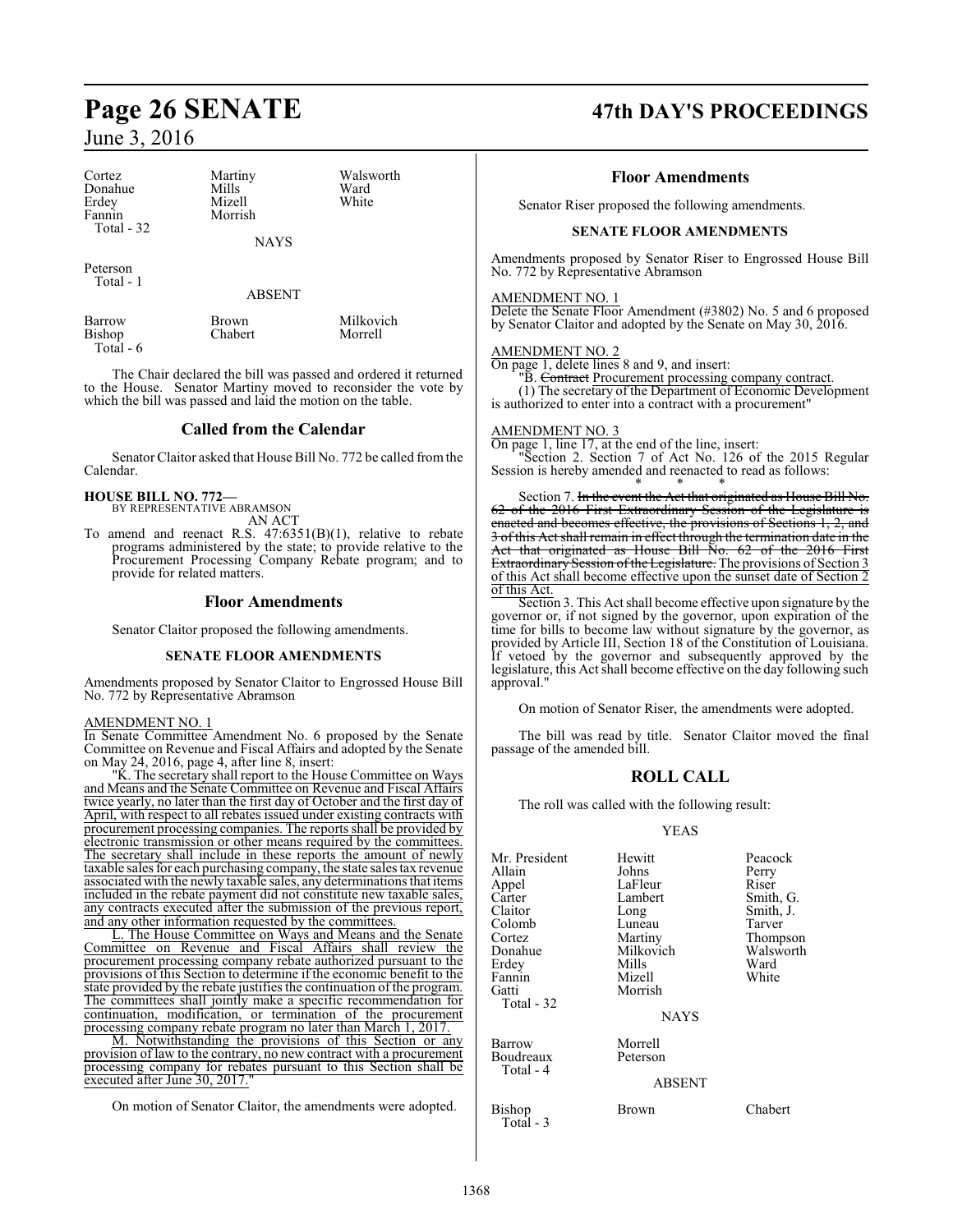# **47th DAY'S PROCEEDINGS Page 27 SENATE**

The Chair declared the amended bill was passed and ordered it returned to the House. Senator Claitor moved to reconsider the vote by which the bill was passed and laid the motion on the table.

#### **Called from the Calendar**

Senator Perry asked that House Bill No. 286 be called from the Calendar.

#### **HOUSE BILL NO. 286—**

BY REPRESENTATIVE GAROFALO

AN ACT To amend and reenact R.S. 9:1725(3), 1972, 1973, 2092, and 2262.2, relative to the Louisiana Trust Code; to provide for a definition of a "person"; to provide for the treatment of interest upon death of the principal beneficiary; to provide for shifting interest in principal; to provide for recordation of instruments; and to provide for related matters.

The bill was read by title. Senator Perry moved the final passage of the bill.

#### **ROLL CALL**

The roll was called with the following result:

#### YEAS

| Mr. President    | Gatti         | Morrish         |
|------------------|---------------|-----------------|
| Allain           | Hewitt        | Peacock         |
| Appel            | Johns         | Perry           |
| Barrow           | LaFleur       | Peterson        |
| Boudreaux        | Lambert       | Riser           |
| Carter           | Long          | Smith, G.       |
| Claitor          | Luneau        | Smith, J.       |
| Colomb           | Martiny       | Tarver          |
| Cortez           | Milkovich     | Thompson        |
| Donahue          | Mills         | Walsworth       |
| Erdey            | Mizell        | Ward            |
| Fannin           | Morrell       | White           |
| Total - 36       |               |                 |
|                  | <b>NAYS</b>   |                 |
| Total - 0        |               |                 |
|                  | <b>ABSENT</b> |                 |
| $\mathbf{D}$ : 1 | n.            | $\sim$ 1 $\sim$ |

Bishop Brown Chabert Total - 3

The Chair declared the bill was passed and ordered it returned to the House. Senator Perry moved to reconsider the vote by which the bill was passed and laid the motion on the table.

#### **Called from the Calendar**

Senator Morrell asked that House Bill No. 58 be called from the Calendar.

#### **HOUSE BILL NO. 58—** BY REPRESENTATIVE LEGER

AN ACT

To amend and reenact R.S. 11:3385.1(D) and (H)(2), relative to the Deferred Retirement Option Plan in the Firefighters' Pension and Relief Fund in the city of New Orleans; to provide relative to benefit options for members electing to participate in such plan; to provide with respect to account funds and interest thereon; to provide with respect to administrative fees charged to such accounts; and to provide for related matters.

The bill was read by title. Senator Morrell moved the final passage of the bill.

# June 3, 2016

## **ROLL CALL**

The roll was called with the following result:

#### YEAS

| Mr. President | Gatti         | Morrish   |
|---------------|---------------|-----------|
| Allain        | Hewitt        | Peacock   |
| Appel         | Johns         | Perry     |
| Barrow        | LaFleur       | Peterson  |
| Boudreaux     | Lambert       | Riser     |
| Carter        | Long          | Smith, G. |
| Claitor       | Luneau        | Smith, J. |
| Colomb        | Martiny       | Tarver    |
| Cortez        | Milkovich     | Thompson  |
| Donahue       | Mills         | Walsworth |
| Erdey         | Mizell        | Ward      |
| Fannin        | Morrell       | White     |
| Total - 36    |               |           |
|               | <b>NAYS</b>   |           |
| Total $-0$    |               |           |
|               | <b>ABSENT</b> |           |
|               |               |           |

Bishop Brown Chabert Total - 3

The Chair declared the bill was passed and ordered it returned to the House. Senator Morrell moved to reconsider the vote bywhich the bill was passed and laid the motion on the table.

#### **Called from the Calendar**

Senator Martiny asked that House Bill No. 280 be called from the Calendar.

# **HOUSE BILL NO. 280—** BY REPRESENTATIVE BROADWATER

AN ACT

To amend and reenact R.S. 23:1197(D) and (E) and to enact R.S. 23:1191(3), 1197(H), 1200.5(D) and (E), and 1200.18, relative to workers' compensation group self-insurance funds; to provide for the authority of the commissioner of insurance; to provide with respect to the insolvency of funds; to provide for hazardous financial conditions and corrective action plans; to provide for fund dissolution; to provide for delinquency proceedings; to provide jurisdiction; to prioritize the distribution of assets after the dissolution of a fund; to provide for public records exception; and to provide for related matters.

#### **Floor Amendments**

Senator Ward proposed the following amendments.

#### **SENATE FLOOR AMENDMENTS**

Amendments proposed by Senator Ward to Reengrossed House Bill No. 280 by Representative Broadwater

#### AMENDMENT NO. 1

On page 4, delete line 10 and insert

"(3) The commissioner and the executive director of the Louisiana Workforce Commission shall jointly promulgate rules and regulations in accordance"

#### AMENDMENT NO. 2

On page 4, delete line 12 and insert "procedures applicable to the delinquency proceedings. For the purposes of oversight in accordance with the Administrative Procedure Act, the legislative committees that shall review such proposed rules and regulations shall be the House Committee on Labor and Industrial Relations and the Senate Committee on Labor and Industrial Relations."

On motion of Senator Ward, the amendments were adopted.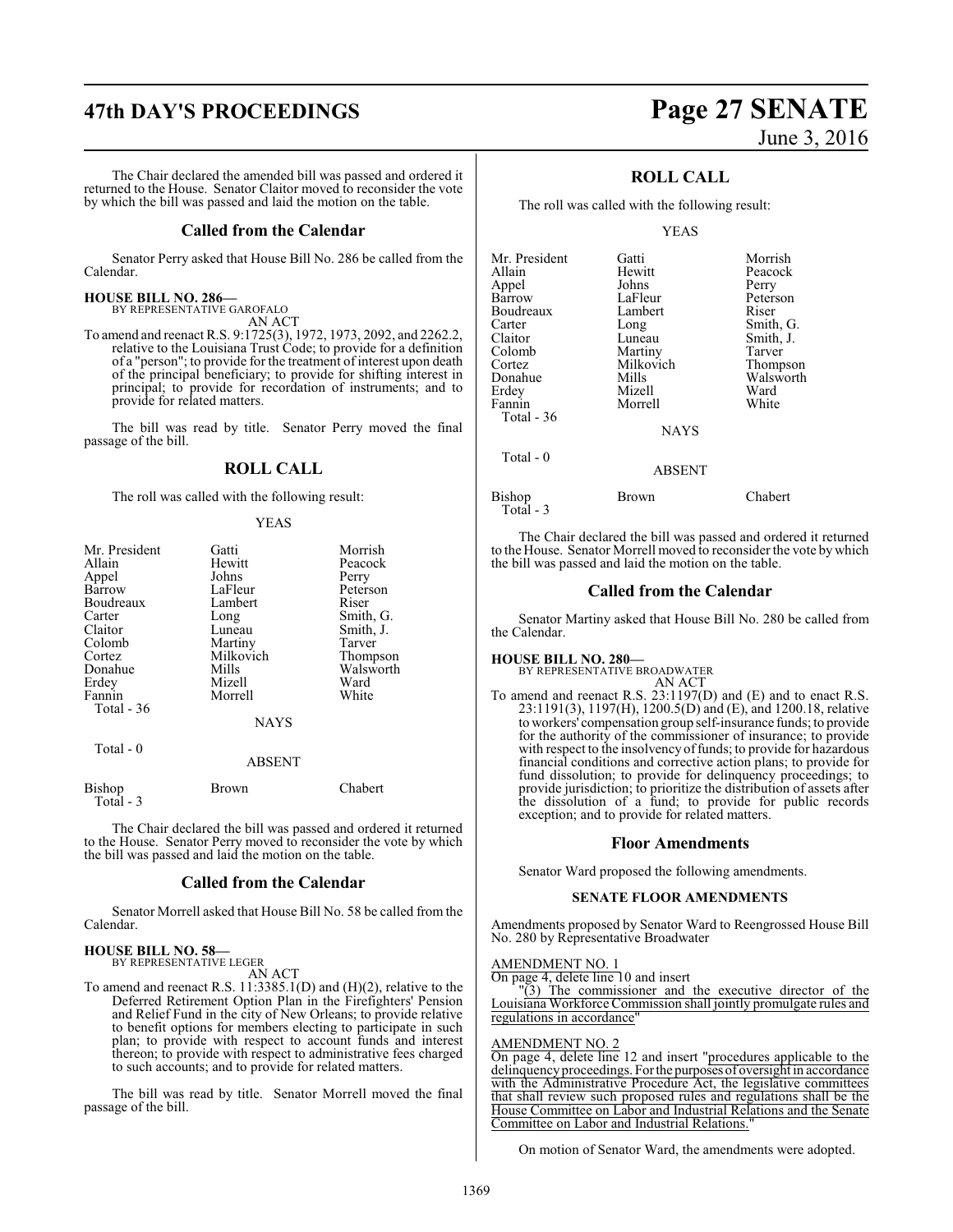#### **Floor Amendments**

Senator Luneau proposed the following amendments.

#### **SENATE FLOOR AMENDMENTS**

Amendments proposed by Senator Luneau to Reengrossed House Bill No. 280 by Representative Broadwater

#### AMENDMENT NO. 1

On page 4, between lines 15 and 16, insert the following: "(2) Payment of claims by injured workers, beneficiaries, and insureds arising from and within the coverage of agreements or evidences of coverage issued by the fund, up to the policy limits.

AMENDMENT NO. 2 On page 4, line 16, change " $(2)$ " to " $(3)$ "

AMENDMENT NO. 3 On page 4, delete lines 19 through 21

Senator Luneau moved the adoption of the amendments.

Senator Martiny objected.

### **ROLL CALL**

The roll was called with the following result:

YEAS

| Barrow     |
|------------|
| Boudreaux  |
| Carter     |
| Claitor    |
| Cortez     |
| Gatti      |
| Total - 17 |

LaFleur Perry<br>Lambert Peters Lambert Peterson<br>
Luneau Smith, G Luneau Smith, G.<br>Milkovich Thompson Milkovich Thompson<br>Mills Ward Cortez Mills Ward Morrell

NAYS

Mr. President Fannin Peacock<br>Allain Hewitt Riser Allain Hewitt<br>
Appel Johns Colomb Martin<br>Donahue Mizell Donahue Mizell Walsworth<br>Erdey Morrish White Total - 18

Formulation Johns Smith, J. Smith, J. Tarver Morrish

ABSENT

Bishop Chabert<br>Brown Long **Brown** Total - 4

The Chair declared the amendments were rejected.

#### **Floor Amendments**

Senator Martiny proposed the following amendments.

#### **SENATE FLOOR AMENDMENTS**

Amendments proposed by Senator Martiny to Reengrossed House Bill No. 280 by Representative Broadwater

AMENDMENT NO. 1

Delete Senate Floor Amendments No. 1 and 2, proposed by Senator Ward and adopted by the Senate on June 3, 2016.

Senator Martiny moved the adoption of the amendments.

Senator Ward objected.

# **Page 28 SENATE 47th DAY'S PROCEEDINGS**

### **ROLL CALL**

The roll was called with the following result:

#### YEAS

**NAYS** 

Johns Walsworth<br>Lambert

Appel Hewitt Morrish Colomb Lambert<br>Donahue Martiny Donahue Total - 10

Mr. President LaFleur Peterson<br>Allain Long Riser Boudreaux Luneau Smith, G.<br>Carter Milkovich Smith, J. Carter Milkovich Smith,<br>Claitor Mills Tarver Claitor Mills Tarver Cortez Mizell Thompson Erdey Morrell<br>Fannin Peacock Fannin Peacock<br>Gatti Perry Total - 25

**Brown** Total - 4 Perry

Long Riser<br>
Luneau Smith, G.

ABSENT

Bishop Chabert<br>Brown White

The Chair declared the amendments were rejected.

The bill was read by title. Senator Martiny moved the final passage of the amended bill.

#### **ROLL CALL**

The roll was called with the following result:

#### YEAS

| Mr. President | Hewitt        | Perry     |
|---------------|---------------|-----------|
| Allain        | Johns         | Riser     |
| Appel         | LaFleur       | Smith, G. |
| Claitor       | Lambert       | Smith, J. |
| Colomb        | Long          | Tarver    |
| Cortez        | Martiny       | Thompson  |
| Donahue       | Mills         | Walsworth |
| Erdev         | Mizell        | White     |
| Fannin        | Morrish       |           |
| Gatti         | Peacock       |           |
| Total - 28    |               |           |
|               | <b>NAYS</b>   |           |
| Barrow        | Luneau        | Peterson  |
| Boudreaux     | Milkovich     | Ward      |
| Carter        | Morrell       |           |
| Total - 8     |               |           |
|               | <b>ABSENT</b> |           |
| Bishop        | Brown         | Chabert   |
| Total - 3     |               |           |

The Chair declared the amended bill was passed and ordered it returned to the House. Senator Martiny moved to reconsider the vote by which the bill was passed and laid the motion on the table.

#### **Called from the Calendar**

Senator Martiny asked that House Bill No. 992 be called from the Calendar.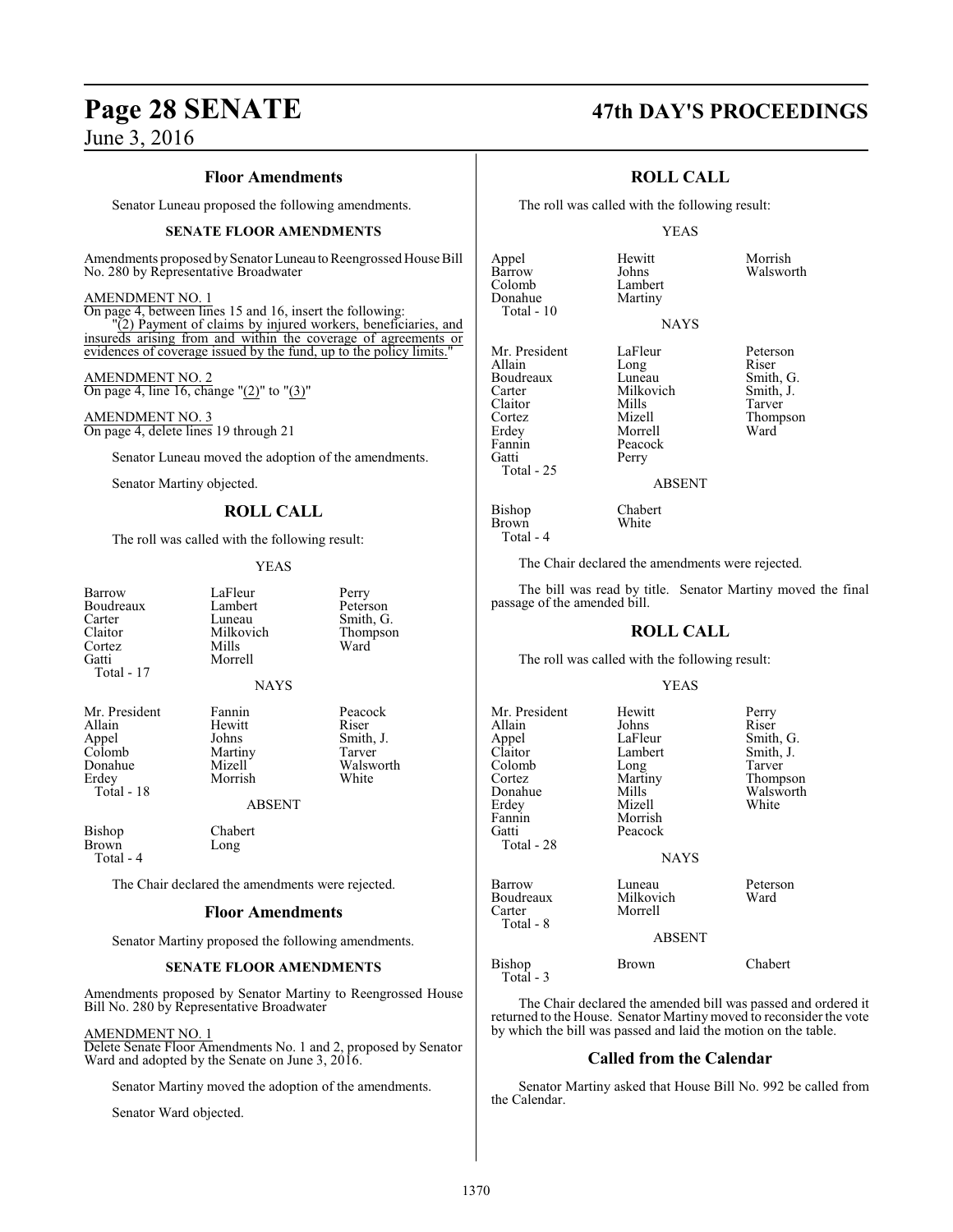# **47th DAY'S PROCEEDINGS Page 29 SENATE**

#### **HOUSE BILL NO. 992—**

BY REPRESENTATIVE CONNICK AN ACT

To amend and reenact R.S.  $15:541(2)(c)$ , (k) through (q) and  $(25)(n)$ and to enact R.S.  $15:541(2)(r)$  and  $(25)(0)$ , relative to the registration of sex offenders; to provide relative to registration and notification requirements imposed on sex offenders; to amend the definitions of "aggravated offense" and "sexual offense against a victim who is a minor"; and to provide for related matters.

The bill was read by title. Senator Martiny moved the final passage of the bill.

## **ROLL CALL**

The roll was called with the following result:

#### YEAS

| Mr. President<br>Allain<br>Appel<br>Barrow<br>Boudreaux<br>Carter<br>Claitor<br>Colomb<br>Cortez<br>Donahue<br>Erdey<br>Fannin<br>Total $-35$ | Gatti<br>Hewitt<br>Johns<br>LaFleur<br>Lambert<br>Long<br>Luneau<br>Martiny<br>Milkovich<br>Mizell<br>Morrell<br>Morrish<br><b>NAYS</b> | Peacock<br>Perry<br>Peterson<br>Riser<br>Smith, G.<br>Smith, J.<br>Tarver<br>Thompson<br>Walsworth<br>Ward<br>White |
|-----------------------------------------------------------------------------------------------------------------------------------------------|-----------------------------------------------------------------------------------------------------------------------------------------|---------------------------------------------------------------------------------------------------------------------|
| Total $-0$                                                                                                                                    | ABSENT                                                                                                                                  |                                                                                                                     |
| Bishop                                                                                                                                        | Chabert                                                                                                                                 |                                                                                                                     |

The Chair declared the bill was passed and ordered it returned to the House. Senator Martiny moved to reconsider the vote by which the bill was passed and laid the motion on the table.

#### **Called from the Calendar**

Senator Martiny asked that House Bill No. 1008 be called from the Calendar.

# **HOUSE BILL NO. 1008—** BY REPRESENTATIVE CONNICK

Brown Mills

Total - 4

AN ACT To amend and reenact R.S. 15:543.1, relative to sex offender notification and registration requirements; to modify the notification form issued to sex offenders by courts to reflect statutory changes; to make technical changes to the form; and to provide for related matters.

#### **Floor Amendments**

Senator Peterson proposed the following amendments.

#### **SENATE FLOOR AMENDMENTS**

Amendments proposed by Senator Peterson to Reengrossed House Bill No. 1008 by Representative Connick

AMENDMENT NO. 1

On page 5, line 11, delete "All registered sex offenders must obtain a" and insert "A"

# June 3, 2016

#### AMENDMENT NO. 2

On page 5, line 12, change "department" to "office"

On motion of Senator Peterson, the amendments were adopted.

The bill was read by title. Senator Martiny moved the final passage of the amended bill.

### **ROLL CALL**

YEAS

The roll was called with the following result:

| Mr. President<br>Allain<br>Appel<br>Barrow<br>Boudreaux<br>Carter<br>Claitor<br>Colomb<br>Cortez<br>Donahue<br>Erdey<br>Fannin<br>Total - $36$ | Gatti<br>Hewitt<br>Johns<br>LaFleur<br>Lambert<br>Long<br>Luneau<br>Martiny<br>Milkovich<br>Mills<br>Mizell<br>Morrell | Morrish<br>Peacock<br>Perry<br>Peterson<br>Riser<br>Smith, G.<br>Smith, J.<br>Tarver<br>Thompson<br>Walsworth<br>Ward<br>White |
|------------------------------------------------------------------------------------------------------------------------------------------------|------------------------------------------------------------------------------------------------------------------------|--------------------------------------------------------------------------------------------------------------------------------|
|                                                                                                                                                | <b>NAYS</b>                                                                                                            |                                                                                                                                |
| Total - 0                                                                                                                                      | <b>ABSENT</b>                                                                                                          |                                                                                                                                |
| Bishop<br>Total - 3                                                                                                                            | Brown                                                                                                                  | Chabert                                                                                                                        |

The Chair declared the amended bill was passed and ordered it returned to the House. Senator Martinymoved to reconsider the vote by which the bill was passed and laid the motion on the table.

#### **Conference Committee Reports**

The following reports were received and read:

**SENATE BILL NO. 123—** BY SENATOR CLAITOR

#### AN ACT

To amend and reenact Title VIII of the Code of Criminal Procedure, to be comprised of Articles 311 through 342, R.S. 15:85, and the introductory paragraph of R.S. 22:1441(A) and  $(A)(1)$  through  $(5)$ ,  $(C)(1)$ , the introductory paragraph of  $(C)(2)$  and  $(C)(2)(a)$ through (e), and (D), to enact R.S.  $22:1441(\text{C})(3)$  through (5), and to repeal Code of Criminal Procedure Articles 327.1, 330.1, 330.2, 330.3, 334.1, 334.2, 334.3, 334.4, 334.5, 334.6, 335.1, 335.2, 336.1, 336.2, 343, 344, 345, 346, 347, 348, 349, 349.1, 349.2, 349.3, 349.4, 349.5, 349.6, 349.7, 349.8, and 349.9, relative to bail; to provide for the revision and reorganization of bail law; to provide for definitions; to provide for the right to bail; to provide for bail hearings and detention without bail; to provide for the authority to fix bail; to provide schedules of bail and factors in fixing bail; to provide for modification of bail; to provide for conditions, types, and restrictions of bail; to provide for bail with and without surety; to provide for cash deposits; to provide the requirements of the bail undertaking; to provide for notice of required appearance; to provide for discharge of the bail obligation; to provide relative to a defendant's failure to appear and issuance and notice of arrest warrant; to provide for the filing of a rule to show cause; to provide for nonforfeiture situations; to provide for notice and recordation of judgment; to provide for appeals; to provide for enforcement of judgment; to provide relative to failure to satisfy a judgment of bond forfeiture or claim under a criminal bond contract; and to provide for related matters.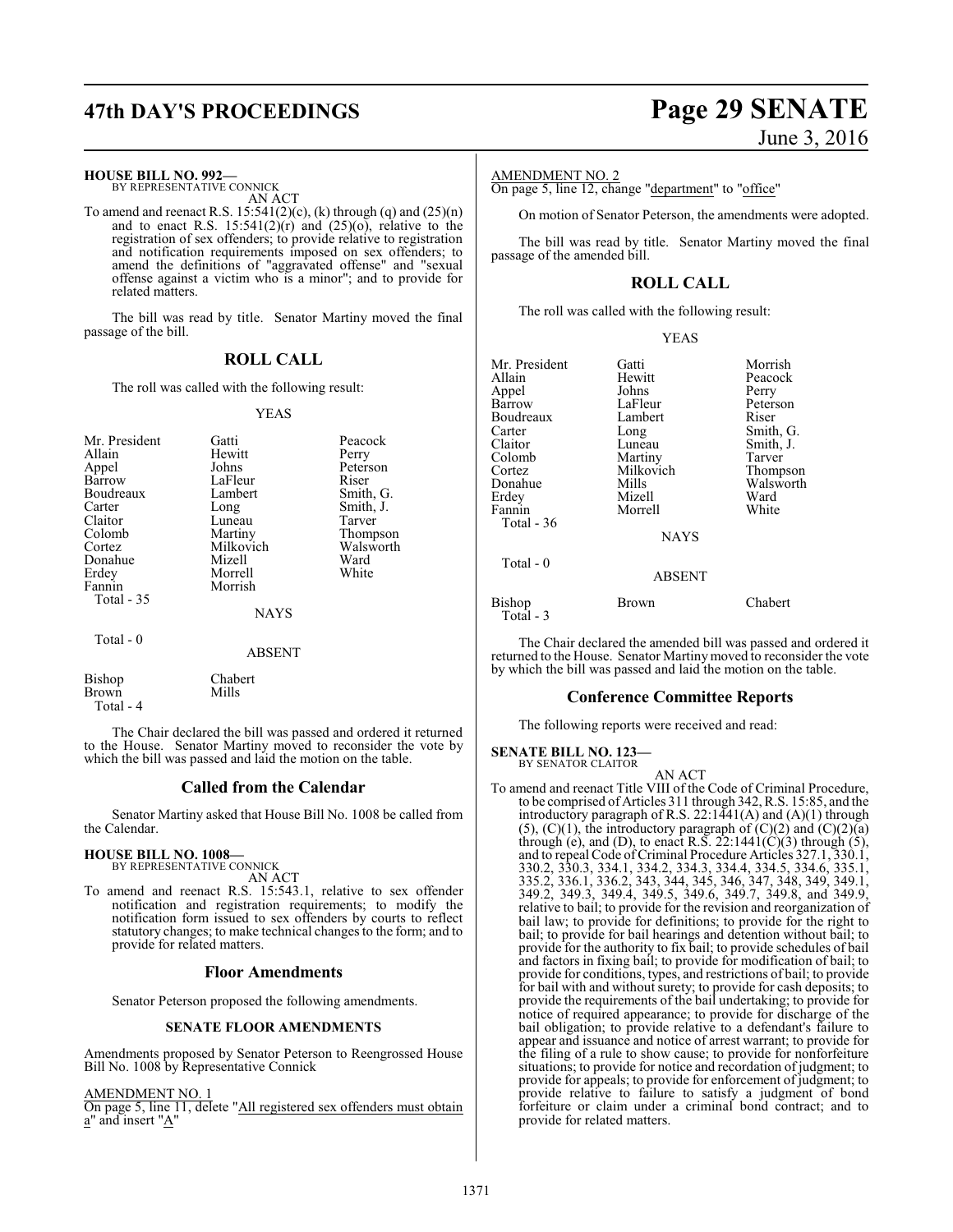# **Page 30 SENATE 47th DAY'S PROCEEDINGS**

## June 3, 2016

#### **CONFERENCE COMMITTEE REPORT**

#### June 3, 2016

To the Honorable President and Members of the Senate and to the Honorable Speaker and Members of the House of Representatives.

Ladies and Gentlemen:

We, the conferees appointed to confer over the disagreement between the two houses concerning Senate Bill No. 123 by Senator Claitor recommend the following concerning the Reengrossed bill:

- 1. That House Committee Amendments Nos. 1 through 15 proposed by the House Committee on Administration of Criminal Justice and adopted by the House on May 12, 2016, be adopted.
- 2. That Legislative Bureau Amendments Nos. 1 and 2 proposed by the House Legislative Bureau and adopted by the House on May 12, 2016, be adopted.
- 3. That House Floor Amendments Nos. 1 and 2 proposed by Representative Mack and adopted by the House on May 18, 2016, be adopted.
- 4. That House Floor Amendment No. 1 proposed by Representative Mack and adopted by the House on May 18, 2016, be rejected.
- 5. That the following amendments to the Reengrossed bill be adopted:

AMENDMENT NO. 1 On page 43, line 20, delete "**certified mail**" and insert "**by certified** mail return receipt requested

Respectfully submitted,

Senators: Representatives: Dan Claitor (Sherman Mack Sherman Mack Sherman Mack Sherman Mack Sherman Mack Sherman Mack Sherman Mack Sherman Mack Sherman Mack Sherman Mack Sherman Mack Sherman Mack Sherman Mack Sherman Mack Mack "Bodi" White, Jr.

Senator Claitor moved that the Conference Committee Report be adopted.

### **ROLL CALL**

The roll was called with the following result:

#### YEAS

| Mr. President<br>Allain<br>Appel<br>Claitor<br>Cortez<br>Donahue<br>Erdey<br>Fannin<br>Total - 24 | Gatti<br>Hewitt<br>Johns<br>Lambert<br>Long<br>Luneau<br>Martiny<br>Milkovich<br><b>NAYS</b> | Mills<br>Mizell<br>Morrish<br>Peacock<br>Smith, G.<br>Smith, J.<br>Thompson<br>Ward |
|---------------------------------------------------------------------------------------------------|----------------------------------------------------------------------------------------------|-------------------------------------------------------------------------------------|
| Barrow                                                                                            | Colomb                                                                                       | Peterson                                                                            |
| Boudreaux<br>Carter<br>Total - 8                                                                  | Morrell<br>Perry                                                                             | Riser                                                                               |
|                                                                                                   | <b>ABSENT</b>                                                                                |                                                                                     |
| Bishop<br>Brown<br>Chabert<br>Total - 7                                                           | LaFleur<br>Tarver<br>Walsworth                                                               | White                                                                               |

The Chair declared the Conference Committee Report was adopted.

#### **SENATE BILL NO. 395—** BY SENATOR WARD

AN ACT

To enact R.S. 24:202(F) and (G), relative to the Louisiana State Law Institute; to provide relative to its powers, duties, and functions; to provide relative to the Law Institute Council; to provide certain procedures, requirements, and effects; and to provide for related matters.

#### **CONFERENCE COMMITTEE REPORT**

#### June 3, 2016

To the Honorable President and Members of the Senate and to the Honorable Speaker and Members of the House of Representatives.

Ladies and Gentlemen:

We, the conferees appointed to confer over the disagreement between the two houses concerning Senate Bill No. 395 by Senator Ward recommend the following concerning the Engrossed bill:

- 1. That House Committee Amendment No. 1 proposed by the House Committee on House and Governmental Affairs and adopted by the House on May 13, 2016, be rejected.
- 2. That House Floor Amendments Nos. 1, 2, 3, 4, 5, and 6 proposed by Representative Abramson and adopted by the House on May 25, 2016, be rejected.
- 3. That the following amendment to the Engrossed bill be adopted:

#### AMENDMENT NO. 1

Sherman Mack<br>Ray Garofalo

Valarie Hodges

On page 1, delete lines 10 through 16 and insert:

"**F. (1) All meetings of the Louisiana State Law Institute, including but not limited to council, committee, and subcommittee meetings, shall be held at a meeting space located in a public building and open to the public for the purposes of the meeting. The institute shall select meeting space that is available without charge or at a reduced cost. At least a majority of the council meetings, and at least a majority of the meetings of each committee, subcommittee or other body of the institute, held each year shall be in Baton Rouge.**

**(2) Public entities are authorized and encouraged to make meeting space available to the institute without charge or at a reduced cost.**

**(3) For meetings held in Baton Rouge, preference shall be given to meeting at Louisiana State University unless, after reasonable inquiry by the institute, another meeting space at a public building elsewhere in Baton Rouge is available at a lower cost.**"

Respectfully submitted,

Senators: Rick Ward III and Senators: Rick Ward III and Senators: Rick Ward III and Senators: Rick Ward III and Senators: Rick Ward III and Senators: Rick Ward III and Senators: Rick Ward III and Senators: Rick Ward III an Daniel "Danny" Martiny<br>John Milkovich

Chris Broadwater<br>Michael E. Danahay Neil C. Abramson

Senator Ward moved that the Conference Committee Report be adopted.

## **ROLL CALL**

The roll was called with the following result:

#### YEAS

| Mr. President | Gatti  | Morrish |
|---------------|--------|---------|
| Allain        | Hewitt | Peacock |
| Appel         | Johns  | Perry   |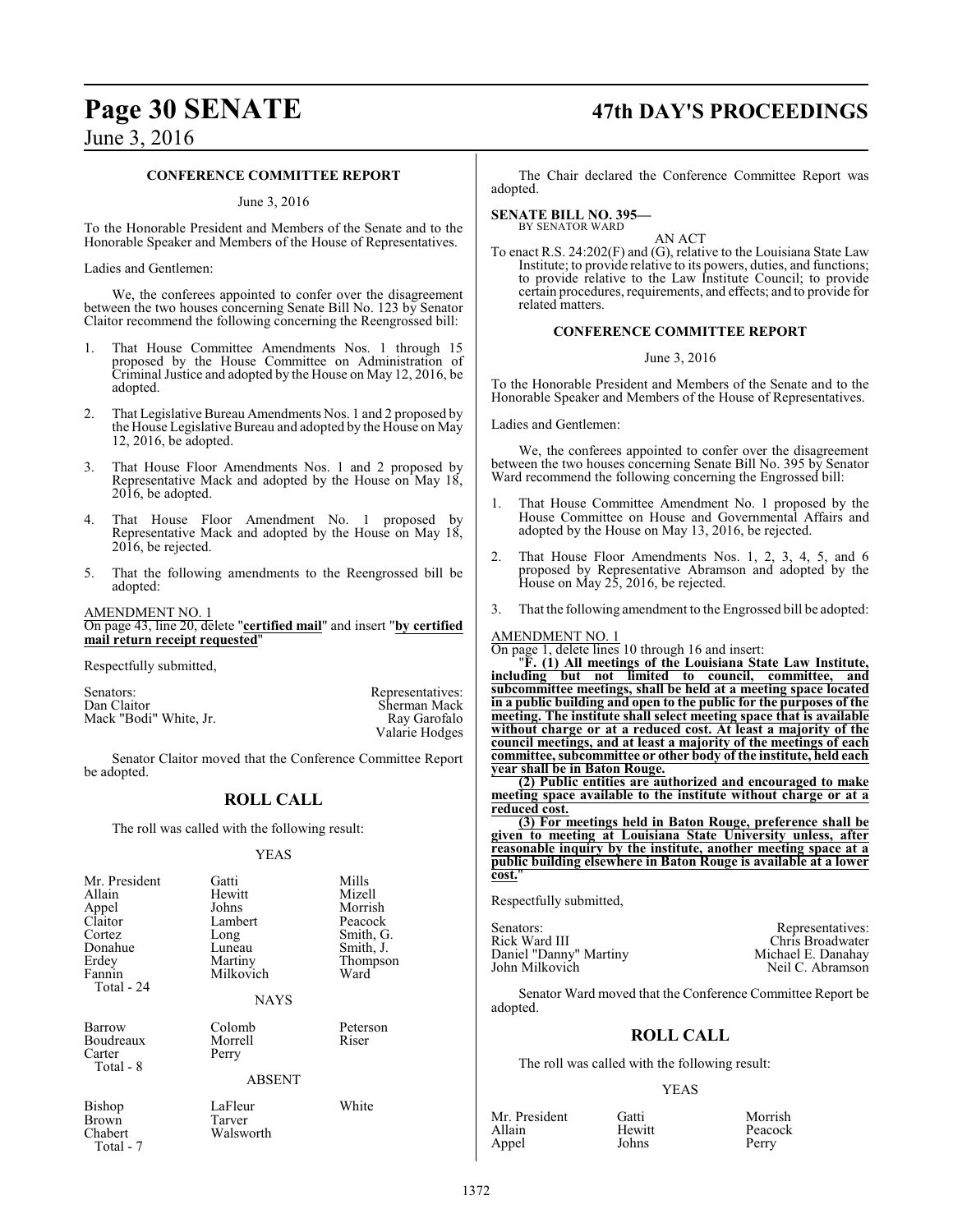# **47th DAY'S PROCEEDINGS Page 31 SENATE**

| Barrow<br>Boudreaux<br>Carter<br>Claitor<br>Colomb<br>Cortez<br>Donahue<br>Erdey<br>Fannin<br>Total - 35 | LaFleur<br>Lambert<br>Long<br>Luneau<br>Martiny<br>Milkovich<br>Mills<br>Mizell<br>Morrell<br><b>NAYS</b> | Peterson<br>Riser<br>Smith, G.<br>Smith, J.<br>Thompson<br>Walsworth<br>Ward<br>White |
|----------------------------------------------------------------------------------------------------------|-----------------------------------------------------------------------------------------------------------|---------------------------------------------------------------------------------------|
| Total - 0                                                                                                | <b>ABSENT</b>                                                                                             |                                                                                       |

Bishop Chabert<br>Brown Tarver **Brown** Total - 4

The Chair declared the Conference Committee Report was adopted.

#### **HOUSE BILL NO. 81—**

BY REPRESENTATIVE BROADWATER AN ACT

To enact R.S. 44:33.1, relative to public records; to require public bodies to make certain information concerning the custodian of records publicly available; to provide for the manner in which such information is required to be made publicly available; and to provide for related matters.

#### **CONFERENCE COMMITTEE REPORT**

#### May 26, 2016

To the Honorable Speaker and Members of the House of Representatives and the Honorable President and Members of the Senate.

#### Ladies and Gentlemen:

We, the conferees appointed to confer over the disagreement between the two houses concerning House Bill No. 81 by Representative Broadwater recommend the following concerning the Engrossed bill:

- 1. That the Senate Committee Amendments by the Senate Committee on Senate and Governmental Affairs (#2839) be adopted.
- 2. That the following amendment be adopted:

#### AMENDMENT NO. 1

On page 1, after line 13, add the following:

Section 2. This Act shall be known and may be cited as the C.B. Forgotston Act."

Respectfully submitted,

| Representatives:   | Senators:             |
|--------------------|-----------------------|
| Chris Broadwater   | Karen Carter Peterson |
| Michael E. Danahav | Beth Mizell           |
| Stephen E. Pugh    | Wesley Bishop         |

Senator Mizell moved that the Conference Committee Report be adopted.

# June 3, 2016

## **ROLL CALL**

The roll was called with the following result:

Hewitt<br>Johns

Morrell

YEAS

Mr. President Gatti Beacock<br>
Allain Hewitt Perry Appel Johns Peterson<br>Barrow LaFleur Riser Boudreaux Lamb<br>Carter Long Carter Long Smith, J.<br>Claitor Martiny Tarver Claitor Martiny Tarver<br>
Colomb Milkovich Thompson Colomb Milkovich<br>Cortez Mills Donahue Mizell Ward Fannin Morrish Total - 35

LaFleur Riser<br>Lambert Smith, G. Mills Walsworth<br>
Mizell Ward

**NAYS** 

ABSENT

Bishop Chabert<br>Brown Luneau Brown Total - 4

Total - 0

The Chair declared the Conference Committee Report was adopted.

#### **HOUSE BILL NO. 340—**

BY REPRESENTATIVES STOKES, ARMES, BACALA, BAGLEY, CHAD<br>BROWN, TERRY BROWN, CARMODY, CONNICK, COX, DAVIS,<br>EDMONDS, HILFERTY, HOFFMANN, HORTON, JONES, LYONS,<br>MIGUEZ, JAY MORRIS, PYLANT, REYNOLDS, WILLMOTT, AND **ZERINGUE** 

AN ACT

To enact R.S. 51:1422, relative to the regulation of the sale or the solicitation for sale of an extended service agreement for motor vehicles; to prohibit certain sales or offers for sale of an extended service agreement; to classify each violation as a deceptive and unfair trade practice; to provide for exceptions; and to provide for related matters.

#### **CONFERENCE COMMITTEE REPORT**

#### June 2, 2016

To the Honorable Speaker and Members of the House of Representatives and the Honorable President and Members of the Senate.

Ladies and Gentlemen:

We, the conferees appointed to confer over the disagreement between the two houses concerning House Bill No. 340 by Representative Stokes recommend the following concerning the Reengrossed bill:

- 1. That the set of Senate Committee Amendments by the Senate Committee on Commerce, Consumer Protection and International Affairs (#2853) be adopted.
- 2. That the following amendment to the Reengrossed bill be adopted:

#### AMENDMENT NO. 1

On page 2, line 6, delete "FDIC" and insert in lieu thereof "Federal Deposit Insurance Corporation (FDIC) or National Credit Union Administration (NCUA)"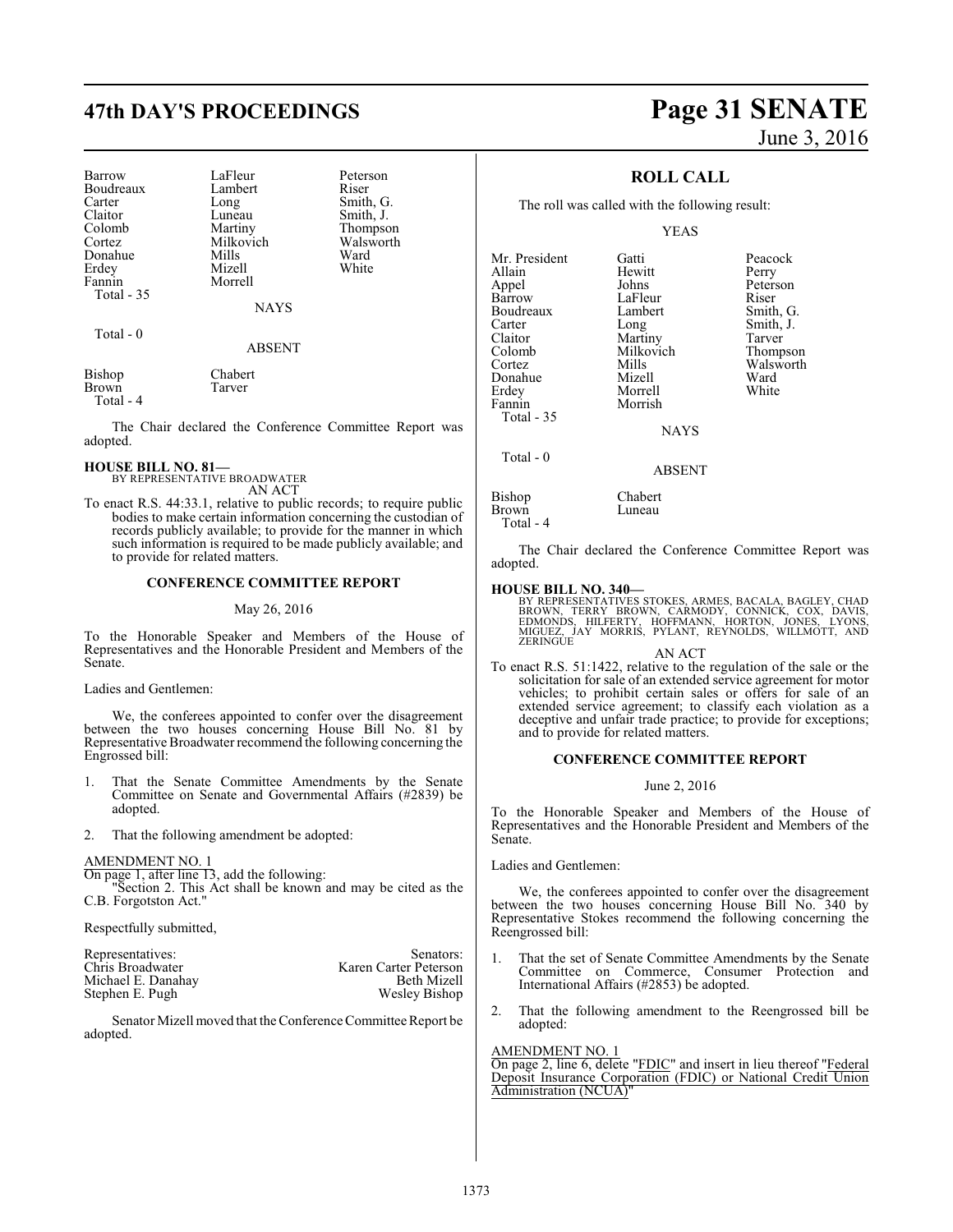Respectfully submitted,

Thomas Carmody<br>Barry Ivey

Representatives: Senators: Senators: Senators: Senators: Julie Stokes Daniel "Danny" Martiny Daniel "Danny" Martiny<br>Dan Claitor Barrow Peacock

Senator Martiny moved that the Conference Committee Report be adopted.

## **ROLL CALL**

The roll was called with the following result:

Johns<br>LaFleur

Lambert<br>Long

#### YEAS

Gatti Morrish<br>Hewitt Peacock

Peacock<br>Perry

Peterson<br>Riser

Smith, J.<br>Tarver

Walsworth<br>Ward

| Mr. President |
|---------------|
| Allain        |
| Appel         |
| Barrow        |
| Boudreaux     |
| Carter        |
| Claitor       |
| Colomb        |
| Cortez        |
| Donahue       |
| Erdey         |
| Fannin        |
| Total - 36    |
|               |

# Long Smith, G.<br>
Luneau Smith, J. Martiny Tarver<br>
Milkovich Thompson Milkovich<br>Mills Mizell Ward<br>
Morrell White

Morrell NAYS

#### Total - 0

### ABSENT

| Bishop    | <b>Brown</b> | Chabert |
|-----------|--------------|---------|
| Total - 3 |              |         |

The Chair declared the Conference Committee Report was adopted.

### **House Bills and Joint Resolutions on Third Reading and Final Passage, Subject to Call, Resumed**

### **Called from the Calendar**

Senator Boudreaux asked that House Bill No. 1161 be called from the Calendar.

**HOUSE BILL NO. 1161— (Substitute for House Bill No. 979 by Representative Dustin Miller)**

BY REPRESENTATIVES DUSTIN MILLER, BAGLEY, COX, HORTON, JACKSON, MAGEE, AND WILLMOTT AN ACT

To amend and reenact R.S. 37:914(B)(1), 916, 917, and 927(A), relative to the Louisiana State Board of Nursing; to provide for composition of the board and qualifications of board members; to provide relative to the fee schedule of the board; and to provide for related matters.

#### **Floor Amendments**

Senator White proposed the following amendments.

#### **SENATE FLOOR AMENDMENTS**

Amendments proposed by Senator White to Engrossed House Bill No. 1161 by Representative Dustin Miller

AMENDMENT NO. 1 On page 3, line 1, after "anesthetist." insert " There shall be one member appointed by the governor that represents a private,

# **Page 32 SENATE 47th DAY'S PROCEEDINGS**

proprietary, communitytechnical college that has a nursing program."

On motion of Senator White, the amendments were adopted.

On motion of Senator Boudreaux, the amended bill was read by title and returned to the Calendar, subject to call.

### **Rules Suspended**

Senator Thompson asked for and obtained a suspension of the rules to take up at this time:

#### **Senate Bills and Joint Resolutions Returned from the House of Representatives with Amendments**

**SENATE BILL NO. 141—** BY SENATOR CLAITOR

AN ACT

To amend and reenact R.S. 14:63(B) and (C) and 337(D), relative to crimes involving unmanned aircraft systems; to provide that surveillance by an unmanned aircraft constitutes criminal trespass under certain circumstances; to provide relative to federal preemption of the crime of unlawful use of an unmanned aircraft system; to provide definitions; and to provide for related matters.

The bill was read by title. Returned from the House of Representatives with amendments:

#### **HOUSE COMMITTEE AMENDMENTS**

Amendments proposed by House Committee on Administration of Criminal Justice to Reengrossed Senate Bill No. 141 by Senator Claitor

AMENDMENT NO. 1

On page 1, line 6, after "definitions;" and before "and" insert "to provide exceptions;'

#### AMENDMENT NO. 2

On page 2, delete lines 6 through 12 in their entirety

#### AMENDMENT NO. 3

On page 2, delete lines 24 through 29 in their entirety and on page 3, delete line 1 in its entirety

#### AMENDMENT NO. 4

On page 3, at the end of line 9, delete the period "." and insert a comma "," and insert "**or engaged in commercial agricultural operations as defined in R.S. 3:41.**"

#### **HOUSE FLOOR AMENDMENTS**

Amendments proposed by Representative Mack to Reengrossed Senate Bill No. 141 by Senator Claitor

AMENDMENT NO. 1 On page 1, at the end of line 14, delete the colon "**:**", insert a comma "**,**" and insert "**the**"

AMENDMENT NO. 2 On page 1, at the beginning of line 15, delete "**(a) The**"

AMENDMENT NO. 3 On page 1, line 17, after "**system**" and before "**in**" insert "**as defined by R.S. 14:337**"

#### AMENDMENT NO. 4

On page 2, delete lines 3 through 5 in their entirety and insert the following:

"**(3) The provisions of Paragraph (1) of this Subsection shall not apply to any person operating an unmanned aircraft system**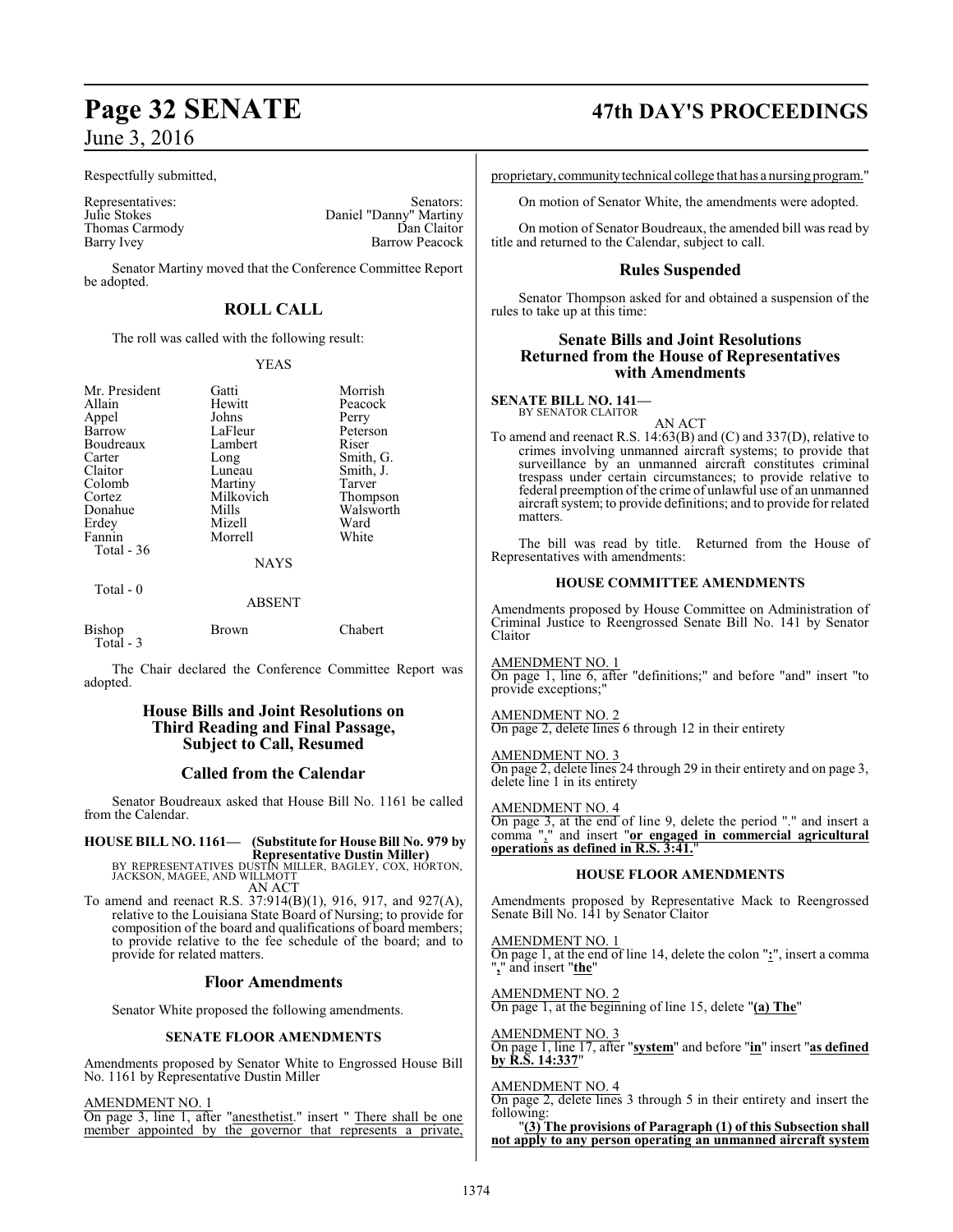# **47th DAY'S PROCEEDINGS Page 33 SENATE**

# June 3, 2016

#### **in compliance with federal law or Federal Aviation Administration regulations or authorization.**"

AMENDMENT NO. 5

On page 2, at the end of line 15, delete the colon "**:**", insert a comma "**,**" and insert "**the**"

AMENDMENT NO. 6 On page 2, at the beginning of line 16, delete "**(a) The**"

AMENDMENT NO. 7 On page 2, line 18, after "**system**" and before "**in**" insert "**as defined by R.S. 14:337**"

AMENDMENT NO. 8

On page 2, delete lines 21 through 23 in their entirety and insert the following:

"**(3) The provisions of Paragraph (1) of this Subsection shall not apply to any person operating an unmanned aircraft system in compliance with federal law or Federal Aviation Administration regulations or authorization.**"

#### AMENDMENT NO. 9

On page 3, line 8, after "**with**" and before "**Federal**" insert "**federal** law or

AMENDMENT NO. 10

In Amendment No. 4 by the House Committee on Administration of Criminal Justice (#4827), on page 1, at the end of line 9, add "**to any person**"

Senator Claitor moved to concur in the amendments proposed by the House.

### **ROLL CALL**

The roll was called with the following result:

#### YEAS

| Mr. President<br>Allain<br>Appel<br>Barrow<br>Boudreaux<br>Carter | Gatti<br>Hewitt<br>Johns<br>LaFleur<br>Lambert<br>Long | Morrish<br>Peacock<br>Perry<br>Peterson<br>Riser<br>Smith, G. |
|-------------------------------------------------------------------|--------------------------------------------------------|---------------------------------------------------------------|
| Claitor                                                           | Luneau                                                 | Smith, J.                                                     |
| Colomb                                                            | Martiny                                                | Tarver                                                        |
| Cortez                                                            | Milkovich                                              | Thompson                                                      |
| Donahue                                                           | Mills                                                  | Walsworth                                                     |
| Erdey                                                             | Mizell                                                 | Ward                                                          |
| Fannin                                                            | Morrell                                                | White                                                         |
| Total - 36                                                        |                                                        |                                                               |
|                                                                   | NAYS                                                   |                                                               |

Total - 0

#### ABSENT

Bishop Brown Chabert Total - 3

The Chair declared the Senate concurred in the amendments proposed by the House.

**SENATE BILL NO. 201—** BY SENATOR ALLAIN

## A JOINT RESOLUTION

Proposing to amend Article VII, Section 10(F)(2)(b) of the Constitution of Louisiana and to enact Article VII, Section  $10(F)(4)(h)$ , (i), (j), and (k) of the Constitution of Louisiana, relative to eliminating deficits in an ensuing fiscal year; to revise the circumstances that would allow the reduction of constitutionally protected expenditures and reductions to eliminate a projected deficit in an ensuing fiscal year; to provide

for additional exceptions; to provide and to specify an election for submission ofthe proposition to electors and provide a ballot proposition.

The bill was read by title. Returned from the House of Representatives with amendments:

#### **HOUSE COMMITTEE AMENDMENTS**

Amendments proposed by House Committee on Appropriations to Reengrossed Senate Bill No. 201 by Senator Allain

#### AMENDMENT NO. 1

On page 3, between lines 19 and 20, insert the following: "**(l) Supplements to the salaries of full-time local law enforcement and fire protection officers as provided in Article VII, Section 10(D)(3) of this constitution."**

#### **HOUSE FLOOR AMENDMENTS**

Amendments proposed by Representative Garofalo to Reengrossed Senate Bill No. 201 by Senator Allain

AMENDMENT NO. 1 On page 1, line 3, change "and  $(k)$ " to " $(k)$ , and  $(l)$ "

AMENDMENT NO. 2 On page 1, line 4, after "in" and before "ensuing" change "an" to "the current and"

AMENDMENT NO. 3 On page 1, line 13, change "and  $(k)$ " to " $(k)$ , and  $(l)$ "

AMENDMENT NO. 4 On page 3, line 12, after "**Any**" and before "**provider**" change "**health care**" to ""**healthcare**"

#### AMENDMENT NO. 5

On page 4, at the end of line 6, change the question mark "?" to a comma "," and insert the following: "and to exempt certain funds and mandates from being used to eliminate a projected deficit?"

#### AMENDMENT NO. 6

On page 4, line 8, change "and  $(k)$ " to " $(k)$ , and  $(l)$ "

Senator Allain moved to concur in the amendments proposed by the House.

## **ROLL CALL**

The roll was called with the following result:

#### YEAS

Mr. President Gatti Peacock<br>Allain Hewitt Perry Appel Johns Peters<br>
Barrow LaFleur Riser Boudreaux Lamb<br>
Carter Long Chabert Luneau<br>Claitor Martiny Claitor Martiny Thompson<br>Colomb Milkovich Walsworth Colomb Milkovich Walsworth<br>Cortez Mills Ward Cortez Mills Ward Donahue Mizell White Fannin Total - 37

Total - 0

Hewitt Perry<br>
Johns Peterson LaFleur Riser<br>Lambert Smith, G. Long Smith, J.<br>Luneau Tarver

**NAYS** 

Morrell<br>Morrish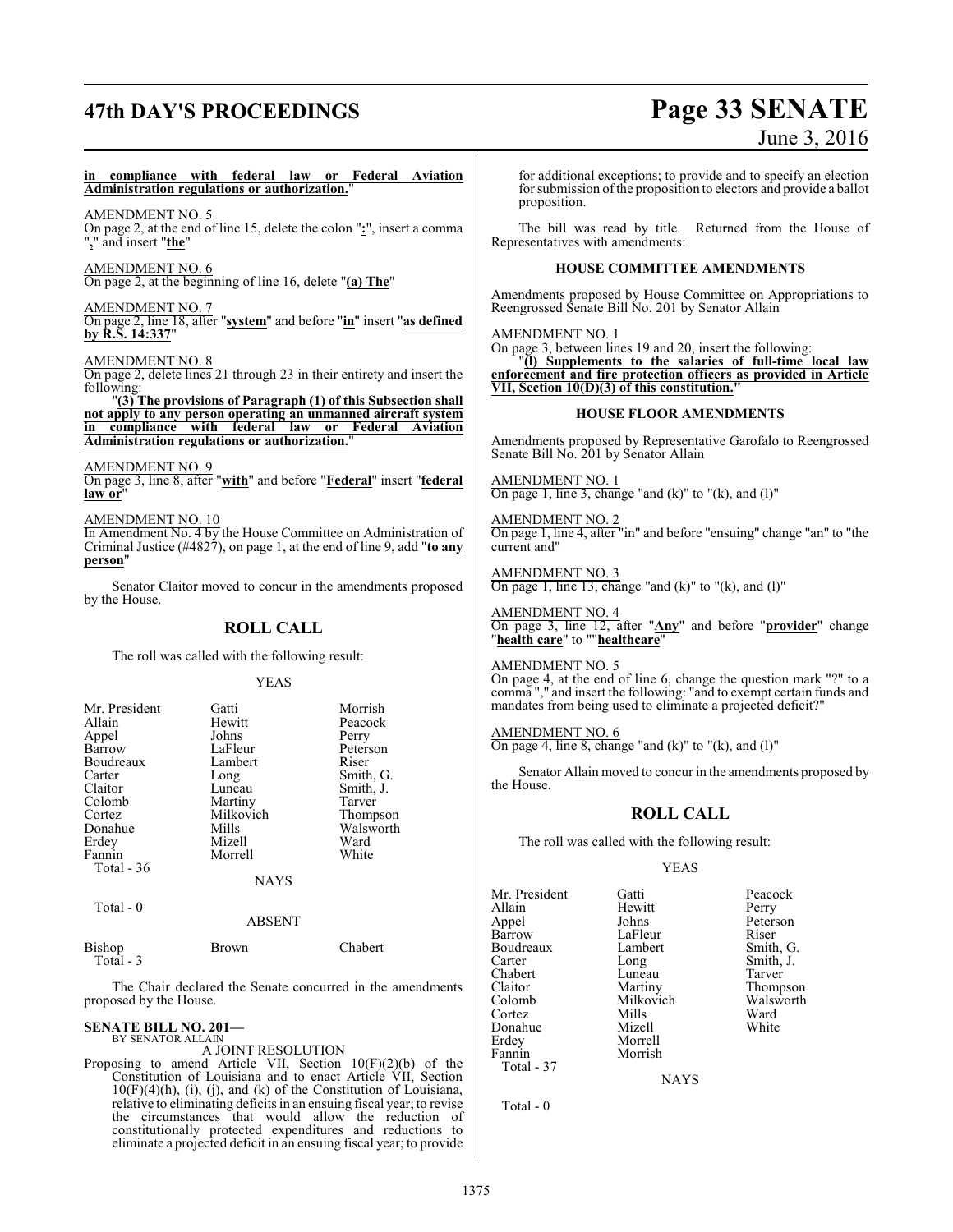#### ABSENT

Bishop Brown Total - 2

The Chair declared the Senate concurred in the amendments proposed by the House.

# **SENATE BILL NO. 241—**<br>BY SENATOR MILKOVICH

AN ACT

To amend and reenact R.S. 13:5713(J), relative to duty to hold autopsies and investigations; to provide relative to autopsy records, writings, and documents and coroner reports; to provide relative to persons authorized to receive autopsy records, writings, and documents and coroner reports; to provide with respect to authorization of family members and next of kin to receive autopsy records, writings, and documents and coroner reports; and to provide for related matters.

The bill was read by title. Returned from the House of Representatives with amendments:

#### **HOUSE COMMITTEE AMENDMENTS**

Amendments proposed by House Committee on Judiciary to Engrossed Senate Bill No. 241 by Senator Milkovich

AMENDMENT NO. 1

On page 1, line 7, after "reports;" and before "and" insert "to provide for exceptions and applicability;"

#### AMENDMENT NO. 2

On page 1, at the beginning of line 12, change "J." to "J**.(1)**"

AMENDMENT NO. 3 On page 1, at the end of line 16, delete ". The" and delete line 17 in its entirety

AMENDMENT NO. 4 On page 2, at the beginning of line 1, change "**if**" to "**. If**"

#### AMENDMENT NO. 5

On page 2, at the beginning of line 2, change "**uncle**" to "**uncle,**" and insert "**then the coroner shall provide one copy of the autopsy report upon request to the next of kin**"

#### AMENDMENT NO. 6

On page 2, between lines 11 and 12, insert the following:

"**(2) The provisions of this Subsection shall not apply to the medical records of the decedent.**

**(3) Notwithstanding the provisions of this Subsection, records, writings, and documents of any description in any way compiled, drafted, or recorded in connection with an autopsy which are generated by any public entity other than the coroner shall be obtained from the public entity generating those records, writings, and documents in accordance with other applicable** provisions of law.

#### **HOUSE FLOOR AMENDMENTS**

Amendments proposed by Representative Magee to Engrossed Senate Bill No. 241 by Senator Milkovich

#### AMENDMENT NO. 1

On page 1, line 15, after "**the**" and before "**parent**" insert "**spouse,**"

#### AMENDMENT NO. 2

On page 2, line 1, after "**surviving**" and before "**parent**" insert "**spouse,**"

Senator Milkovich moved to concur in the amendments proposed by the House.

# **Page 34 SENATE 47th DAY'S PROCEEDINGS**

## **ROLL CALL**

The roll was called with the following result:

Hewitt<br>Johns

Mizell

#### YEAS

Mr. President Gatti Morrish<br>Allain Hewitt Perry Appel Johns Peterson Boudreaux Lambert Smith,<br>Carter Long Tarver Carter Long<br>Claitor Luneau Claitor Luneau Thompson<br>Colomb Martiny Walsworth Colomb Martiny Walsworth<br>Cortez Milkovich Ward Donahue<br>Erdev Fannin Morrell Total - 34

LaFleur Smith, G.<br>Lambert Smith, J. Milkovich Ward<br>
Mills White

NAYS

ABSENT

Riser

## Total - 1

Bishop Chabert<br>Brown Peacock Peacock Total - 4

The Chair declared the Senate concurred in the amendments proposed by the House.

#### **SENATE BILL NO. 259—** BY SENATOR WHITE

AN ACT To amend and reenact R.S. 37:1433, 1435(C)(1) and (2), (D), (E), (F), and (H), 1436, 1437, 1437.1(A), (B), (C), (D), (F), and (G), 1437.2, 1437.3, 1438, 1439, 1441, 1443(1)(f) and (4), 1446, 1449, 1451, 1465, 1466(F), and to repeal R.S. 37:1435(C)(3) and  $1443(3)(g)$ , relative to the licensing of real estate brokers, timeshare interest salespersons, real estate schools and vendors, and real estate instructors; to provide for commission power to grant certain licenses, registrations, and certifications; to provide prohibitions for individual licenses, registrations, and certificates; to provide for the activities of partnerships, limited liability companies, associations, corporations, and other legal entities with regard to the transactions of real estate; to prohibit certain real estate activities without the proper license, registration, or certification; to provide for active and inactive licenses; to provide with regard to timeshare interest salespersons; to provide regarding the dissolution of any legal entity engaged in the activities of real estate; to provide specific guidelines for unlicensed entities not bound by the real estate licensing law; to provide relative to timeshare salespersons registrants and timeshare developers; to provide for a fee schedule, including active and inactive licenses; to provide certain terms, conditions and procedures; and to provide for responsibilities of the commission in the instance of the death of a sponsoring broker; and to provide for related matters.

The bill was read by title. Returned from the House of Representatives with amendments:

#### **HOUSE COMMITTEE AMENDMENTS**

Amendments proposed by House Committee on Commerce to Reengrossed Senate Bill No. 259 by Senator White

AMENDMENT NO. 1 On page 2, line 28, delete the semicolon ";" and insert a period "**.**"

AMENDMENT NO. 2 On page 3, line 19, delete "said"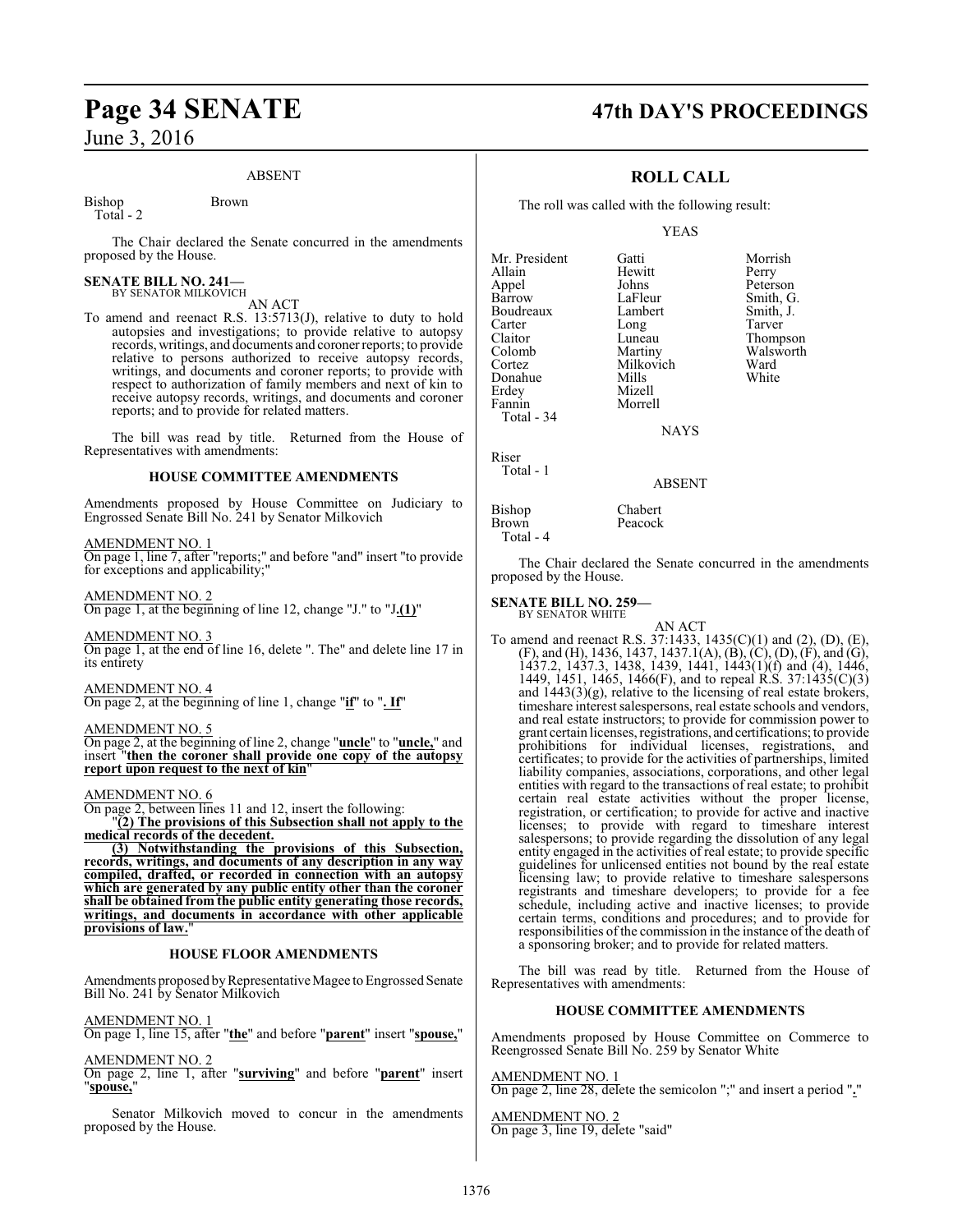# **47th DAY'S PROCEEDINGS Page 35 SENATE**

# June 3, 2016

AMENDMENT NO. 3 On page 3, line 21, after "**certificate holder**" insert a comma "**,**"

AMENDMENT NO. 4 On page 4, line 29, after "exempted" insert a comma "**,**" and delete "from"

AMENDMENT NO. 5 On page 10, line 20, change "<del>limits his or her</del>" to "and limits his or her"

AMENDMENT NO. 6 On page 11, line 27, after "partnership" delete the comma "," and the remainder of the line and on line 28, delete "partnership"

AMENDMENT NO. 7 On page 12, line 22, delete "a yearly" and insert "**an annual**"

AMENDMENT NO. 8 On page 12, line 23, delete "must" and insert "**shall**"

AMENDMENT NO. 9 On page 13, line 7, delete "must" and insert "**shall**"

AMENDMENT NO. 10 On page 13, line 10, delete "must" and insert "**shall**"

AMENDMENT NO. 11 On page 14, line 3, after "domestic" insert a comma ","

AMENDMENT NO. 12 On page 19, line 7, after "**domestic**" insert a comma "**,**"

AMENDMENT NO. 13 On page 19, line 9, after "**corporation**" insert a comma "**,**"

AMENDMENT NO. 14 On page 19, at the end of line 19, insert a comma "**,**"

AMENDMENT NO. 15 On page 21, delete line 5 in its entirety and insert in lieu thereof the following: "**licensee** while still with that **under sponsorship of a former sponsoring or qualifying** broker,"

AMENDMENT NO. 16 On page 22, line 24, change "**license**" to "**licensee**"

AMENDMENT NO. 17 On page 22, line 27, after "**domestic**" insert a comma "**,**"

AMENDMENT NO. 18 On page 25, line 17, after "repealed" and before the period "." insert "in their entirety"

#### **LEGISLATIVE BUREAU AMENDMENTS**

Amendments proposed by Legislative Bureau to Reengrossed Senate Bill No. 259 by Senator White

AMENDMENT NO. 1 On page 2, line 1, following "procedures;" and before "to" delete "and"

AMENDMENT NO. 2 On page 9, line 26, following "additions" and before "by" change "affected" to "effected"

AMENDMENT NO. 3 On page 9, line 29, following "**met**" change "**.**" to "**:**"

AMENDMENT NO. 4 On page 11, line 29, following "of" and before "merger" change "the" to "**a**"

AMENDMENT NO. 5 On page 12, line 26, following "**the**" and before "**continuing**" change "**twelve hour**" to "**twelve-hour**"

AMENDMENT NO. 6 On page 22, line 27, following "**domestic**" and before "real estate" insert "**and**"

Senator White moved to concur in the amendments proposed by the House.

### **ROLL CALL**

The roll was called with the following result:

#### YEAS

Mr. President Gatti Peacock<br>Allain Hewitt Perry Allain Hewitt<br>
Appel Johns Appel Johns Peterson Boudreaux Lamb<br>Carter Long Carter Long Smith, J.<br>
Chabert Luneau Tarver Chabert Luneau<br>Claitor Martiny Claitor Martiny Thompson<br>Colomb Milkovich Walsworth Cortez Mills Ward Donahue<br>Erdev Erdey Morrell<br>Fannin Morrish Morrish Total - 37 Total - 0 Bishop Brown

LaFleur Riser<br>Lambert Smith, G. Milkovich Walsworth<br>
Mills Ward

**NAYS** 

ABSENT

Total - 2

The Chair declared the Senate concurred in the amendments proposed by the House.

#### **SENATE BILL NO. 323—** BY SENATOR MORRELL

AN ACT

To amend and reenact R.S. 27:416(C), relative to the operation of video draw poker devices at qualified truck stop facilities; to provide with respect to the calculation of fuel sales; to provide for exceptions regarding the fuel sales requirements at certain facilities; and to provide for related matters.

The bill was read by title. Returned from the House of Representatives with amendments:

#### **HOUSE COMMITTEE AMENDMENTS**

Amendments proposed by House Committee on Administration of Criminal Justice to Reengrossed Senate Bill No. 323 by Senator Morrell

AMENDMENT NO. 1

On page 2, line 6, after "**located**" and before "**in**" insert "**within a radius of twelve miles or less from the location of the official gaming establishment**"

Senator Morrell moved to concur in the amendments proposed by the House.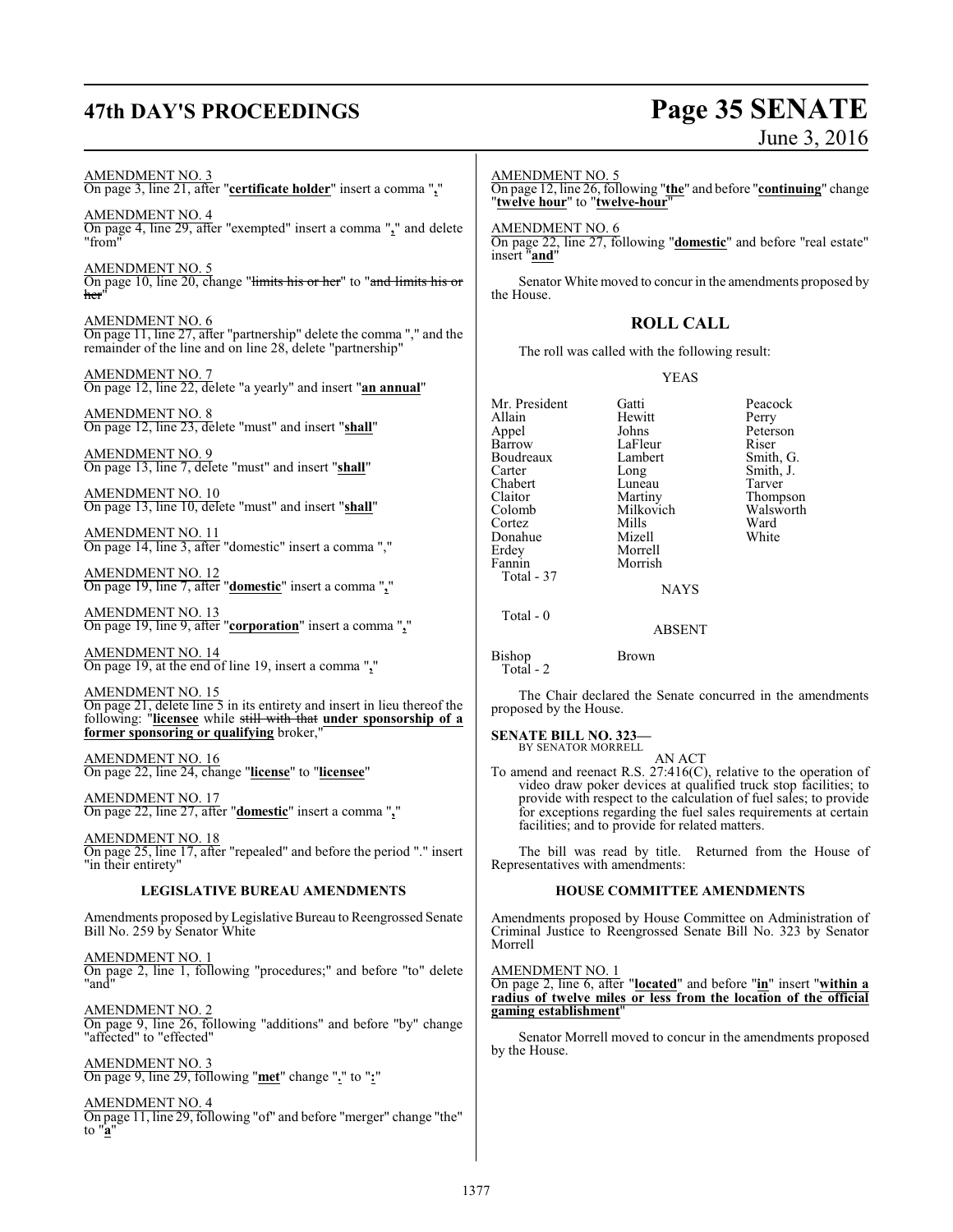## **ROLL CALL**

The roll was called with the following result:

#### YEAS

| Allain<br>Appel<br>Barrow<br>Boudreaux<br>Carter<br>Colomb<br>Total - 17        | Gatti<br>Hewitt<br>Johns<br>LaFleur<br>Luneau<br>Mills<br><b>NAYS</b>        | Morrell<br>Morrish<br>Peterson<br>Smith, J.<br>Tarver                                                                                                                                                                                                                                                                                   |
|---------------------------------------------------------------------------------|------------------------------------------------------------------------------|-----------------------------------------------------------------------------------------------------------------------------------------------------------------------------------------------------------------------------------------------------------------------------------------------------------------------------------------|
|                                                                                 |                                                                              |                                                                                                                                                                                                                                                                                                                                         |
| Mr. President<br>Chabert<br>Claitor<br>Cortez<br>Donahue<br>Erdey<br>Total - 18 | Fannin<br>Lambert<br>Long<br>Martiny<br>Milkovich<br>Mizell<br><b>ABSENT</b> | Peacock<br>Perry<br>Riser<br>Thompson<br>Walsworth<br>Ward                                                                                                                                                                                                                                                                              |
| Bishop<br><b>Brown</b><br>Total - 4                                             | Smith, G.<br>White                                                           |                                                                                                                                                                                                                                                                                                                                         |
| amendments proposed by the House.                                               |                                                                              | The Chair declared the Senate failed to concur in the                                                                                                                                                                                                                                                                                   |
| <b>SENATE BILL NO. 429-</b><br>BY SENATOR BARROW                                |                                                                              |                                                                                                                                                                                                                                                                                                                                         |
|                                                                                 | AN ACT<br>effective date; and to provide for related matters.                | To amend and reenact R.S. 37:1263 and to repeal R.S. 37:1264 and<br>1265, relative to the board of medical examiners; to provide for<br>membership; to provide for congressional districts; to provide<br>for qualifications; to provide for an appointment process; to<br>provide for removal; to provide for terms; to provide for an |
| Representatives with amendments:                                                |                                                                              | The bill was read by title. Returned from the House of                                                                                                                                                                                                                                                                                  |
|                                                                                 | <b>HOUSE COMMITTEE AMENDMENTS</b>                                            |                                                                                                                                                                                                                                                                                                                                         |
| to Reengrossed Senate Bill No. 429 by Senator Barrow                            |                                                                              | Amendments proposed by House Committee on Health and Welfare                                                                                                                                                                                                                                                                            |

#### AMENDMENT NO. 1

On page 1, line 3, after "membership;" delete the remainder of the line and at the beginning of line 4, delete "districts;"

#### AMENDMENT NO. 2

On page 1, at the end of line 9, after "**membership;**" delete the remainder of the line and at the beginning of line 10, delete "**districts;**"

#### AMENDMENT NO. 3

On page 2, delete lines 3 through 21 in their entirety and insert in lieu thereof the following:

"(2) Beginning on January 1, 2000, **August 1, 2016,** the board shall consist of seven voting members, all appointed by the governor and subject to Senate confirmation as follows:

(a) Four **(1) Two** members from a list of names submitted by the Louisiana State Medical Society. One of the members so appointed shall practice in a parish or municipality with a population of less than twenty thousand people.

**(2) One member from a list of names submitted by the Louisiana State University Health Sciences Center at New Orleans and the Louisiana State University Health Sciences Center at Shreveport.**

# **Page 36 SENATE 47th DAY'S PROCEEDINGS**

**(3) One member from a list of names submitted by the Tulane University School of Public Health and Tropical Medicine.** (b) **(4)** Two members from a list submitted by the Louisiana Medical Association. (c) **(5)** One member from a list submitted by the Louisiana Academy of Family Practice Physicians." AMENDMENT NO. 4 On page 2, at the beginning of line 24, delete "**(1)**" AMENDMENT NO. 5 On page 2, at the beginning of line 26, change "**(a)**" to "**(1)**" AMENDMENT NO. 6 On page 2, at the beginning of line 27, change "**(b)**" to "**(2)**" AMENDMENT NO. 7 On page 2, at the beginning of line 29, change "**(c)**" to "**(3)**" AMENDMENT NO. 8 On page 3, at the beginning of line 1, change "**(d)**" to "**(4)**" AMENDMENT NO. 9 On page 3, at the beginning of line 3, delete "**(e) Shall not have**" and insert in lieu thereof "**(5) Have not**" AMENDMENT NO. 10 On page 3, at the beginning of line 4, delete "**(f) Shall not have**" and insert in lieu thereof "**(6) Have not**" AMENDMENT NO. 11 On page 3, delete lines 5 through 9 in their entirety AMENDMENT NO. 12 On page 3, at the end of line 12, delete "**representing**" and at the beginning of line 13, delete "**one of the congressional districts**" AMENDMENT NO. 13 On page 3, delete lines 16 through 19 in their entirety AMENDMENT NO. 14 On page 3, at the beginning of line 20, change "**(c)**" to "**(a)**" AMENDMENT NO. 15 On page 3, at the beginning of line 22, change "**(d)**" to "**(b)**" AMENDMENT NO. 16 On page 3, at the beginning of line 25, change "**(e)**" to "**(c)**" AMENDMENT NO. 17 On page 3, at the beginning of line 26, change "**(f)**" to "**(d)**" AMENDMENT NO. 18 On page 3, delete lines 27 through 29 in their entirety and on page 4, delete lines 1 and 2 in their entirety AMENDMENT NO. 19 On page 4, at the beginning of line 3, change "**(4)**" to "**(3)**" AMENDMENT NO. 20 On page 4, at the beginning of line 15, change "**(5)**" to "**(4)**" AMENDMENT NO. 21 On page 4, delete lines 19 through 23 in their entirety and insert in lieu thereof the following: "**(5) Each member of the board appointed**" AMENDMENT NO. 22 On page 5, delete line 7 in its entirety and insert in lieu thereof the following: "**F. Except as provided in Subsection D of this Section,**"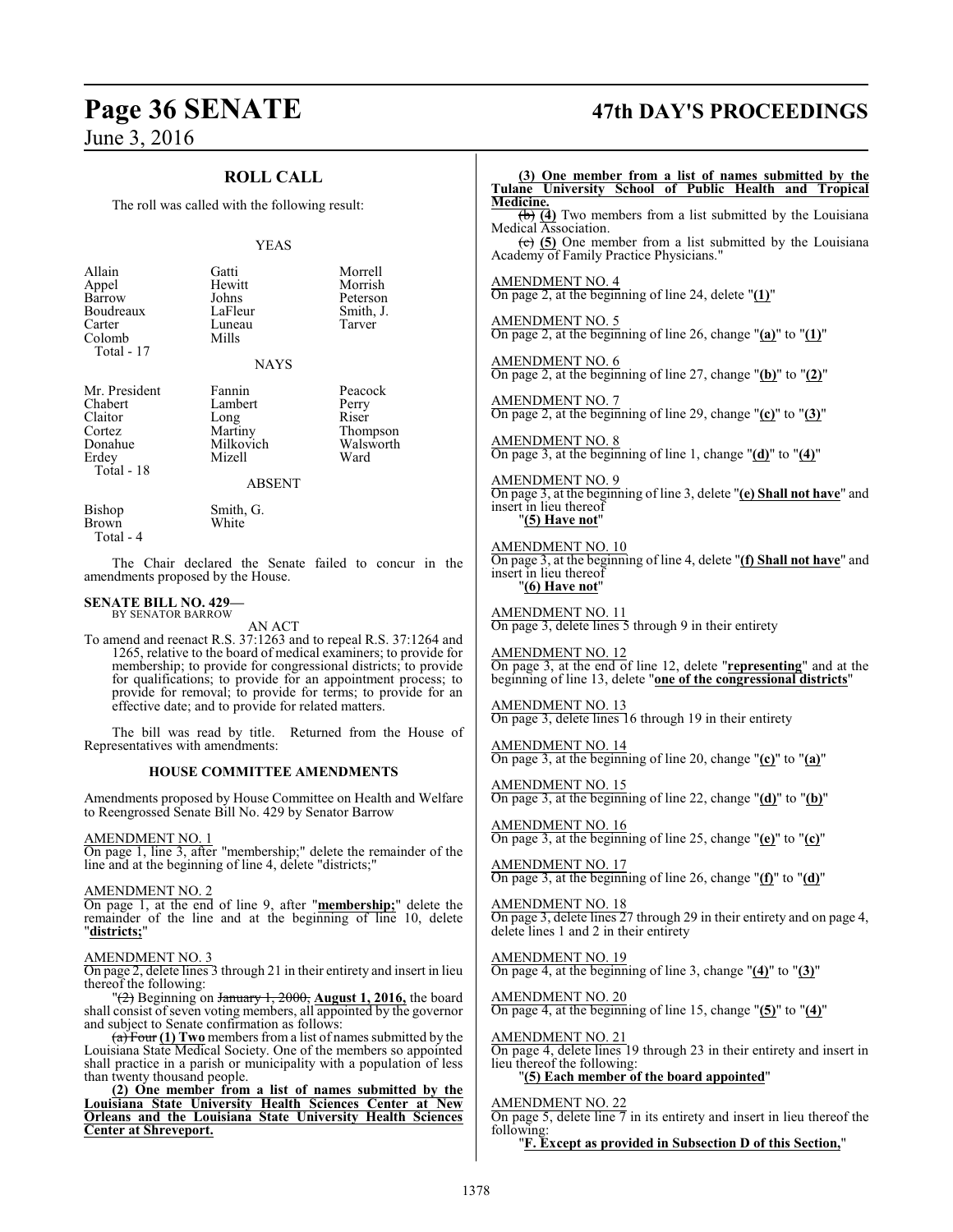#### AMENDMENT NO. 23

On page 5, line 8, change "**six**" to "**four**"

AMENDMENT NO. 24 On page 5, delete lines 10 through 21 in their entirety

#### **LEGISLATIVE BUREAU AMENDMENTS**

Amendments proposed by Legislative Bureau to Reengrossed Senate Bill No. 429 by Senator Barrow

#### AMENDMENT NO. 1

In House Committee Amendment No 22 proposed by the House Committee on Health and Welfare to Reengrossed Senate Bill No. 429 by Senator Barrow, on page 3, line 4 after the beginning of the line and before "**Except**" change "**F.**" to "**E.**"

#### AMENDMENT NO. 2

In House Committee Amendment No 22 proposed by the House Committee on Health and Welfare to Reengrossed Senate Bill No. 429 by Senator Barrow, on page 3, line 4 after "**Subsection**" and before "**of**" change "**D**" to "**C**"

AMENDMENT NO. 3 On page 2, line 22, following the beginning of the line, delete "C."

AMENDMENT NO. 4 On page 3, line 10, following the beginning of the line and before "**The**" change "**D.(1)**" to "**C.(1)**"

AMENDMENT NO. 5

On page 4, line 26, following the beginning of the line and before "**A**" change "**E.(1)**" to "**D.(1)**"

#### **HOUSE FLOOR AMENDMENTS**

Amendments proposed by Representative Jackson to Reengrossed Senate Bill No. 429 by Senator Barrow

AMENDMENT NO. 1

In Amendment No. 3 by the House Committee on Health and Welfare (#4835), on page 1, line 9, change "**August 1, 2016,**" to "**January 1, 2017,**"

AMENDMENT NO. 2

In Amendment No. 3 by the House Committee on Health and Welfare (#4835), on page 1, delete line 20 in its entirety and insert in lieu thereof "**Medical School.**"

#### AMENDMENT NO. 3

On page 3, line 14, after "**disqualification, the**" delete the remainder of the line and delete line 15 in its entirety and insert in lieu thereof "**vacancy shall be filled in the same manner as the original appointment.**"

AMENDMENT NO. 4 On page 3, delete lines 20 through 29 in their entirety

AMENDMENT NO. 5 Delete Amendment Nos. 14 through 20 by the House Committee on Health and Welfare (#4835)

AMENDMENT NO. 6 Delete Amendments Nos. 1 through 5 by the Legislative Bureau (#3596)

AMENDMENT NO. 7 In Amendment No. 21 by the House Committee on Health and Welfare (#4835), on page 2, line 32, change "19" to "1"

AMENDMENT NO. 8

In Amendment No. 21 by the House Committee on Health and Welfare (#4835), on page 3, line 1, change "**(5)**" to "**(3)**"

# **47th DAY'S PROCEEDINGS Page 37 SENATE** June 3, 2016

Senator Barrow moved to concur in the amendments proposed by the House.

## **ROLL CALL**

The roll was called with the following result:

#### YEAS

Mr. President Fannin Morrish<br>Allain Gatti Peacock Appel Hewit<br>Barrow Johns Boudreaux LaFleur Smith,<br>Carter Long Tarver Carter Long<br>Chabert Luneau Colomb Martiny Ward<br>Cortez Milkovich White Donahue<br>Erdey Total - 31

Total - 4

Gatti Peacock<br>
Hewitt Perry Johns Smith, G.<br>LaFleur Smith, J. Luneau Thompson<br>Martiny Ward Milkovich<br>Mills Mizell

**NAYS** 

Claitor Riser Walsworth

ABSENT

Bishop Morrell<br>Brown Peterson **Brown** Total - 4

The Chair declared the Senate concurred in the amendments proposed by the House.

**SENATE BILL NO. 435—**<br>BY SENATORS MORRELL, CARTER AND PEACOCK AND<br>REPRESENTATIVE WILLMOTT AN ACT

To enact R.S. 14:67.30, relative to the theft of animals; to create the crime of theft of animals; to provide definitions; to provide for penalties; and to provide for related matters.

The bill was read by title. Returned from the House of Representatives with amendments:

#### **HOUSE COMMITTEE AMENDMENTS**

Amendments proposed by House Committee on Administration of Criminal Justice to Reengrossed Senate Bill No. 435 by Senator Morrell

AMENDMENT NO. 1

On page 1, line 7, after "**A.**" and before "**of**" delete "**Theft**" and insert "**Except as provided for in R.S. 3:2654, theft**"

#### **LEGISLATIVE BUREAU AMENDMENTS**

Amendments proposed by Legislative Bureau to Reengrossed Senate Bill No. 435 by Senator Morrell

AMENDMENT NO. 1

In House Committee Amendment No. 1 proposed by the House Committee on Administration of Criminal Justice to Reengrossed Senate Bill No. 435 by Senator Morrell on page 1, line 3, delete "**for**"

AMENDMENT NO. 2 On page 1, line 12, following "**Whoever**" and before "**shall**" change "**violates the provisions of this Section**" to "**commits the crime of theft of animals**"

Senator Morrell moved to concur in the amendments proposed by the House.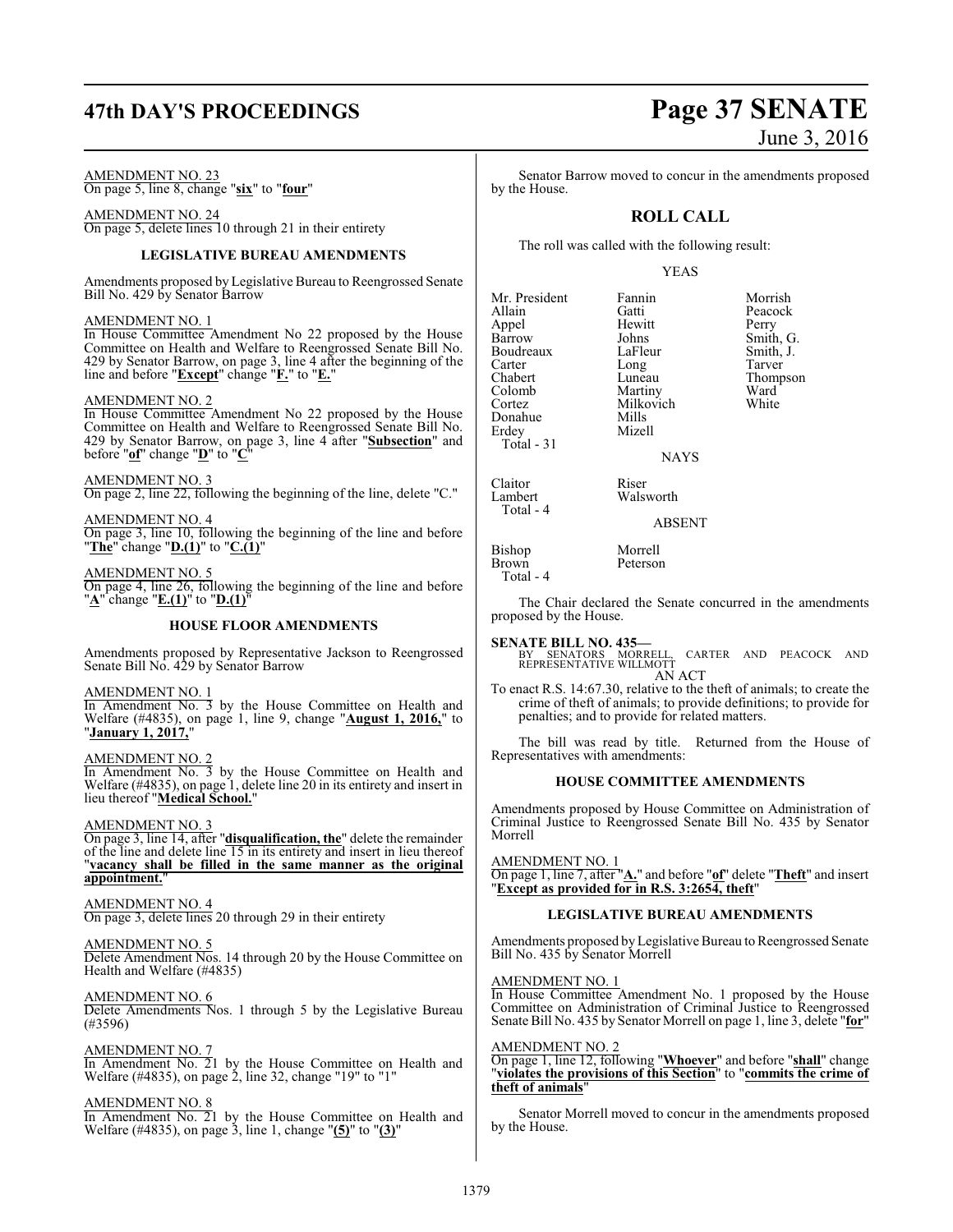## **ROLL CALL**

The roll was called with the following result:

#### YEAS

| Mr. President<br>Allain<br>Appel<br>Barrow<br>Boudreaux<br>Carter<br>Chabert<br>Colomb<br>Cortez<br>Donahue<br>Erdey<br>Fannin<br>Total $-36$ | Gatti<br>Hewitt<br>Johns<br>LaFleur<br>Lambert<br>Long<br>Luneau<br>Martiny<br>Milkovich<br>Mills<br>Mizell<br>Morrell | Morrish<br>Peacock<br>Perry<br>Peterson<br>Riser<br>Smith, G.<br>Smith, J.<br>Tarver<br>Thompson<br>Walsworth<br>Ward<br>White |
|-----------------------------------------------------------------------------------------------------------------------------------------------|------------------------------------------------------------------------------------------------------------------------|--------------------------------------------------------------------------------------------------------------------------------|
|                                                                                                                                               | <b>NAYS</b>                                                                                                            |                                                                                                                                |

Total - 0

#### ABSENT

| Bishop     | Brown | Claitor |
|------------|-------|---------|
| Total $-3$ |       |         |

The Chair declared the Senate concurred in the amendments proposed by the House.

#### **SENATE BILL NO. 446—** BY SENATOR HEWITT

AN ACT

To enact R.S. 17:3140, relative to postsecondary education; to provide relative to a comprehensive review of the educational demands of the state and its regions; to provide for an evaluation of the state's postsecondary education assets, needs, gaps and barriers; to provide for a report of the findings and recommendations; and to provide for related matters.

The bill was read by title. Returned from the House of Representatives with amendments:

#### **HOUSE COMMITTEE AMENDMENTS**

Amendments proposed by House Committee on Education to Reengrossed Senate Bill No. 446 by Senator Hewitt

#### AMENDMENT NO. 1

On page 1, line 2, change "R.S. 17:3140," to "R.S. 17:3140 and to repeal R.S. 17:3140,"

#### AMENDMENT NO. 2

On page 1, at the end of line 11, delete "**and**" and delete lines 12 through 17 and on page 2 delete lines 1 through 10 and insert the following: "**of the present postsecondary education system in the state and recommend the optimal delivery of postsecondary education in the future that will meet the needs of the state's citizens and industries while maximizing the state's resources. The review shall be of the state as a whole and of its workforce development areas as provided in R.S. 23:2192, which shall be referred to in this Section as "regions".** 

#### AMENDMENT NO. 3

On page 2, line 12, after "**gaps**" insert a comma "**,**"

#### AMENDMENT NO. 4

On page 2, line 12, between "**barriers to**" and "**the**" insert "**creating a comprehensive, efficient, and cost-effective public postsecondary education system in Louisiana to**"

#### AMENDMENT NO. 5

On page 2, line 14, after "**include**" insert a comma "**,**" and insert "**for the state as a whole and each region,**"

# **Page 38 SENATE 47th DAY'S PROCEEDINGS**

#### AMENDMENT NO. 6 On page 2, line 16, after "**scope**" and before "**and mission**" insert a comma "**,**" AMENDMENT NO. 7 On page 2, line 25, after "**scope**" and before "**and mission**" insert a comma", AMENDMENT NO. 8 On page 2, line 27, between "**of**" and "**all**" insert "**each facility and**" AMENDMENT NO. 9 On page 3, line 3, change "**Usage purpose.**" to "**Usage.**" AMENDMENT NO. 10 On page 3, line 4, after "**Space**" delete the remainder of the line and delete line 5 and insert "**usage and the methodology used to determine such usage.**" AMENDMENT NO. 11 On page 3, line 20, after "**administrators;**" and before "**and number**" insert "**the demographics of all full-time faculty and administrators including race, gender, years of experience, and degrees held;**" AMENDMENT NO. 12 On page 3, delete lines 26 through 29 and insert the following: "**(2) Description of needs to meet the current and forecasted educational demand to ensure the state's public postsecondary education system is operating in a comprehensive, efficient, costeffective, and integrated manner. (a) Educational demand shall be determined for the state as a whole and for each region and shall consider: (i) Academic needs of the citizens. (ii) Research goals of the state's public postsecondary education institutions and local industries. (iii) Necessary public service activities, such as matters related to statewide health, economic, and environmental issues. (iv) Economic development needs. (v) Current and emerging workforce needs as forecasted through the Comprehensive Labor Market Information System, as provided in R.S. 23:71 et seq., including needs arising from the targeted cluster industries as provided in R.S. 23:76.**" AMENDMENT NO. 13 On page 4, at the beginning of line 1, insert "**(b)**" AMENDMENT NO. 14 On page 4, line 7, after "**demand.**" delete the remainder of the line and insert "**Each recommendation shall identify the anticipated savings or costs associated with each action and**" AMENDMENT NO. 15 On page 4, line 11, after "**institution**" and before "**grants**" change "**which**" to "**that**" AMENDMENT NO. 16 On page 4, delete line 27 and at the beginning of line 28, change "**sharing**" to "**(j) Sharing**" AMENDMENT NO. 17 On page 4, line 28, after "**region**" and before "**closing**" change the comma "**,**" to "**or**" AMENDMENT NO. 18 On page 5, at the end of line 13, delete "**academic**" and delete lines 14 and 15 and insert "**educational demand of the state and each region.**" AMENDMENT NO. 19 On page 5, delete lines 20 through 24 and insert the following: "Section 2. R.S. 17:3140 is hereby repealed in its entirety.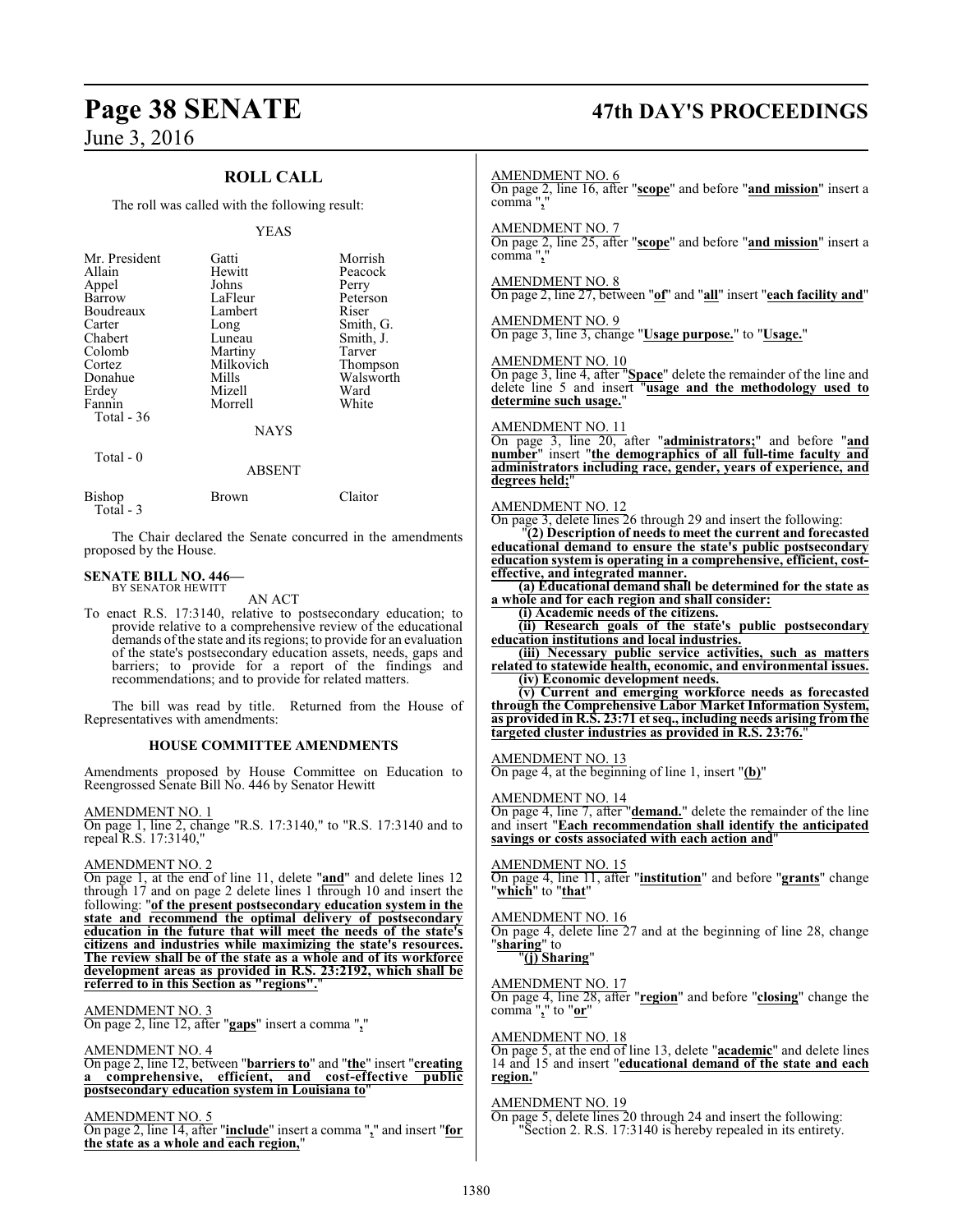# **47th DAY'S PROCEEDINGS Page 39 SENATE** June 3, 2016

Section 3.(A) This Section and Section 1 of this Act shall become effective upon signature of this Act by the governor or, if not signed by the governor, upon expiration of the time for bills to become law without signature by the governor, as provided by Article III, Section 18 of the Constitution of Louisiana. If this Act is vetoed by the governor and subsequently approved by the legislature, this Section and Section 1 of this Act shall become effective on the day following such approval.

(B) Section 2 of this Act shall become effective on July 1, 2017."

#### **HOUSE FLOOR AMENDMENTS**

Amendments proposed by Representative Broadwater to Reengrossed Senate Bill No. 446 by Senator Hewitt

AMENDMENT NO. 1

On page 2, line 20, after "**institution**" delete the remainder of the line and delete lines 21 and 22 and insert a comma "**,**" and insert the following: "**excluding continuing education courses but including: (i) Program enrollment and completion data for the last five**

**years. (ii) Academic discipline cost per full-time equivalentstudent for the current academic year**."

AMENDMENT NO. 2 On page 3, delete line 7 in its entirety

AMENDMENT NO. 3

On page 3, at the beginning of line 8, change "**(vii)**" to "**(vi)**"

AMENDMENT NO. 4 On page 3, line 8, after "**including**" and before "**code**" insert "**cited**"

AMENDMENT NO. 5 On page 3, at the beginning of line 10, change "**(viii)**" to "**(vii)**"

AMENDMENT NO. 6 On page 3, at the beginning of line 11, change "**(ix)**" to "**(viii)**"

AMENDMENT NO. 7 On page 3, line 25, after "**(vi)**" and before "**rates**" change "**Job placement or**" to "**Employment**"

Senator Hewitt moved to concur in the amendments proposed by the House.

#### **ROLL CALL**

The roll was called with the following result:

#### YEAS

| Mr. President<br>Allain<br>Appel<br>Barrow<br>Boudreaux<br>Carter<br>Chabert<br>Claitor<br>Colomb<br>Cortez<br>Donahue<br>Erdey<br>Fannin<br>Total - 37<br>Total - 0 | Gatti<br>Hewitt<br>Johns<br>LaFleur<br>Lambert<br>Long<br>Luneau<br>Martiny<br>Milkovich<br>Mills<br>Mizell<br>Morrell<br>Morrish<br>NAYS<br><b>ABSENT</b> | Peacock<br>Perry<br>Peterson<br>Riser<br>Smith, G.<br>Smith, J.<br>Tarver<br>Thompson<br>Walsworth<br>Ward<br>White |
|----------------------------------------------------------------------------------------------------------------------------------------------------------------------|------------------------------------------------------------------------------------------------------------------------------------------------------------|---------------------------------------------------------------------------------------------------------------------|
| Bishop<br>Total $-2$                                                                                                                                                 | Brown                                                                                                                                                      |                                                                                                                     |

The Chair declared the Senate concurred in the amendments proposed by the House.

**SENATE BILL NO. 476— (Substitute of Senate Bill No. 132 by Senator Martiny)**

BY SENATOR MARTINY AN ACT

To enact R.S. 22:1055, relative to the requirement for health insurance coverage of diagnosis and treatment for temporal mandibular joint and associated musculature and neurology; to provide for an effective date; and to provide for related matters.

The bill was read by title. Returned from the House of Representatives with amendments:

#### **HOUSE FLOOR AMENDMENTS**

Amendments proposed by Representative Talbot to Engrossed Senate Bill No. 476 by Senator Martiny

AMENDMENT NO. 1 On page 1, line 3, after "for" change "temporal mandibular" to "temporomandibular"

AMENDMENT NO. 2 On page 1, at the end of line 7 and at the beginning of line 8, change "**temporal mandibular**" to "**temporomandibular**"

#### AMENDMENT NO. 3

On page 1, line 12, after "**the**" change "**temporal mandibular**" to "**temporomandibular**"

#### AMENDMENT NO. 4

On page 1, line 16, after "**to**" change "**temporal mandibular**" to "**temporomandibular**"

Senator Martiny moved to concur in the amendments proposed by the House.

#### **ROLL CALL**

The roll was called with the following result:

#### YEAS

| Mr. President<br>Allain<br>Appel<br>Barrow<br>Boudreaux | Gatti<br>Hewitt<br>Johns<br>LaFleur<br>Lambert | Peacock<br>Perry<br>Peterson<br>Riser<br>Smith, G. |
|---------------------------------------------------------|------------------------------------------------|----------------------------------------------------|
| Carter<br>Chabert                                       | Long<br>Luneau                                 | Smith, J.<br>Tarver                                |
| Claitor<br>Colomb<br>Cortez                             | Martiny<br>Milkovich<br>Mills                  | Thompson<br>Walsworth<br>Ward                      |
| Donahue<br>Erdey                                        | Mizell<br>Morrell                              | White                                              |
| Fannin<br>Total - 37                                    | Morrish<br><b>NAYS</b>                         |                                                    |
| Total - 0                                               | <b>ABSENT</b>                                  |                                                    |
| Bishop<br>Total - 2                                     | Brown                                          |                                                    |

The Chair declared the Senate concurred in the amendments proposed by the House.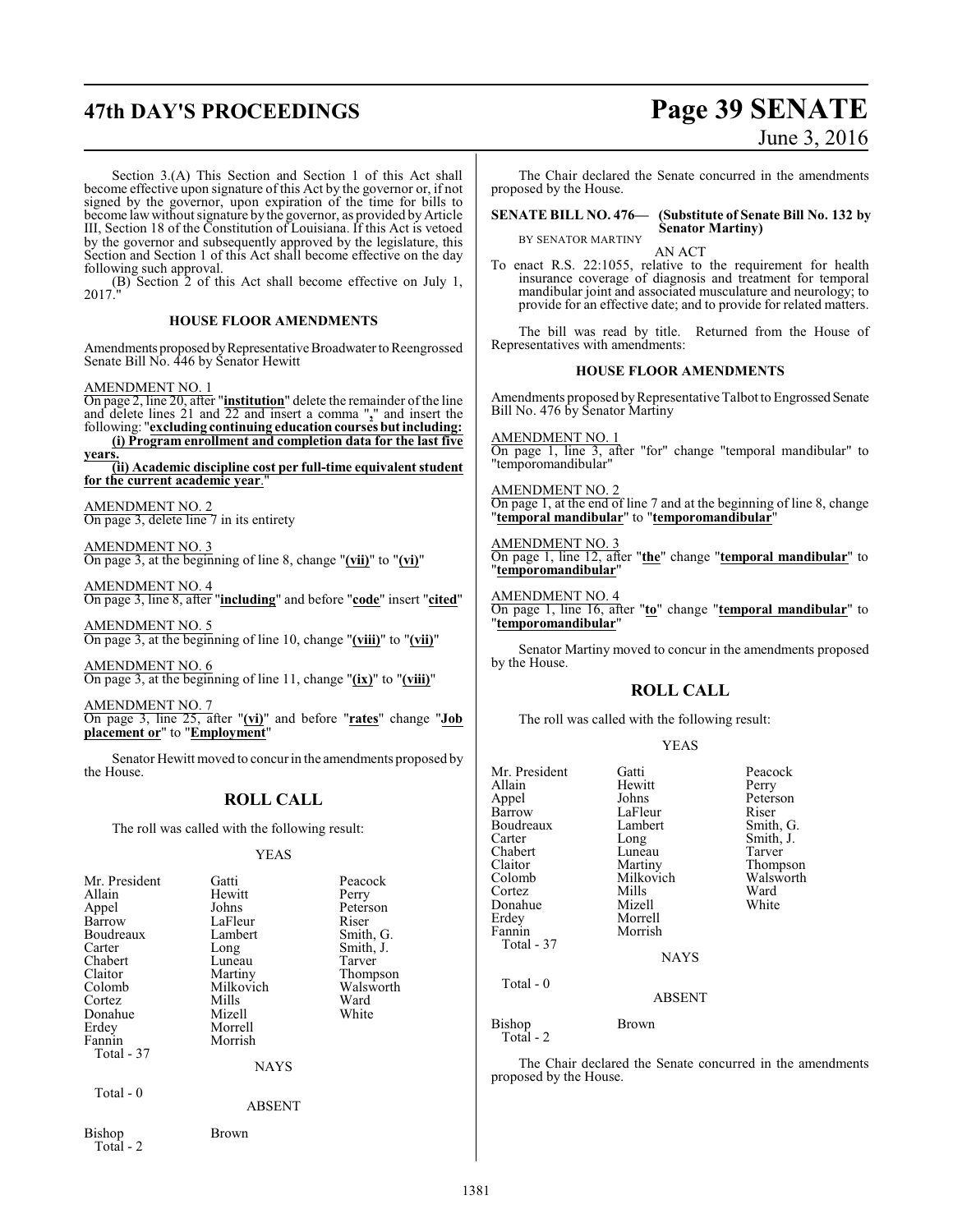#### **Motion to Reconsider Vote**

Senator Chabert asked for a suspension of the rules to reconsider the vote by which House Amendment No. 4778 to Senate Bill No. 323 failed to be concurred in to which there was an objection.

#### **ROLL CALL**

The roll was called with the following result:

YEAS

| Allain<br>Appel<br>Barrow<br>Boudreaux<br>Carter<br>Chabert<br>Colomb<br>Gatti<br>Total - 22 | Hewitt<br>Johns<br>LaFleur<br>Luneau<br>Martiny<br>Mills<br>Mizell<br>Morrell<br><b>NAYS</b> | Morrish<br>Peterson<br>Smith, G.<br>Smith, J.<br>Tarver<br>White |
|----------------------------------------------------------------------------------------------|----------------------------------------------------------------------------------------------|------------------------------------------------------------------|
| Mr. President<br>Claitor<br>Cortez<br>Donahue<br>Erdey<br>Total $-13$                        | Fannin<br>Lambert<br>Peacock<br>Perry<br>Riser<br>ABSENT                                     | Thompson<br>Walsworth<br>Ward                                    |
| Bishop<br>Brown                                                                              | Long<br>Milkovich                                                                            |                                                                  |

Total - 4

The Chair declared the vote was reconsidered.

#### **SENATE BILL NO. 323—** BY SENATOR MORRELL

AN ACT

To amend and reenact R.S. 27:416(C), relative to the operation of video draw poker devices at qualified truck stop facilities; to provide with respect to the calculation of fuel sales; to provide for exceptions regarding the fuel sales requirements at certain facilities; and to provide for related matters.

The bill was read by title. Returned from the House of Representatives with amendments:

#### **HOUSE COMMITTEE AMENDMENTS**

Amendments proposed by House Committee on Administration of Criminal Justice to Reengrossed Senate Bill No. 323 by Senator Morrell

AMENDMENT NO. 1

On page 2, line 6, after "**located**" and before "**in**" insert "**within a radius of twelve miles or less from the location of the official gaming establishment**"

Senator Morrell moved to concur in the amendments proposed by the House.

### **ROLL CALL**

The roll was called with the following result:

#### YEAS

| Allain    | Hewitt  | Morrish   |
|-----------|---------|-----------|
| Appel     | Johns   | Peterson  |
| Barrow    | LaFleur | Smith, G. |
| Boudreaux | Luneau  | Smith, J. |
| Carter    | Martiny | Tarver    |

# **Page 40 SENATE 47th DAY'S PROCEEDINGS**

| Chabert<br>Colomb<br>Gatti<br>Total - 22                             | Mills<br>Mizell<br>Morrell<br><b>NAYS</b>                           | White                                  |
|----------------------------------------------------------------------|---------------------------------------------------------------------|----------------------------------------|
| Mr. President<br>Claitor<br>Cortez<br>Donahue<br>Erdey<br>Total - 14 | Fannin<br>Lambert<br>Milkovich<br>Peacock<br>Perry<br><b>ABSENT</b> | Riser<br>Thompson<br>Walsworth<br>Ward |
| Bishop<br>$Total - 3$                                                | Brown                                                               | Long                                   |

The Chair declared the Senate concurred in the amendments proposed by the House.

#### **Message from the House**

#### **HOUSE CONFEREES APPOINTED**

#### June 3, 2016

To the Honorable President and Members of the Senate:

I am directed to inform your honorable body that the Speaker of the House of Representatives has appointed the following members, on the part of the House of Representatives, to confer, with a like committee from the Senate, on the disagreement to **House Bill No. 60** by Representative Miguez:

Representatives Miguez, Pearson and DeVillier.

Respectfully submitted, ALFRED W. SPEER Clerk of the House of Representatives

#### **Message from the House**

#### **HOUSE CONFEREES APPOINTED**

June 3, 2016

To the Honorable President and Members of the Senate:

I am directed to inform your honorable body that the Speaker of the House of Representatives has appointed the following members, on the part of the House of Representatives, to confer, with a like committee from the Senate, on the disagreement to **House Bill No. 61** by Representative Hoffmann:

Representatives Hoffmann, Pearson and Miguez.

Respectfully submitted, ALFRED W. SPEER Clerk of the House of Representatives

#### **Message from the House**

#### **HOUSE CONFEREES APPOINTED**

June 3, 2016

To the Honorable President and Members of the Senate:

I am directed to inform your honorable body that the Speaker of the House of Representatives has appointed the following members,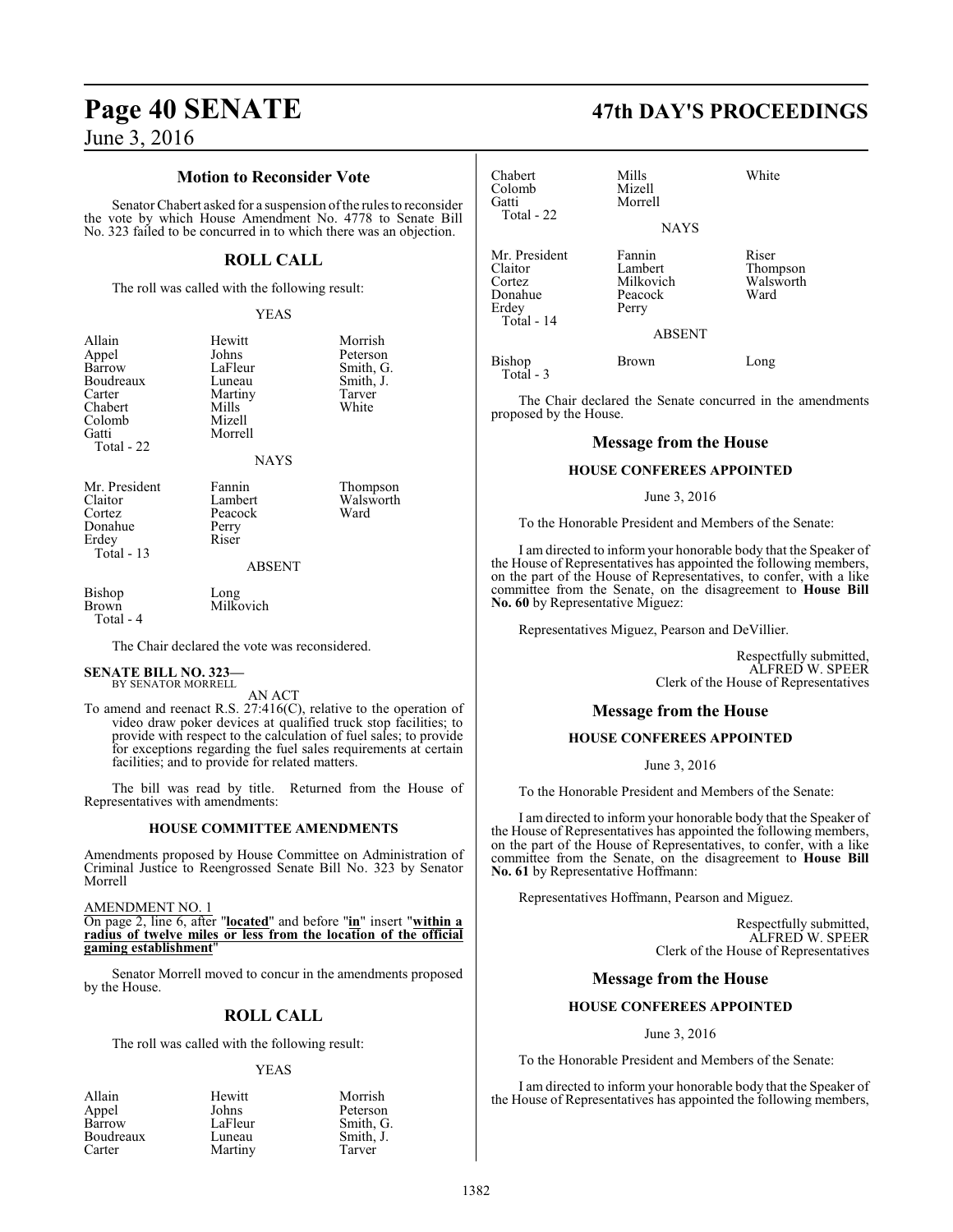on the part of the House of Representatives, to confer, with a like committee from the Senate, on the disagreement to **House Bill No. 400** by Representative Reynolds:

Representatives Reynolds, N. Landry and Pope.

Respectfully submitted, ALFRED W. SPEER Clerk of the House of Representatives

#### **Message from the House**

#### **HOUSE CONFEREES APPOINTED**

June 3, 2016

To the Honorable President and Members of the Senate:

I am directed to inform your honorable body that the Speaker of the House of Representatives has appointed the following members, on the part of the House of Representatives, to confer, with a like committee from the Senate, on the disagreement to **House Bill No. 409** by Representative Henry:

Representatives Henry, Barras and Hodges.

Respectfully submitted, ALFRED W. SPEER Clerk of the House of Representatives

#### **Message from the House**

#### **HOUSE CONFEREES APPOINTED**

June 3, 2016

To the Honorable President and Members of the Senate:

I am directed to inform your honorable body that the Speaker of the House of Representatives has appointed the following members, on the part of the House of Representatives, to confer, with a like committee from the Senate, on the disagreement to **House Bill No. 763** by Representative Carpenter:

Representatives Carpenter, Hoffmann and Smith.

Respectfully submitted, ALFRED W. SPEER Clerk of the House of Representatives

#### **Message from the House**

#### **HOUSE CONFEREES APPOINTED**

June 3, 2016

To the Honorable President and Members of the Senate:

I am directed to inform your honorable body that the Speaker of the House of Representatives has appointed the following members, on the part of the House of Representatives, to confer, with a like committee from the Senate, on the disagreement to **House Bill No. 805** by Representative Broadwater:

Representatives Broadwater, Carmody and Adams.

Respectfully submitted, ALFRED W. SPEER Clerk of the House of Representatives

# **47th DAY'S PROCEEDINGS Page 41 SENATE** June 3, 2016

#### **Message from the House**

#### **HOUSE CONFEREES APPOINTED**

June 3, 2016

To the Honorable President and Members of the Senate:

I am directed to inform your honorable body that the Speaker of the House of Representatives has appointed the following members, on the part of the House of Representatives, to confer, with a like committee from the Senate, on the disagreement to **House Bill No. 815** by Representative Stokes:

Representatives Stokes, Hoffmann and Ivey.

Respectfully submitted, ALFRED W. SPEER Clerk of the House of Representatives

#### **Message from the House**

#### **HOUSE CONFEREES APPOINTED**

June 3, 2016

To the Honorable President and Members of the Senate:

I am directed to inform your honorable body that the Speaker of the House of Representatives has appointed the following members, on the part of the House of Representatives, to confer, with a like committee from the Senate, on the disagreement to **House Bill No. 853** by Representative R. Johnson:

Representatives R. Johnson, Havard and Hall.

Respectfully submitted, ALFRED W. SPEER Clerk of the House of Representatives

#### **Message from the House**

#### **HOUSE CONFEREES APPOINTED**

June 3, 2016

To the Honorable President and Members of the Senate:

I am directed to inform your honorable body that the Speaker of the House of Representatives has appointed the following members, on the part of the House of Representatives, to confer, with a like committee from the Senate, on the disagreement to **House Bill No. 880** by Representative Richard:

Representatives Richard, N. Landry and Gisclair.

Respectfully submitted, ALFRED W. SPEER Clerk of the House of Representatives

#### **Message from the House**

#### **HOUSE CONFEREES APPOINTED**

June 3, 2016

To the Honorable President and Members of the Senate:

I am directed to inform your honorable body that the Speaker of the House of Representatives has appointed the following members,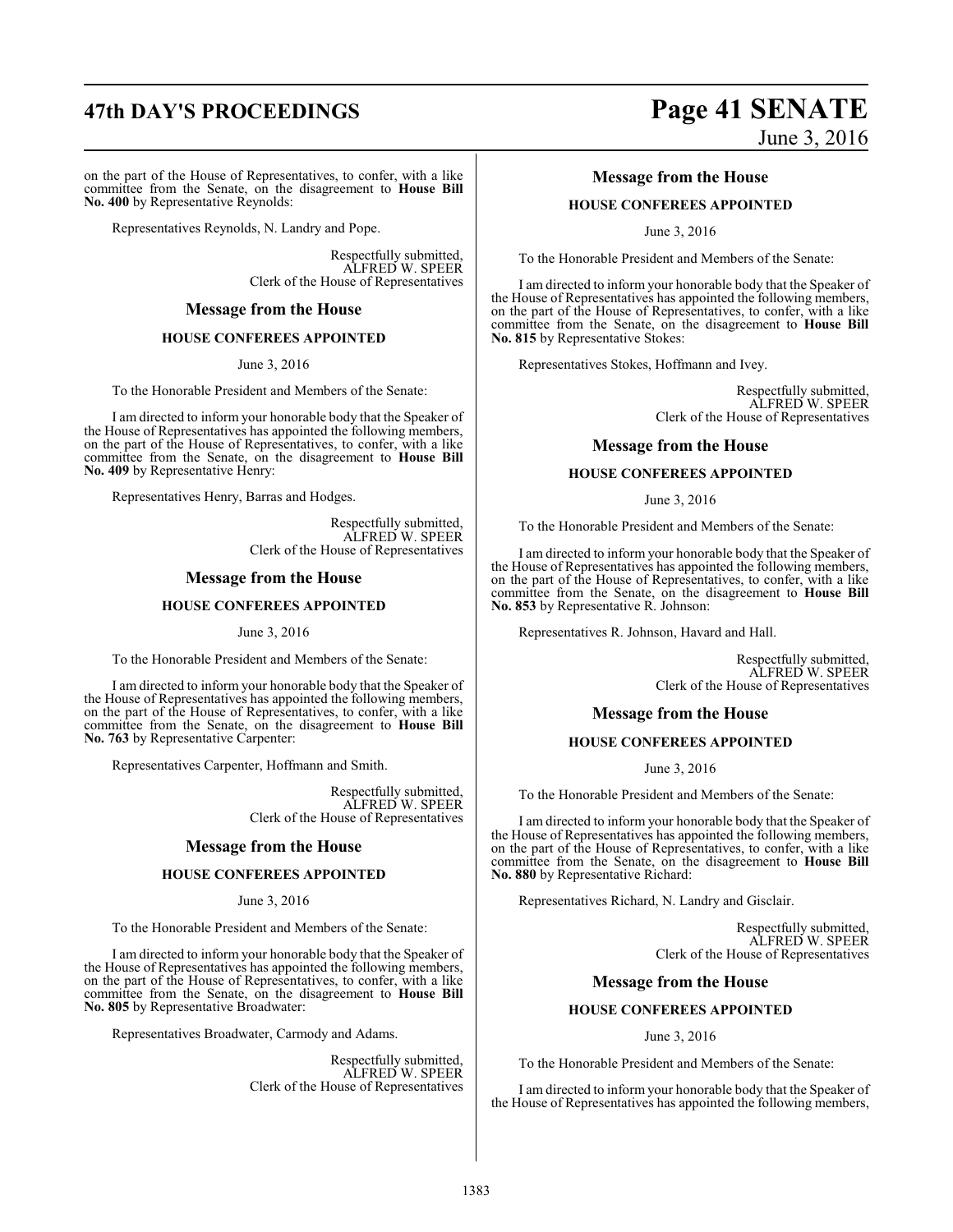on the part of the House of Representatives, to confer, with a like committee from the Senate, on the disagreement to **House Bill No. 907** by Representative LeBas:

Representatives LeBas, Pearson and Hoffmann.

Respectfully submitted, ALFRED W. SPEER Clerk of the House of Representatives

#### **Message from the House**

#### **HOUSE CONFEREES APPOINTED**

June 3, 2016

To the Honorable President and Members of the Senate:

I am directed to inform your honorable body that the Speaker of the House of Representatives has appointed the following members, on the part of the House of Representatives, to confer, with a like committee from the Senate, on the disagreement to **House Bill No. 1001** by Representative Jefferson:

Representatives Jefferson, James and Broadwater.

Respectfully submitted, ALFRED W. SPEER Clerk of the House of Representatives

#### **Message from the House**

#### **HOUSE CONFEREES APPOINTED**

June 3, 2016

To the Honorable President and Members of the Senate:

I am directed to inform your honorable body that the Speaker of the House of Representatives has appointed the following members, on the part of the House of Representatives, to confer, with a like committee from the Senate, on the disagreement to **House Bill No. 1080** by Representative Garofalo:

Representatives Garofalo, Berthelot and Leopold.

Respectfully submitted, ALFRED W. SPEER Clerk of the House of Representatives

#### **Message from the House**

#### **HOUSE CONFEREES APPOINTED**

#### June 3, 2016

To the Honorable President and Members of the Senate:

I am directed to inform your honorable body that the Speaker of the House of Representatives has appointed the following members, on the part of the House of Representatives, to confer, with a like committee from the Senate, on the disagreement to **House Bill No. 1086** by Representative L. Harris:

Representatives L. Harris, Havard and Hall.

Respectfully submitted, ALFRED W. SPEER Clerk of the House of Representatives

# **Page 42 SENATE 47th DAY'S PROCEEDINGS**

#### **Appointment of Conference Committee on House Bill No. 60**

The President of the Senate appointed to the Conference Committee on **House Bill No. 60** the following members of the Senate:

> Senators Peacock, Boudreaux and Cortez.

#### **Appointment of Conference Committee on House Bill No. 61**

The President of the Senate appointed to the Conference Committee on **House Bill No. 61** the following members of the Senate:

> Senators Peacock, Boudreaux and Cortez.

#### **Appointment of Conference Committee on House Bill No. 400**

The President of the Senate appointed to the Conference Committee on **House Bill No. 400** the following members of the Senate:

> Senators Appel, Morrish and Gary Smith.

### **Appointment of Conference Committee on House Bill No. 409**

The President of the Senate appointed to the Conference Committee on **House Bill No. 409** the following members of the Senate:

> Senators LaFleur, Alario and Peacock.

#### **Appointment of Conference Committee on House Bill No. 481**

The President of the Senate appointed to the Conference Committee on **House Bill No. 481** the following members of the Senate:

> Senators Bishop, Cortez and Luneau.

### **Appointment of Conference Committee on House Bill No. 763**

The President of the Senate appointed to the Conference Committee on **House Bill No. 763** the following members of the Senate:

> Senators Barrow, Mills and Perry.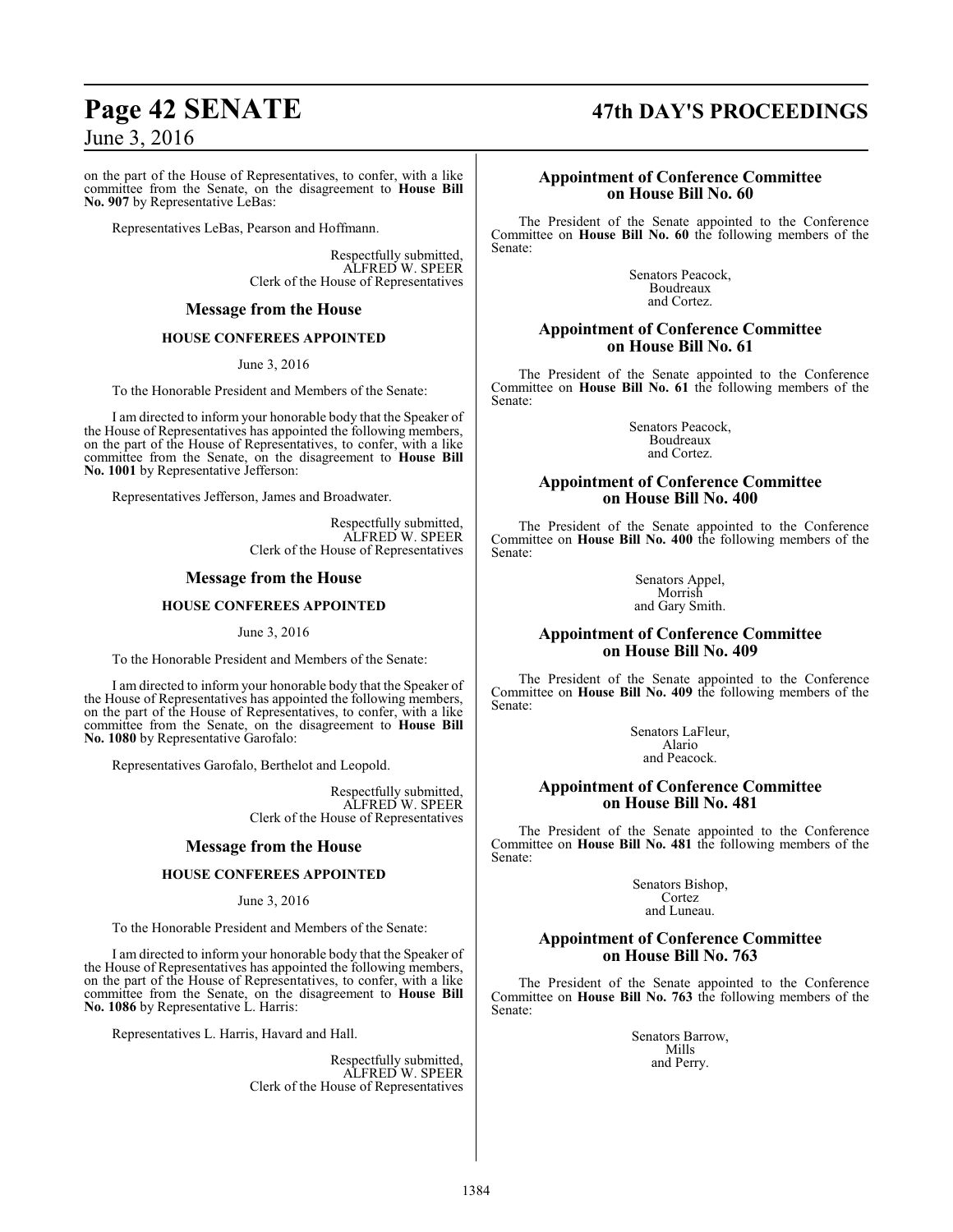# **47th DAY'S PROCEEDINGS Page 43 SENATE**

# June 3, 2016

#### **Appointment of Conference Committee on House Bill No. 805**

The President of the Senate appointed to the Conference Committee on **House Bill No. 805** the following members of the Senate:

> Senators Luneau, Morrell and Martiny.

#### **Appointment of Conference Committee on House Bill No. 815**

The President of the Senate appointed to the Conference Committee on **House Bill No. 815** the following members of the Senate:

> Senators Barrow, Mills and Peterson.

#### **Appointment of Conference Committee on House Bill No. 853**

The President of the Senate appointed to the Conference Committee on **House Bill No. 853** the following members of the Senate:

> Senators LaFleur, Cortez and Johns.

### **Appointment of Conference Committee on House Bill No. 880**

The President of the Senate appointed to the Conference Committee on **House Bill No. 880** the following members of the Senate:

> Senators Brown, Morrell and Chabert.

#### **Appointment of Conference Committee on House Bill No. 907**

The President of the Senate appointed to the Conference Committee on **House Bill No. 907** the following members of the Senate:

> Senators Peacock, Cortez and Morrish.

#### **Appointment of Conference Committee on House Bill No. 1001**

The President of the Senate appointed to the Conference Committee on **House Bill No. 1001** the following members of the Senate:

> Senators Bishop, Riser and Carter.

#### **Appointment of Conference Committee on House Bill No. 1080**

The President of the Senate appointed to the Conference Committee on **House Bill No. 1080** the following members of the Senate:

> Senators Martiny, John Smith and Morrell.

#### **Appointment of Conference Committee on House Bill No. 1086**

The President of the Senate appointed to the Conference Committee on **House Bill No. 1086** the following members of the Senate:

> Senators Luneau, Cortez and LaFleur.

#### **Conference Committee Reports Received**

June 3, 2016

**HOUSE BILL NO. 773—** BY REPRESENTATIVE MARCELLE AN ACT

To enact R.S. 13:1000.7, relative to court costs; to provide for court costs collected in the Nineteenth Judicial District Court and Juvenile Court of East Baton Rouge Parish; to provide for use of proceeds; and to provide for related matters.

**HOUSE BILL NO. 859—** BY REPRESENTATIVE MONTOUCET AN ACT

To amend and reenact R.S.  $33:2554(B)$  and  $2555(B)(3)(a)$ , relative to the municipal fire and police civil service; to provide relative to the employees of the classified service; to provide relative to the appointment and removal ofsuch employees; and to provide for related matters.

The Conference Committee Reports for the above legislative instruments lie over under the rules.

#### **Message from the House**

#### **CONCURRING IN SENATE CONCURRENT RESOLUTIONS**

June 3, 2016

To the Honorable President and Members of the Senate:

I am directed to inform your honorable body that the House of Representatives has finally concurred in the following Senate Concurrent Resolutions:

# **SENATE CONCURRENT RESOLUTION NO. 101—** BY SENATOR WALSWORTH

A CONCURRENT RESOLUTION

To urge and request the Department of Environmental Quality to study the removal of Reid vapor pressure gasoline requirements in Ascension, Beauregard, Calcasieu, East Baton Rouge,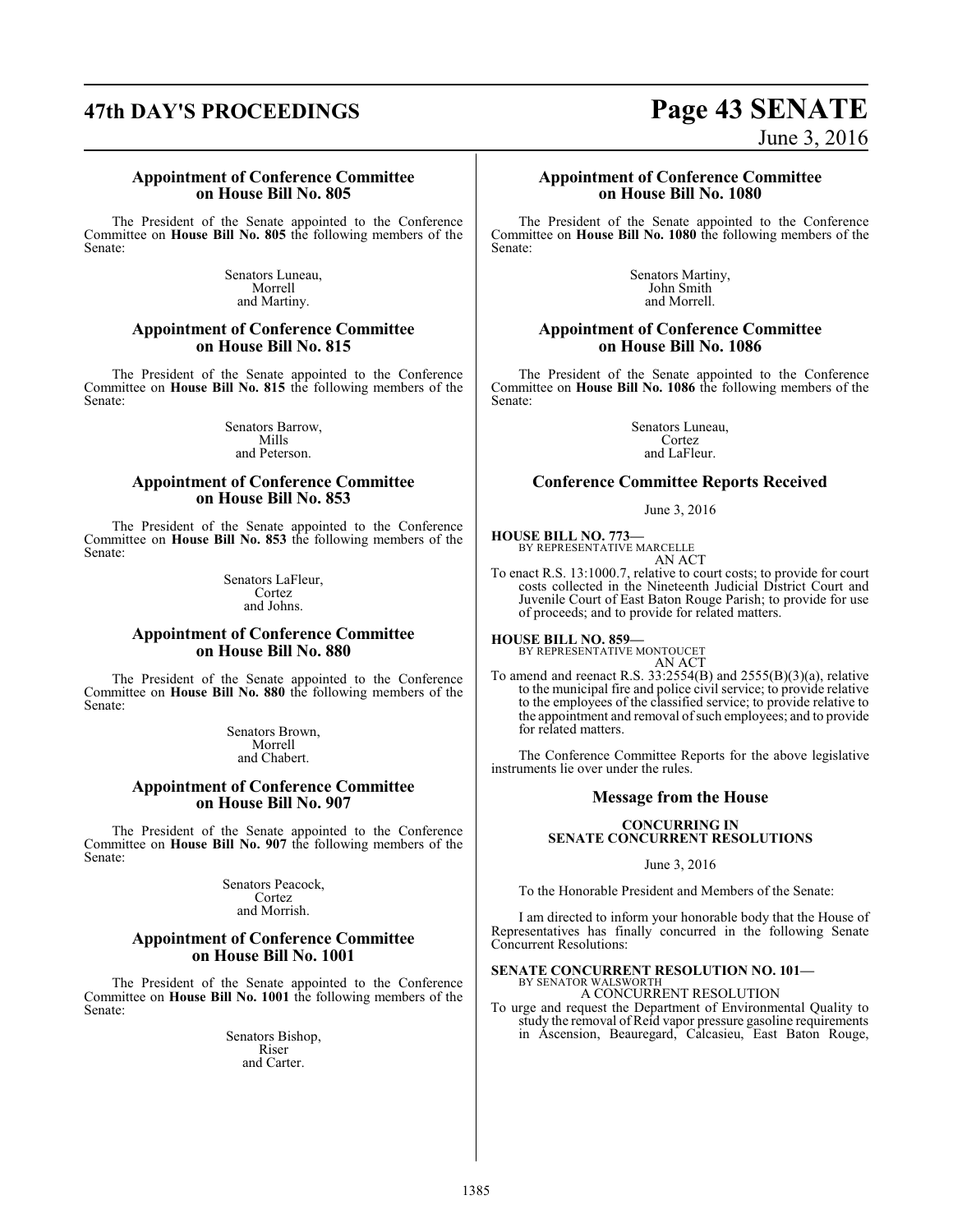Iberville, Jefferson, Lafayette, Lafourche, Livingston, Orleans, Pointe Coupee, St. Bernard, St. Charles, St. James, St. Mary, and West Baton Rouge parishes.

Reported without amendments.

Respectfully submitted, ALFRED W. SPEER Clerk of the House of Representatives

### **Rules Suspended**

Senator Boudreaux asked for and obtained a suspension of the rules to take up at this time:

#### **House Bills and Joint Resolutions on Third Reading and Final Passage, Subject to Call**

## **Called from the Calendar**

Senator Boudreaux asked that House Bill No. 1161 be called from the Calendar.

**HOUSE BILL NO. 1161— (Substitute for House Bill No. 979 by Representative Dustin Miller)** BY REPRESENTATIVES DUSTIN MILLER, BAGLEY, COX, HORTON, JACKSON, MAGEE, AND WILLMOTT

AN ACT To amend and reenact R.S. 37:914(B)(1), 916, 917, and 927(A),

relative to the Louisiana State Board of Nursing; to provide for composition of the board and qualifications of board members; to provide relative to the fee schedule of the board; and to provide for related matters.

### **Floor Amendments**

Senator Martiny proposed the following amendments.

#### **SENATE FLOOR AMENDMENTS**

Amendments proposed by Senator Martiny to Engrossed House Bill No. 1161 by Representative Dustin Miller

AMENDMENT NO. 1 On page 2, delete lines 5 through 17

AMENDMENT NO. 2 On page 2, line 18, delete "B." and delete "consumer"

AMENDMENT NO. 3 On page 2, delete lines 23 and 24

AMENDMENT NO. 4 On page 2, line 25, change " $(4)$ " to " $(3)$ "

On motion of Senator Martiny, the amendments were adopted.

The bill was read by title. Senator Boudreaux moved the final passage of the previously amended bill.

## **ROLL CALL**

The roll was called with the following result:

#### YEAS

| Gatti   | Morrish   |
|---------|-----------|
| Hewitt  | Peacock   |
| Johns   | Perry     |
| LaFleur | Peterson  |
| Lambert | Riser     |
| Long    | Smith, G. |
|         |           |

# **Page 44 SENATE 47th DAY'S PROCEEDINGS**

| Chabert     | Luneau      | Smith, J. |
|-------------|-------------|-----------|
| Colomb      | Martiny     | Tarver    |
| Cortez      | Milkovich   | Thompson  |
| Donahue     | Mills       | Walsworth |
| Erdey       | Mizell      | Ward      |
| Fannin      | Morrell     | White     |
| Total - 36  |             |           |
|             | <b>NAYS</b> |           |
| Claitor     |             |           |
| $T = 1 - 1$ |             |           |

 $\mathcal{C}$ Total - 1

ABSENT

Bishop Brown Total - 2

The Chair declared the amended bill was passed and ordered it returned to the House. Senator Boudreaux moved to reconsider the vote by which the bill was passed and laid the motion on the table.

### **Rules Suspended**

Senator LaFleur asked for and obtained a suspension ofthe rules to take up at this time:

### **Senate Bills and Joint Resolutions Returned from the House of Representatives with Amendments**

**SENATE BILL NO. 460—** BY SENATOR LAFLEUR

AN ACT To amend and reenact R.S.  $39:372(A)(1)$ , (D), and (E) and R.S. 49:320.1 and to enact R.S. 39:82 $(K)$  and 372 $(F)$  and  $(G)$ , relative to state funds; to provide for the annual reporting of cash accounts carried forward and the annual reporting of unexpended fees and self-generated revenue; to provide relative to certain state depositories and associated banking and checking accounts; to provide for reporting requirements relative to such banking and checking accounts; to provide for an effective date; and to provide for related matters.

The bill was read by title. Returned from the House of Representatives with amendments:

#### **LEGISLATIVE BUREAU AMENDMENTS**

Amendments proposed byLegislative Bureau to Reengrossed Senate Bill No. 460 by Senator LaFleur

AMENDMENT NO. 1 On page 2, line 12, following "**deposit**" and before "**funds**" delete "**its**"

AMENDMENT NO. 2 On page 3, line 19, change "**account**" to "**accounts**"

AMENDMENT NO. 3 On page 3, line 20, change "**account**" to "**accounts**"

AMENDMENT NO. 4 On page 3, line 21, following "**information**" and before "**deemed**" change "**as**" to "**is**"

AMENDMENT NO. 5 On page 4, line 9, following "**required**" and before "**the**" change "**under**" to "**pursuant to**"

Senator LaFleur moved to concur in the amendments proposed by the House.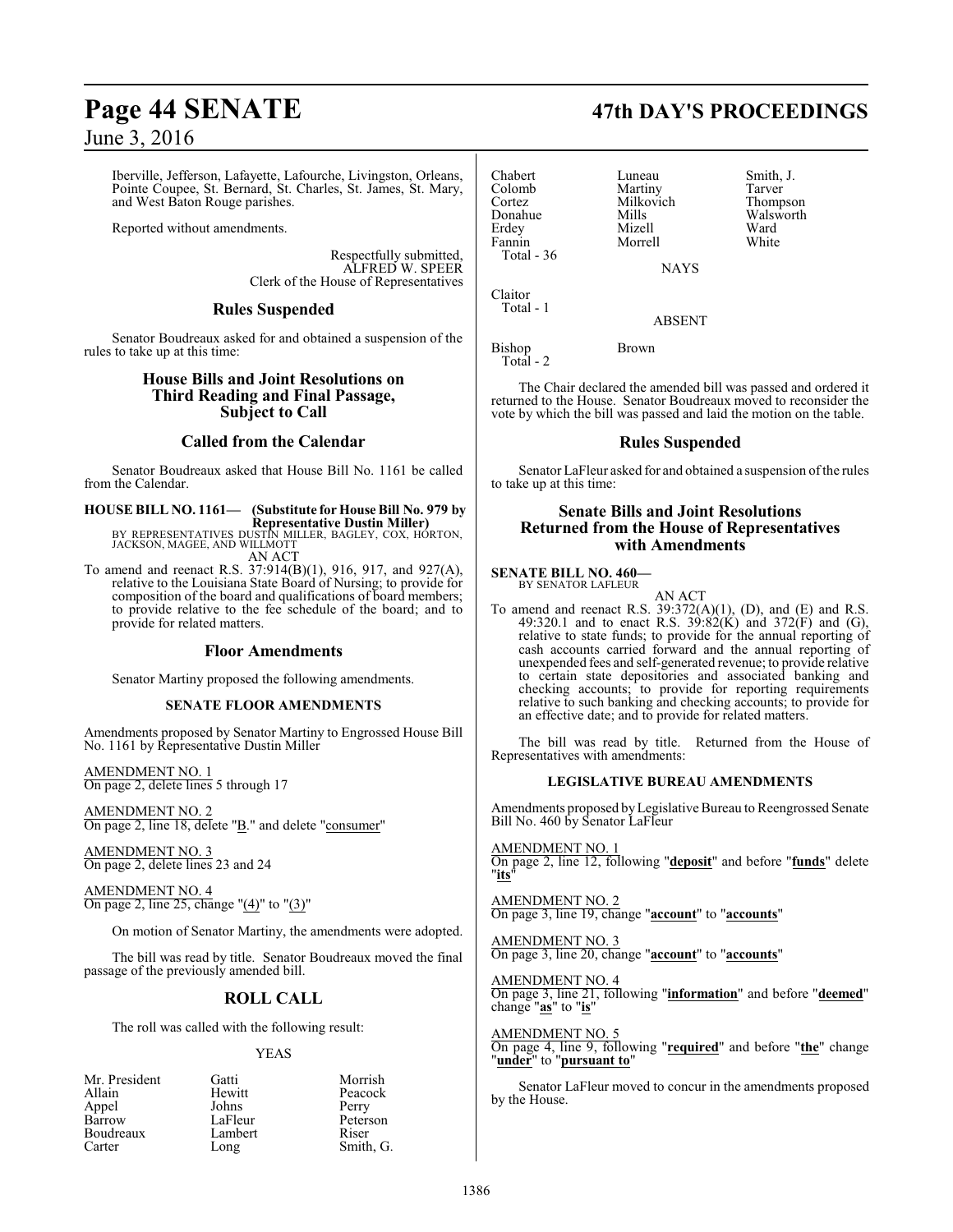# **47th DAY'S PROCEEDINGS Page 45 SENATE**

## **ROLL CALL**

The roll was called with the following result:

#### YEAS

| Mr. President       | Fannin          | Morrish   |
|---------------------|-----------------|-----------|
| Allain              | Hewitt          | Peacock   |
| Appel               | Johns           | Perry     |
| Barrow              | LaFleur         | Peterson  |
| Boudreaux           | Lambert         | Riser     |
| Carter              | Long            | Smith, G. |
| Chabert             | Luneau          | Smith, J. |
| Claitor             | Martiny         | Tarver    |
| Colomb              | Milkovich       | Thompson  |
| Cortez              | Mills           | Walsworth |
| Donahue             | Mizell          | Ward      |
| Erdey<br>Total - 36 | Morrell<br>NAYS | White     |

Total - 0

#### ABSENT

| Bishop     | Brown | Gatti |
|------------|-------|-------|
| Total $-3$ |       |       |

The Chair declared the Senate concurred in the amendments proposed by the House.

# **SENATE BILL NO. 136—** BY SENATOR WARD

AN ACT

To amend and reenact R.S. 42:262(B) and (D) and R.S. 49:259(C)(2) and to enact R.S. 49:259(F), relative to the employment of special attorneys or counsel; to provide certain terms, conditions, exceptions, requirements, definitions, and procedures; and to provide for related matters.

The bill was read by title. Returned from the House of Representatives with amendments:

#### **HOUSE COMMITTEE AMENDMENTS**

Amendments proposed by House Committee on Appropriations to Reengrossed Senate Bill No. 136 by Senator Ward

AMENDMENT NO. 1

On page 1, line 2, after "(D) and" and before "and to enact" delete "R.S. 49:259(C)(2)" and insert "R.S. 49:259(B) and (C)(2) and (3)"

#### AMENDMENT NO. 2

On page 1, line 3, after "to the" and before "employment" insert "Department of Justice; to provide for deposits of recovery or award of attorney fees into the Department of Justice Legal Support Fund; to provide for"

#### AMENDMENT NO. 3

On page 2, line 16, delete "R.S.  $49:259(C)(2)$  is" and insert "R.S. 49:259 $(B)$  and  $(C)(2)$  and  $(3)$  are"

#### AMENDMENT NO. 4

On page 2, between lines 19 and 20, insert the following:

"B. After satisfying the requirements of the Bond Security and Redemption Fund as provided in Article VII, Section 9(B) of the Constitution of Louisiana, the treasurer shall pay into the fund each fiscal year an amount equal to the proceeds provided in Subsection A ofthis Section in an amount which is sufficient to bring the balance in the fund to ten **twenty** million dollars. The balance of the fund shall not exceed ten **twenty** million dollars. Any proceeds remaining after making the deposit into the fund shall be deposited into the state general fund."

# June 3, 2016

#### AMENDMENT NO. 5

to ten **twenty** million dollars."

On page 2, between lines 25 and 26, insert the following: "(3) Each fiscal year, monies shall be deposited into the fund in an amount sufficient to bring the unencumbered balance in the fund

#### **HOUSE FLOOR AMENDMENTS**

Amendments proposed by Representative Mack to Reengrossed Senate Bill No. 136 by Senator Ward

AMENDMENT NO. 1 On page 2, line 9, after "of" and before "dollars" change "**one thousand**" to "**seven hundred fifty**"

Senator Ward moved to reject the amendments proposed by the House.

#### **ROLL CALL**

The roll was called with the following result:

#### YEAS

| Mr. President | Fannin  | Peacock   |
|---------------|---------|-----------|
| Allain        | Hewitt  | Perry     |
| Appel         | Johns   | Peterson  |
| Barrow        | LaFleur | Riser     |
| Boudreaux     | Lambert | Smith, G. |
| Carter        | Long    | Smith, J. |
| Chabert       | Luneau  | Tarver    |
| Claitor       | Martiny | Thompson  |
| Colomb        | Mills   | Walsworth |
| Cortez        | Mizell  | Ward      |
| Donahue       | Morrell | White     |
| Erdey         | Morrish |           |
| Total - 35    |         |           |
|               | NAVS    |           |

Total - 0

NAYS

#### ABSENT

Bishop Gatti<br>Brown Milk Milkovich Total - 4

The Chair declared the Senate rejected the amendments proposed by the House.

#### **Message from the House**

#### **DISAGREEMENT TO HOUSE BILL**

#### June 3, 2016

To the Honorable President and Members of the Senate:

I am directed to inform your honorable body that the House of Representatives has refused to concur in the proposed Senate Amendment(s) to **House Bill No. 1** by Representative Henry, and ask the President to appoint on the part of the Senate a committee to confer with a like committee from the House on the disagreement; and to inform your honorable body that the Speaker of the House of Representatives has appointed the following members as conferees on the part of the House:

Representatives Henry, Smith and Barras.

Respectfully submitted, ALFRED W. SPEER Clerk of the House of Representatives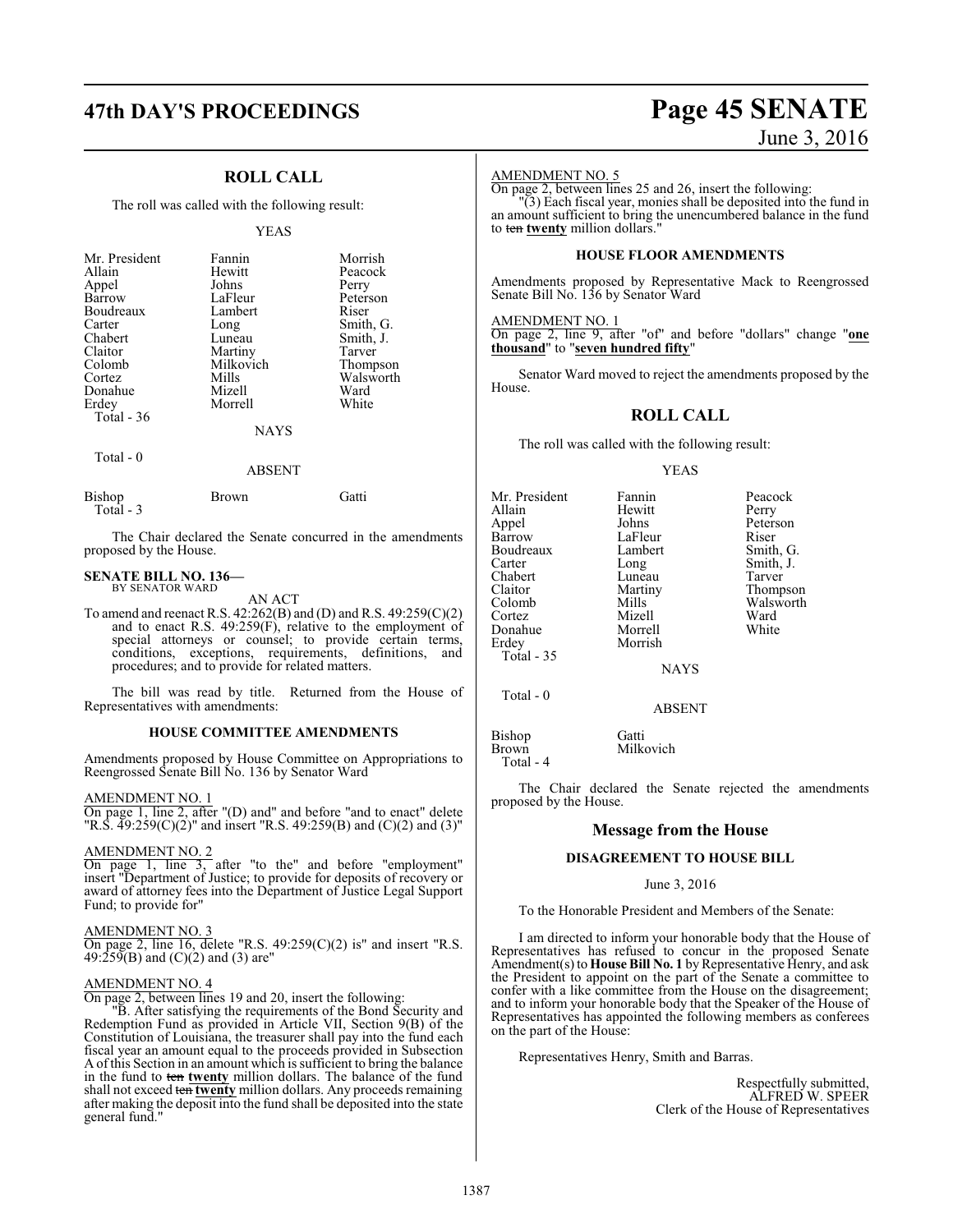#### **Message from the House**

#### **CONCURRING IN SENATE CONCURRENT RESOLUTIONS**

June 3, 2016

To the Honorable President and Members of the Senate:

I am directed to inform your honorable body that the House of Representatives has finally concurred in the following Senate Concurrent Resolutions:

**SENATE CONCURRENT RESOLUTION NO. 143—**<br>BY SENATORS PEACOCK AND TARVER AND REPRESENTATIVES<br>GLOVER, JENKINS, LEGER AND NORTON A CONCURRENT RESOLUTION

To direct the commissioner of administration to prioritize payment of legacy costs borne by the LSU Health Sciences Center at Shreveport, the LSU Health Sciences Center at New Orleans, and the LSU Health Care Services Division associated with the privatization of state hospitals; and to develop and report to the legislature concerning a plan for permanent funding of such costs.

Reported without amendments.

Respectfully submitted, ALFRED W. SPEER Clerk of the House of Representatives

#### **Conference Committee Reports Received**

June 3, 2016

**HOUSE BILL NO. 216—** BY REPRESENTATIVES HENSGENS AND NANCY LANDRY AN ACT

To amend and reenact R.S. 25:900.1(C), relative to the Percent for Art Program; to limit the maximum amount of state money per project to be spent under the program; and to provide for related matters.

#### **HOUSE BILL NO. 805—**

BY REPRESENTATIVES BROADWATER AND AMEDEE AN ACT

To amend and reenact R.S. 33:9106 (A)(3) through (5) and 9109 and to enact R.S. 33:9109.2, relative to communications districts; to provide relative to the levy of an emergency telephone service charge on certain communications systems; to increase the maximum amount authorized to be levied within the district; to provide relative to the use of service charge proceeds; to provide relative to the district's financial reports; to provide relative to revenues collected from certain surcharge fees; and to provide for related matters.

# **HOUSE BILL NO. 795—** BY REPRESENTATIVE STOKES

AN ACT

To amend and reenact R.S. 47:1517(B), relative to the tax exemption budget; to require certain organization of the tax exemptions; to provide for an effective date; and to provide for related matters.

The Conference Committee Reports for the above legislative instruments lie over under the rules.

#### **Rules Suspended**

Senator Hewitt asked for and obtained a suspension of the rules to revert to the Morning Hour.

# **Page 46 SENATE 47th DAY'S PROCEEDINGS**

#### **Message from the House**

#### **ASKING CONCURRENCE IN HOUSE CONCURRENT RESOLUTIONS**

June 3, 2016

To the Honorable President and Members of the Senate:

I am directed to inform your honorable body that the House of Representatives has finally passed and asks your concurrence in the following House Concurrent Resolutions:

HCR No. 135

Respectfully submitted, ALFRED W. SPEER Clerk of the House of Representatives

#### **House Concurrent Resolutions on First Reading**

# **HOUSE CONCURRENT RESOLUTION NO. 135—** BY REPRESENTATIVE MACK

A CONCURRENT RESOLUTION To create and establish the Louisiana Probation, Parole, and Correctional Officer Compensation Study Commission to study and examine the feasability of providing a salary increase for Louisiana probation, parole, and correctional officers and to report its findings to the governor and the Louisiana Legislature by February 1, 2017.

The resolution was read by title and placed on the Calendar for a second reading.

#### **Introduction of Senate Resolutions**

**SENATE RESOLUTION NO. 184—**

BY SENATOR BARROW

- A RESOLUTION
- To designate June 1, 2016, as "Teacher of the Year Day" in Senate District 15 and to commend the Teacher of the Year from each school in Senate District 15 for his or her exemplary and dedicated service.

The resolution was read by title and placed on the Calendar for a second reading.

#### **SENATE RESOLUTION NO. 185—** BY SENATOR GATTI

A RESOLUTION

To commend Benton Middle School for earning the first-ever national championship representing Louisiana in the 2016 National Archery in Schools Program national tournament.

The resolution was read by title and placed on the Calendar for a second reading.

## **Introduction of Senate Concurrent Resolutions**

#### **SENATE CONCURRENT RESOLUTION NO. 144—** BY SENATOR JOHN SMITH A CONCURRENT RESOLUTION

To commend the Fort Polk Heritage Families and the Heritage Family Association on the occasion of the tenth anniversary celebration of the Heritage Family Day Reunion.

The resolution was read by title and placed on the Calendar for a second reading.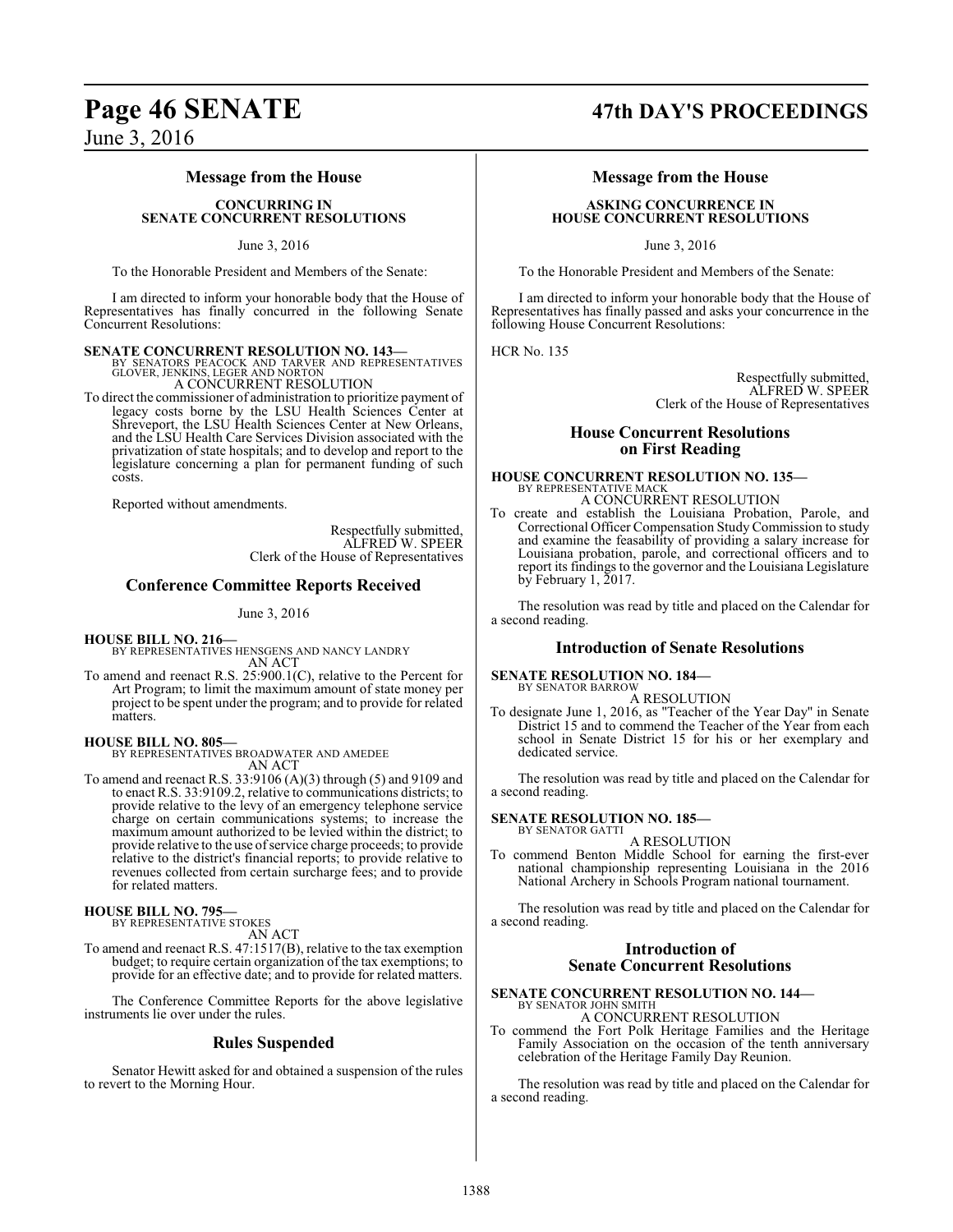#### **SENATE CONCURRENT RESOLUTION NO. 145—**

BY SENATOR PEACOCK A CONCURRENT RESOLUTION

To commend Cynthia J. "Cindy" Johnston for her lengthy career of exemplary public service to the parish of Bossier as the clerk of court and to congratulate her upon a well-deserved retirement.

The resolution was read by title and placed on the Calendar for a second reading.

#### **Privileged Report of the Committee on Senate and Governmental Affairs**

#### **ENROLLMENTS**

Senator Peterson, Chairman on behalf of the Committee on Senate and Governmental Affairs, submitted the following report:

June 3, 2016

To the President and Members of the Senate:

I am directed by your Committee on Senate and Governmental Affairs to submit the following report:

The following Senate Bills have been properly enrolled:

# **SENATE BILL NO. 158—** BY SENATOR CORTEZ

AN ACT

To amend and reenact R.S. 32:1252(27), the introductory paragraph of R.S. 32:1253(A)(1), the introductory paragraph of R.S.  $32:1261(A)(1)(k)(i)$ , and R.S.  $32:1270.1(1)(i)$  relative to marine products; to provide relative to the definition of marine product; to exclude certain motors; to provide relative to commission member appointments; to provide relative to the sale of marine products; and to provide for related matters.

#### **SENATE BILL NO. 177—** BY SENATOR DONAHUE

AN ACT

To enact R.S. 39:82.1, relative to special treasury funds and dedicated money; to provide for specific reports to the Joint Legislative Committee on the Budget; to provide for the review and reporting of special funds and statutory dedications, including the means of financing, specifically funds whose primary source of financing is the state general fund, the purpose and use of the monies; and the status and balances of the special funds and dedicated monies; to provide for an effective date; and to provide for related matters.

# **SENATE BILL NO. 283—** BY SENATOR HEWITT

AN ACT

To amend and reenact R.S. 37:3651(A)(1), relative to professions and occupations; to provide for trained military personnel applying for certification as a professional engineer; and to provide for related matters.

# **SENATE BILL NO. 379—** BY SENATOR MARTINY

AN ACT

To amend and reenact R.S. 32:80(C), relative to motor vehicles; to provide relative to overtaking and passing a school bus; to require a driver on a highway with a dedicated left-turn lane to stop for a school bus; and to provide for related matters.

# **SENATE BILL NO. 425—** BY SENATOR ALLAIN

## AN ACT

To amend and reenact R.S.  $30:21(B)(2)(a)$  and to enact R.S. 30:86(D)(7), relative to the commissioner of conservation; to provide for the Oil and Gas Regulatory Fund; to provide for the Oilfield Site Restoration Fund; to provide for contributions to such funds from fees collected from an operator who chooses

# **47th DAY'S PROCEEDINGS Page 47 SENATE** June 3, 2016

not to plug a well classified as inactive; and to provide for related matters.

> Respectfully submitted, KAREN CARTER PETERSON Chairman

The foregoing Senate Bills were signed by the President of the Senate.

## **Privileged Report of the Committee on Senate and Governmental Affairs**

## **ENROLLMENTS**

Senator Peterson, Chairman on behalf of the Committee on Senate and Governmental Affairs, submitted the following report:

June 3, 2016

To the President and Members of the Senate:

I am directed by your Committee on Senate and Governmental Affairs to submit the following report:

The following Senate Concurrent Resolutions have been properly enrolled:

# **SENATE CONCURRENT RESOLUTION NO. 67—** BY SENATOR CARTER

A CONCURRENT RESOLUTION

To urge and request the division of administration to study the feasibility of contracting with the United States Department of Agriculture's National Financial Center for payroll and personnel services and report back to the legislature.

# **SENATE CONCURRENT RESOLUTION NO. 84––**<br>BY SENATOR HEWITT

A CONCURRENT RESOLUTION

To urge and request the division of administration to provide a report to the legislature of all reports required of the executive branch by statute or resolution and a survey evidencing the utility ofthe required reports.

# **SENATE CONCURRENT RESOLUTION NO. 100—** BY SENATOR BISHOP

A CONCURRENT RESOLUTION

To urge and request the Louisiana State Law Institute to study the feasibility of revising state law enacted in Act No. 379 of the 2015 Regular Session of the Legislature to account for the financial burden that continuing child support awards for adult children with disabilities places on elderly parents.

#### **SENATE CONCURRENT RESOLUTION NO. 102—** BY SENATOR WALSWORTH

A CONCURRENT RESOLUTION

To urge and request the Department of Environmental Quality to study including above ground bulk storage facilities in the Motor Fuels Underground Storage Tank Trust Fund.

**SENATE CONCURRENT RESOLUTION NO. 141—**<br>BY SENATORS ALARIO, ALLAIN, APPEL, BARROW, BISHOP,<br>BOUDREAUX, BROWN, CARTER, CHABERT, CLAITOR, COLOMB,<br>CORTEZ, DONAHUE, ERDEY, FANNIN, GATTI, HEWITT, JOHNS,<br>LAFLEUR, LAMBERT, LONG, L HOFFMANN

#### A CONCURRENT RESOLUTION

To commend Rose Landry Long for her lifelong dedication to community service and to congratulate her upon receipt of the Grassroots AdvocacyAward for 2016 presented by the National Friends of Public Broadcasting.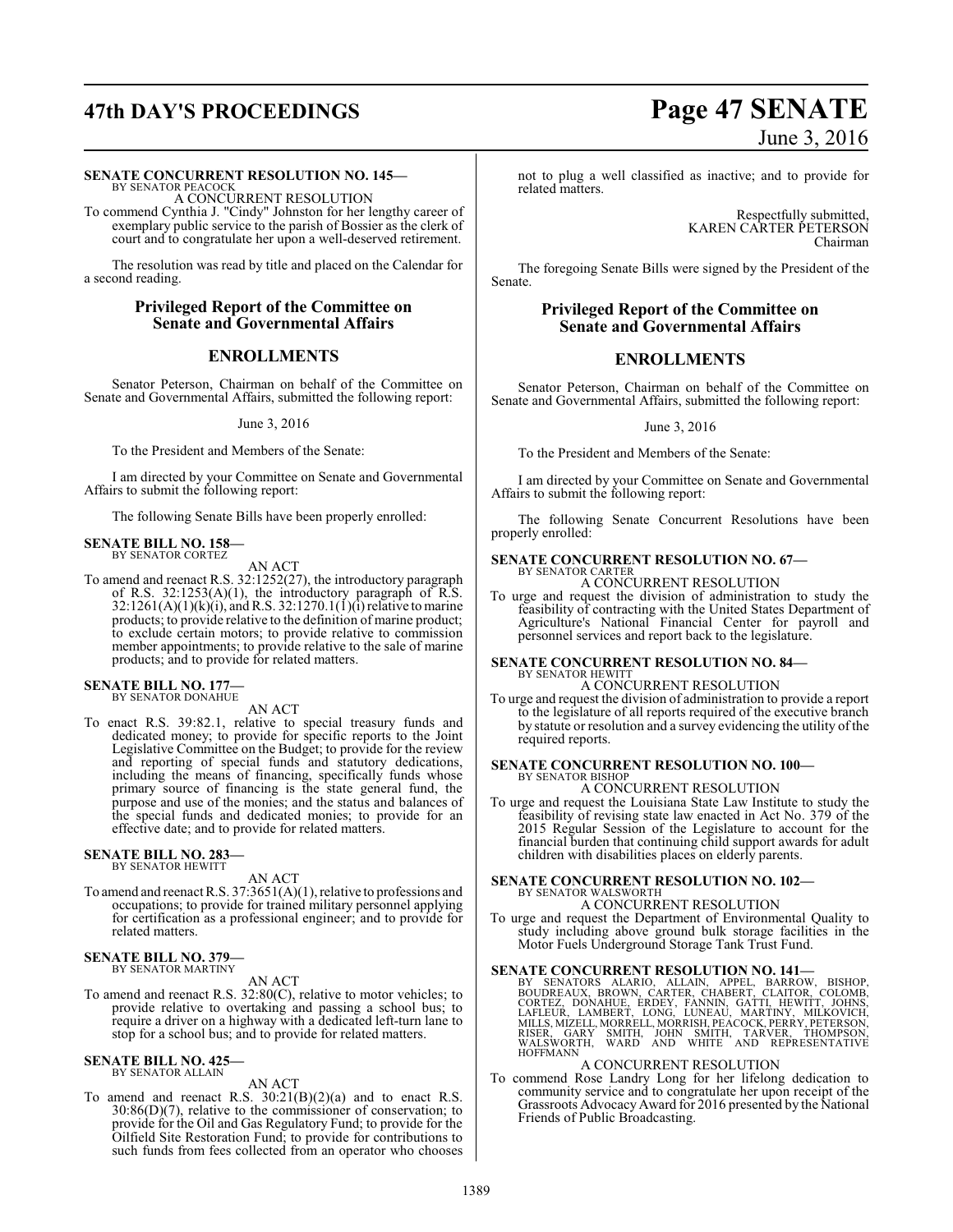# **Page 48 SENATE 47th DAY'S PROCEEDINGS**

June 3, 2016

#### **SENATE CONCURRENT RESOLUTION NO. 142—**

BY SENATORS WALSWORTH, ALARIO, ALLAIN, APPEL, BARROW,<br>BISHOP, BOUDREAUX, BROWN, CARTER, CHABERT, CLAITOR,<br>COLOMB, CORTEZ, DONAHUE, ERDEY, FANNIN, GATTI, HEWITT,<br>JOHNS, LAFLEUR, LAMBERT, LONG, LUNEAU, MARTINY,<br>MILKOVICH, MI ABRAMSON, ADAMS, AMEDEE, ANDERS, ARMES, BACALA, BAGILEY, BAGNERIS, BARRAS, BERTHELOT, BILLIOT, BISHOP, BOUIE, CARNODY, CHAODIN, CARNODY, CHAODIN, CHAOBY CARPENTER, GARY CARNER, TENTER, CHAOBY CARNER, STEVE CARRER, CHANNER,

#### A CONCURRENT RESOLUTION

To commend Dan Borné, industry advocate, sports announcer, educator, and deacon, on his much deserved retirement.

> Respectfully submitted, KAREN CARTER PETERSON Chairman

The foregoing Senate Concurrent Resolutions were signed by the President of the Senate.

#### **Message from the House**

#### **SIGNED HOUSE BILLS AND JOINT RESOLUTIONS**

June 2, 2016

To the Honorable President and Members of the Senate:

I am directed to inform your honorable body that the Speaker of the House of Representatives has signed the following House Bills and Joint Resolutions:

#### **HOUSE BILL NO. 40—**

BY REPRESENTATIVE REYNOLDS AN ACT

To amend and reenact R.S. 11:1762(A) and (B), relative to reemployed retirees in the Municipal Employees' Retirement System; to require contributions to the retirement system during reemployment and to provide for disposition of such contributions upon termination ofreemployment; and to provide for related matters.

#### **HOUSE BILL NO. 111—**

BY REPRESENTATIVES PYLANT, ADAMS, TERRY BROWN,<br>CARPENTER, GISCLAIR, HAVARD, HILL, HOWARD, MONTOUCET,<br>NORTON, PIERRE, AND POPE AND SENATORS BROWN, CORTEZ, ERDEY, FANNIN, HEWITT, LONG, AND THOMPSON AN ACT

To designate a certain bridge located on Louisiana Highway 4 as the "Chief Warrant Officer Bryan Henderson Memorial Bridge".

# **HOUSE BILL NO. 140—** BY REPRESENTATIVE HOWARD

AN ACT

To amend and reenact R.S.  $14:95(H)(1)$  and (K), relative to the carrying of concealed weapons; to provide relative to the crime of illegal carrying of weapons; to provide for exceptions; and to provide for related matters.

#### **HOUSE BILL NO. 171—**

BY REPRESENTATIVES HODGES, ADAMS, BACALA, BAGLEY, BERTHELOT, GARY CARTER, STEVE CARTER, CHANEY, CONNICK, CORNECT, CONDUCK, HOPEN HORTON, HORTON, HORTON, HOWARD, IVEY, MIKE JOHNSON, LEBAS, LYONS, MIGUEZ, MORENO, PEARSON, PO

To enact Subpart D of Part VI of Chapter 5-A of Title 40 of the Louisiana Revised Statutes of 1950, to be comprised of R.S. 40:1086.1 through 1086.4, relative to prevention of certain conditions affecting the health and safety of newborns and young children; to provide for definitions and findings; to establish requirements of birthing centers regarding delivery of information on shaken baby syndrome and sudden unexpected infant death; to authorize certain public awareness activities by the Department of Health and Hospitals; to provide for administrative rulemaking; and to provide for related matters.

#### **HOUSE BILL NO. 361—**

BY REPRESENTATIVE PYLANT

AN ACT To amend and reenact R.S. 17:407.37, relative to early learning centers; to provide penalties for persons operating an early learning center without a valid license issued by the state Department of Education; and to provide for related matters.

#### **HOUSE BILL NO. 385—**

BY REPRESENTATIVE HAZEL AN ACT

To enact R.S. 14:110.1.2, relative to offenses affecting law enforcement; to create the crime of providing false, nonexistent, or incomplete declaration of residence for bail; to provide elements of the offense; to provide criminal penalties; and to provide for related matters.

#### **HOUSE BILL NO. 590—**

BY REPRESENTATIVE LEOPOLD AN ACT

To enact Code of Evidence Article 412.4, relative to evidence of prior acts in domestic abuse cases; to provide that previous acts may be admissible as long as the probative value of the evidence outweighs any prejudicial effect it may have on the case; and to provide for related matters.

#### **HOUSE BILL NO. 600—**

BY REPRESENTATIVE LEGER

AN ACT To amend and reenact R.S. 13:2492(A), (B), (D), (E), and (F), 2493(A), (B), and (C), 2495(B), 2495.1(A), 2496(A), 2496.2(A), 2496.3(F) and (G)(3), 2497(A), 2498, 2499, 2500.1(A), 2500.2, and 2501 and to repeal R.S. 13:2493(G) and 2496.1, relative to the Municipal and Traffic Court of New Orleans; to provide for divisions of court; to provide for qualifications of judges; to provide for the number of judgeships; to provide for the salaries of judges; to provide relative to the appointment of ad hoc judges; to provide relative to court reporters and other court employees; to provide relative to law enforcement; to provide for an effective date; and to provide for related matters.

#### **HOUSE BILL NO. 766—**

BY REPRESENTATIVE BROADWATER AN ACT

To repeal Subpart B-44 of Part IV of Chapter 1 of Title 33 of the Louisiana Revised Statutes of 1950, comprised of R.S. 33:130.811 through 130.814, relative to sustainable energy financing districts; to remove the authority granted to local governmental subdivisions to create such districts; and to provide for related matters.

#### **HOUSE BILL NO. 794—**

BY REPRESENTATIVE ABRAMSON AND SENATORS THOMPSON AND WALSWORTH AN ACT

To amend and reenact R.S.  $51:3121(C)(3)(a)(ii)$  and (4), relative to the Competitive Projects Payroll Incentive Program; to provide for a sales and use tax rebate; to extend the termination date of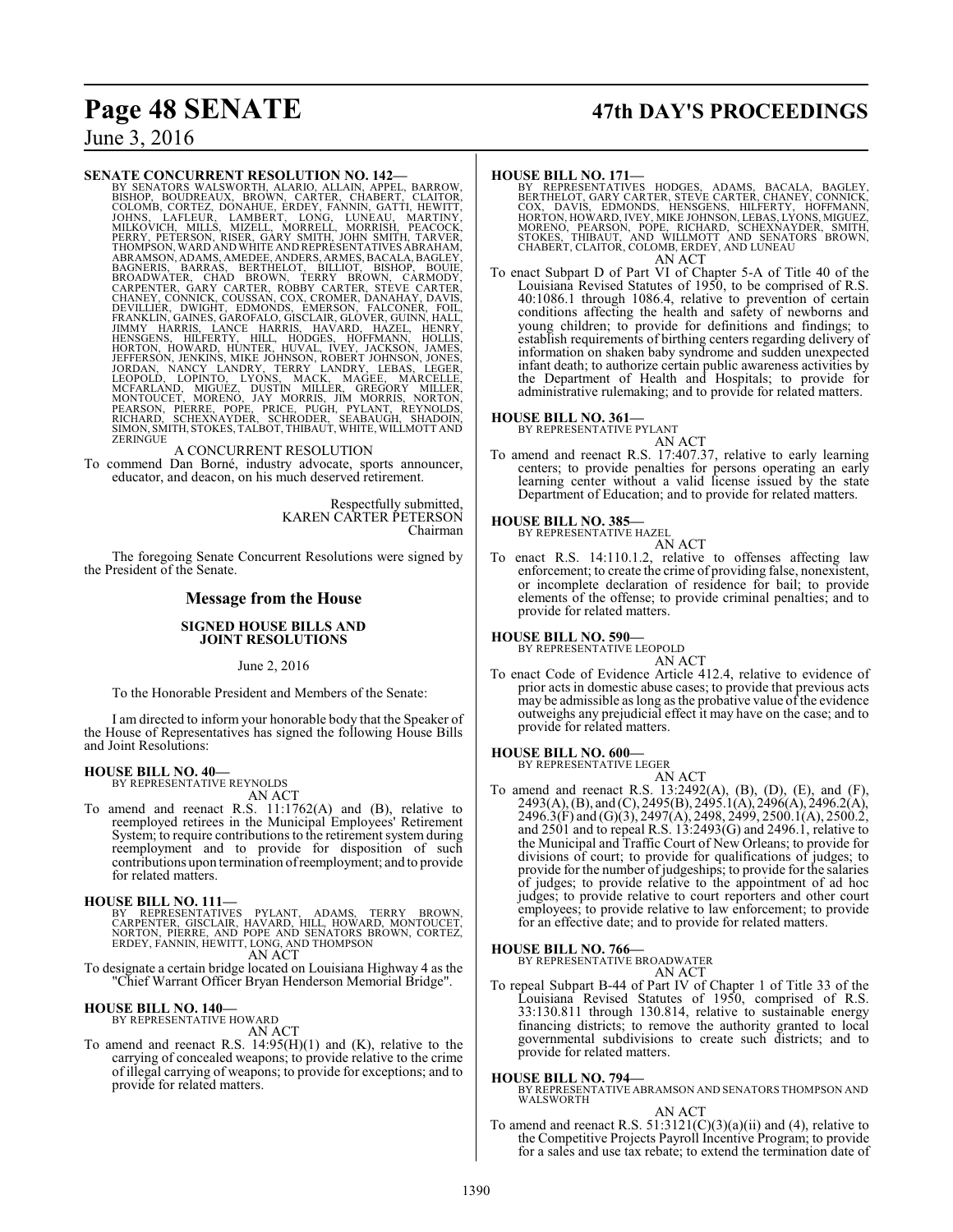# **47th DAY'S PROCEEDINGS Page 49 SENATE**

# June 3, 2016

the program; to provide for rule promulgation; and to provide for related matters.

#### **HOUSE BILL NO. 888—**

BY REPRESENTATIVE PIERRE AN ACT

To amend and reenact R.S. 47:505(B)(2), relative to license plates; to modify the notice requirement for canceled license plates applicable to dealers who resell trade-in vehicles; to extend the notice requirement for canceled license plates for such dealers to leased vehicles; and to provide for related matters.

#### **HOUSE BILL NO. 991—** BY REPRESENTATIVE FOIL

AN ACT

To enact Chapter 22 of Title 17 of the Louisiana Revised Statutes of 1950, to be comprised of R.S. 17:3081 through 3089, and R.S. 36:651(G)(5) and to repeal R.S. 17:3093.1, R.S. 36:651(T)(6) and 802.24, and Chapter 19 of Title 46 of the Louisiana Revised Statutes of 1950, comprised of R.S. 46:1721 through 1730, relative to programs for persons with disabilities; to provide that the ABLE account program shall be administered by the Louisiana Tuition Trust Authority; to create the ABLE Account Advisory Council; to provide relative to legislative oversight; and to provide for related matters.

#### **HOUSE BILL NO. 994—**

BY REPRESENTATIVE PYLANT AN ACT

To amend and reenact R.S. 39:1800.4(A) and (F) and to enact R.S. 15:834.2, relative to correctional facilities; to provide with respect to expansions of and contracts for additional housing of individuals in the custody of the state; to require plans for the expansion of state housing; to provide requirements for contracts for housing by local governmental or private contractors; to require the submission of certain plans and other information for legislative approval; to provide for an effective date; and to provide for related matters.

# **HOUSE BILL NO. 1052—** BY REPRESENTATIVE HENRY

AN ACT

To amend and reenact Code of Criminal Procedure Article  $893(B)(1)(b)$  and to enact Chapter 33-C of Title 13 of the Louisiana Revised Statutes of 1950, comprised of R.S. 13:5371 through 5373, and Code of Criminal Procedure Article  $893(\overline{B})(1)(a)(iv)(dd)$ , relative to a probation pilot program in the 24 th Judicial District Court; to provide for the Swift and Certain Probation Pilot Program; to provide for applicability; to provide for eligibility; to provide for the suspension of sentence for certain cases; to provide for the effects of completion of the program; to provide with respect to funds realized from participation in the program; and to provide for related matters.

#### **HOUSE BILL NO. 59—** BY REPRESENTATIVE LEGER

AN ACT

To amend and reenact R.S. 11:3391, relative to conversion of leave to retirement credit in the Firefighters' Pension and Relief Fund in the city of New Orleans; to authorize such conversion; to provide with respect to the amount of credit received for such conversion; to provide with respect to the election to convert such leave; and to provide for related matters.

# **HOUSE BILL NO. 369—** BY REPRESENTATIVE BISHOP

AN ACT

To enact Chapter 13-C of Title 18 of the Louisiana Revised Statutes of 1950, to be comprised of R.S. 18:1945, relative to redistricting plans; to require the submission of redistricting plans in a specified format to the secretary of state; and to provide for related matters.

#### **HOUSE BILL NO. 556—**

BY REPRESENTATIVE MORENO AN ACT

To amend and reenact Civil Code Article 3493.10 and to enact Civil Code Article 3496.2, relative to liberative prescription; to provide for prescription relative to crimes of sexual assault; and to provide for related matters.

**HOUSE BILL NO. 616—** BY REPRESENTATIVES HENRY AND BARRAS AND SENATORS ALARIO AND LAFLEUR

#### AN ACT

To appropriate funds to defray the expenses of the Louisiana Judiciary, including the Supreme Court, Courts of Appeal, District Courts, Criminal District Court of Orleans Parish, and other courts; and to provide for related matters.

#### **HOUSE BILL NO. 719—**

BY REPRESENTATIVE HODGES

AN ACT To amend and reenact Children's Code Article 1431(D) and to enact Children's Code Article 1427(C), relative to minors who are mentally ill or suffering from substance abuse and in need of immediate medical treatment; to provide relative to procedures pursuant to issuance of a physician's emergency certificate for treatment of a minor; to provide relative to transportation of a child in whose name an emergency certificate has been issued; to authorize certain persons to accompany the child during such transportation; and to provide for related matters.

**HOUSE BILL NO. 783—** BY REPRESENTATIVE ABRAMSON AND SENATORS THOMPSON AND WALSWORTH

AN ACT

To amend and reenact R.S. 51:2456(B), 2457(A)(1), (B), and (C), and 2461 and to enact R.S. 51:2457(A)(5) and (6), (D), (E), and (F), relative to the Louisiana Quality Jobs Program; to provide relative to incentive rebates; to provide for definitions; to provide relative to sales and use tax rebates; to provide for a project facility expense rebate; to extend the termination date of the program; and to provide for related matters.

# **HOUSE BILL NO. 861—** BY REPRESENTATIVE MONTOUCET

AN ACT

To amend and reenact R.S. 33:2473 and 2533, relative to the municipal fire and police civil service; to provide relative to defined terms within the provisions governing the classified service; to add the term "regular paid or regularly paid department" as a defined term; and to provide for related matters.

#### **HOUSE BILL NO. 870—**

BY REPRESENTATIVE STOKES AN ACT

To amend and reenact R.S. 37:73(introductory paragraph), (1)(a)(ii) through (iv) and (b), (3) and (6) through  $(17)$ ,  $74(D)$ ,  $(E)(4)$ ,  $(F)$ ,  $(G)(2)$  and  $(J)($ introductory paragraph), 74.1, 75 $(A)$ ,  $(C)$ ,  $(D)$  and (G), 76(D), (F), and (G)(5), 77(A), (B), (C)(2)(b), (3) and (4), and (D) through (H), 77.1(A)(introductory paragraph), (1) and (2) and (B),  $\overline{79(A)}$ (introductory paragraph) and (3) and (4),  $(B)(3)$  and  $(C)$ ,  $83(A)$  and  $(K)(2)$  and  $(3)$ ,  $84(B)$ ,  $85$ ,  $86(C)$ , and 91(B), and to enact R.S. 37:73(18) and (19), 79(B)(5), 87(D), and 94(A)(4), and to repeal R.S. 37:77(I), relative to revisions of the Louisiana Accountancy Act; to provide for definitions; to clarify and further define existing definitions; to increase compensation of board officers not to exceed a certain dollar amount; to retain the board's authorization to provide forfees by rule; to provide with respect to the age requirement of applicants for licensing; to remove certain provisions with respect to an applicant's eligibility for examination; to provide with respect to certain education requirements and the time frame for completion; to provide certain requirements for a retired licensee; to modify provisions with respect to the performance of attest services in this state; to require good moral character of nonlicensee owners offirms; to clarify the requirement for firms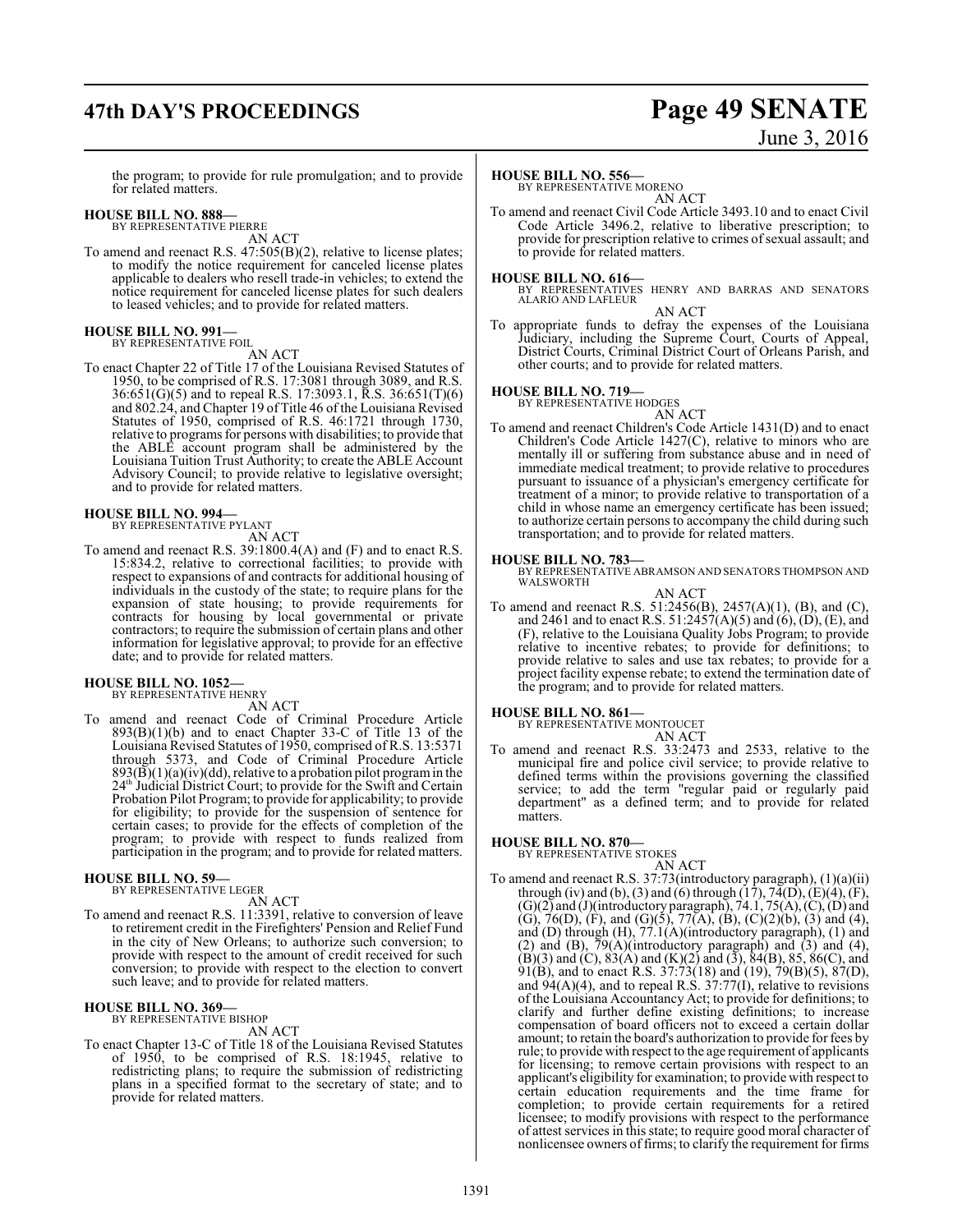# **Page 50 SENATE 47th DAY'S PROCEEDINGS**

# June 3, 2016

providing attest services to be enrolled in a board-approved peer review program; to approve certain permanent inspection processes of peer review programs; to provide with respect to the operation of firms; to modify the time frame that a firm may operate following the death of the firm's sole owner; to authorize the board to require licensees and certain persons to submit work products for certain review; to provide for revisions with respect to the preparation of financial statement engagements; to remove provisions requiring licensees to provide certain written disclosure to clients with respect to received commission and referral fees; to provide relative to fines and fees; to increase fines for licensees and certain persons with respect to certain willful violations; to provide with respect to a licensee's working papers and client records; to provide privity of contract with respect to the preparation of financial statement engagements; to require certain individuals to perform attest services through firms meeting certain state requirements; to provide for other clarification; to provide for technical corrections; and to provide for related matters.

**HOUSE BILL NO. 873—** BY REPRESENTATIVE MONTOUCET AN ACT

To amend and reenact R.S. 33:2503 and 2563, relative to the municipal fire and police civil service; to provide relative to the officers and employees of the classified service; to provide relative to the duties and responsibilities of such officers and employees; and to provide for related matters.

#### **HOUSE BILL NO. 876—**

BY REPRESENTATIVE LEGER AN ACT

To amend and reenact R.S. 9:3402(B), R.S. 12:1-120(D) and (J) and 1701(A), (C), and (D) and to enact R.S. 9:3402(D), R.S. 12:1- 120(M), R.S. 45:1364.1, and R.S. 51:195, relative to commercial filings submitted to the secretary of state; to provide with respect to definitions; to provide for online filings and related requirements; to provide for the applicability of online filing provisions to certain required commercial filings as provided in certain areas of the law; to remove provisions relative to digital signatures and in-person filing requirements; and to provide for related matters.

#### **HOUSE BILL NO. 896—**

BY REPRESENTATIVE GAROFALO AN ACT

To enact R.S. 24:15, relative to the legislature; to authorize a means other than mail for transmission of documents to and from members of the legislature; to provide for the authority of the clerical officers of the legislature with respect thereto; and to provide for related matters.

and asked that the President of the Senate affix his signature to the same.

> Respectfully submitted, ALFRED W. SPEER Clerk of the House of Representatives

The House Bills and Joint Resolutions contained herein were signed by the President of the Senate.

#### **Message from the House**

#### **SIGNED HOUSE CONCURRENT RESOLUTIONS**

#### June 2, 2016

To the Honorable President and Members of the Senate:

I am directed to inform your honorable body that the Speaker of the House of Representatives has signed the following House Concurrent Resolutions:

# **HOUSE CONCURRENT RESOLUTION NO. 102—**

BY REPRESENTATIVE LEGER A CONCURRENT RESOLUTION

To create the Louisiana Juvenile Detention Alternatives Initiative Statewide Leadership Collaborative to oversee the process of implementing the core principles and strategies of the Juvenile Detention Alternatives Initiative (JDAI) statewide to improve public safety and long-term outcomes for youth in Louisiana by safely eliminating the unnecessary or inappropriate use of detention, redirecting public funds to effective youth development endeavors, and identifying and reducing racial and ethnic disparities.

## **HOUSE CONCURRENT RESOLUTION NO. 107—** BY REPRESENTATIVES WILLMOTT AND GLOVER A CONCURRENT RESOLUTION

To urge and request the Department of Children and Family Services to convene a consortium of emergency care facilities designated in the Safe Haven Law and Safe Haven stakeholder groups and to create and maintain a registry of Safe Haven emergency care facilities.

#### **HOUSE CONCURRENT RESOLUTION NO. 114—** BY REPRESENTATIVE ROBBY CARTER

A CONCURRENT RESOLUTION To urge and request the Louisiana State Law Institute to study the laws regarding the rules of discovery in Louisiana and to submit a written report of its findings with recommendations relative to establishing consistent and specific procedures and rules for discovery including the discovery of expert reports, the discovery ofsurveillance of parties, and the discovery of witness statements.

#### **HOUSE CONCURRENT RESOLUTION NO. 129—**

BY REPRESENTATIVE ZERINGUE A CONCURRENT RESOLUTION

To urge and request the Louisiana State Law Institute to study the issue of preferences in favor of Louisiana contractors for contracts related to integrated coastal protection projects and to report the findings, in writing, to the Senate and House committees on transportation, highways and public works and the member of the House of Representatives representing House District Number 52.

and asked that the President of the Senate affix his signature to the same.

> Respectfully submitted, ALFRED W. SPEER Clerk of the House of Representatives

The House Concurrent Resolutions contained herein were signed by the President of the Senate.

#### **Message to the Governor**

#### **SIGNED SENATE BILLS**

#### June 3, 2016

To the Honorable Governor of the State of Louisiana:

The President of the Senate and the Speaker of the House of Representatives have signed the following Senate Bills:

#### **SENATE BILL NO. 64—**

BY SENATOR LUNEAU

- AN ACT
- To enact R.S. 42:1112.1, relative to ethics; to provide for an exception to the Code of Governmental Ethics; to permit an attorney who is a member of a civil service commission to represent certain clients; and to provide for related matters.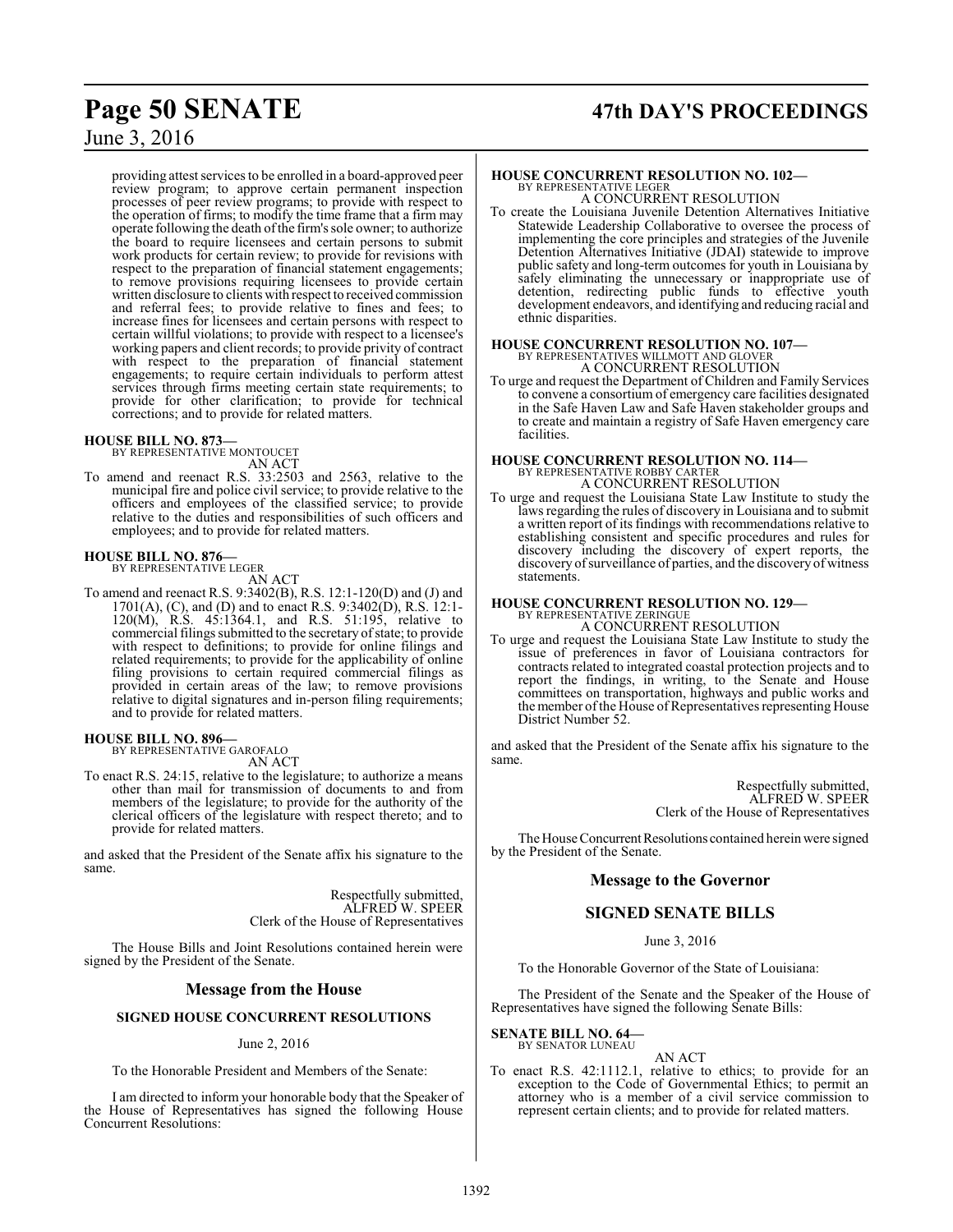#### **SENATE BILL NO. 195—** BY SENATOR CORTEZ

AN ACT

To amend and reenact R.S. 38:2318.1(B) and to enact R.S. 48:250.4, relative to the Department of Transportation and Development; to authorize the use of public-private partnership contracts by the department for certain transportation projects; to provide for procedure; and to provide for related matters.

**SENATE BILL NO. 207—** BY SENATOR COLOMB

AN ACT

To amend and reenact R.S. 39:1303(C), 1309(A) and (C), and to enact R.S. 39:1302(4) and (5), 1305(F), and 1310(C), relative to the Louisiana Local Government Budget Act; to provide definitions; to provide for retroactivity; and to provide for related matters.

#### **SENATE BILL NO. 257—** BY SENATOR WALSWORTH

AN ACT

To amend and reenact R.S. 30:2194(B)(1), (3) and (6), 2194.1, 2195(C),  $(E)$ ,  $(F)(1)$ , and the introductory paragraph of (3) and  $(3)(e)$ ,  $2195.2(A)(1)(c)(ii)$ ,  $(2)$ ,  $(3)$ , and  $(5)$ ,  $2195.3(A)(1)(b)$ , (6), and (10),  $2195.4(A)(2)$  and (3) and (B)(1),  $2195.8(A)$  and (C), 2195.9(B), 2195.10(C), 2195.12(A), and to enact R.S.  $30:2194(B)(8)(c)$  and  $2195.12(E)$ , relative to underground storage tanks; to provide certain prohibitions; to provide for monies deposited in the Tank Trust Fund; to provide certain reporting requirements; to provide for monies received from certain payments; to provide for certain third-party claims; to require the maintaining of certain documents and records; to provide for the membership of the Motor Fuels Underground Storage Tank Trust Fund Advisory Board; to provide for certain reimbursement eligibility requirements; to provide for the issuance of loans relative to the delivery of motor fuels; to provide terms, conditions, and requirements; and to provide for related matters.

# **SENATE BILL NO. 317—** BY SENATOR DONAHUE

AN ACT

To amend and reenact R.S. 17:252(A)(2)(h) and 416.21(A)(3)(b),  $(K)$ ,  $(M)$  and  $(N)$ , to enact R.S. 17:253, and to repeal R.S. 17:416.21(L), relative to student behavior and discipline; to provide with respect to school master plans for student behavior and discipline; to create and provide with respect to the Advisory Council on Student Behavior and Discipline and its membership, duties, and responsibilities; to provide with respect to the appropriate use of seclusion and physical restraint to address the behavior of students with exceptionalities; to provide forthe collection and reporting of certain data regarding incidents of seclusion and physical restraint; and to provide for related matters.

#### **SENATE BILL NO. 353—**

- BY SENATOR BISHOP AND REPRESENTATIVES ARMES, BAGNERIS,<br>BOUIE, GARY CARTER, ROBBY CARTER,HILFERTY, TERRY LANDRY,<br>MARCELLE, MORENO, PIERRE, RICHARD AND SMITH AN ACT
- To enact R.S. 17:221.7 and 3996(B)(42), relative to dropout prevention programs for high school students; to provide for the Louisiana Expectant and Parenting Students Act; to provide for a purpose for the Act; to require public high school governing authorities to adopt policies that support expectant and parenting students; to provide for reporting requirements and criteria; to provide for an effective date; and to provide for related matters.

#### **SENATE BILL NO. 388—** BY SENATOR CORTEZ

AN ACT

To amend and reenact R.S.  $30:10(A)(2)(a)(i)$ ,  $(b)(i)$ ,  $(c)$  and  $(d)(i)$ , and to enact R.S.  $30:10(A)(2)(i)$ , relative to the office of conservation; to provide for agreements for drilling units; to provide for pooling interests; to provide for notice requirements;

to provide for the timely payment of drilling costs; to provide terms and conditions; and to provide for related matters.

#### **SENATE BILL NO. 398—**

BY SENATOR JOHNS

AN ACT To amend and reenact R.S.  $44:32(C)(1)(a)$  and to enact R.S.  $44:3(A)(8)$  and (I), relative to public records; to provide for records of law enforcement agencies; to provide for recordings of body-worn cameras; to provide for exceptions; to provide for disclosure; to provide for costs; to provide for the contents of requests; and to provide for related matters.

#### **SENATE BILL NO. 412—** BY SENATOR BROWN

AN ACT

To amend and reenact R.S. 33:9038.31(2) and (3) and to enact R.S. 33:9038.70, relative to special districts; to authorize the creation ofspecial districts; to provide for the governance and the powers and duties of the district, including tax, bond, and tax increment finance authority; and to provide for related matters.

# **SENATE BILL NO. 427—** BY SENATOR ALLAIN

AN ACT

To amend and reenact R.S.  $30:4(C)(1)(a)$  and to enact R.S.  $30:4(R)$ , relative to the office of conservation; to provide for jurisdiction, duties, and powers of the commissioner; to provide for drilling, casing, and plugging of wells; to allow for transferrable plugging credits in lieu of bond with security; to require reasonable bond with security for plugging certain wells; to require the plugging of certain wells; to provide for rulemaking authority; to provide for terms, conditions, and requirements; and to provide for related matters.

and they are hereby presented for executive approval.

Respectfully submitted, GLENN A. KOEPP Secretary of the Senate

### **ATTENDANCE ROLL CALL**

#### PRESENT

Mr. President Gatti Peacock<br>Allain Hewitt Perry Allain Hewitt<br>
Appel Johns Appel Johns Peterson Boudreaux Lamb<br>Carter Long Chabert Luneau<br>Claitor Martiny Claitor Martiny Thompson<br>Colomb Milkovich Walsworth Cortez Mills Ward Donahue<br>Erdev Erdey Morrell Total - 37

Total - 2

LaFleur Riser<br>Lambert Smith, G. Long Smith, J.<br>Luneau Tarver Milkovich Walsworth<br>
Mills Ward

ABSENT

Morrish

#### Bishop Brown

## **Leaves of Absence**

The following leaves of absence were asked for and granted:

Bishop 1 Day Brown 1 Day

# **47th DAY'S PROCEEDINGS Page 51 SENATE** June 3, 2016